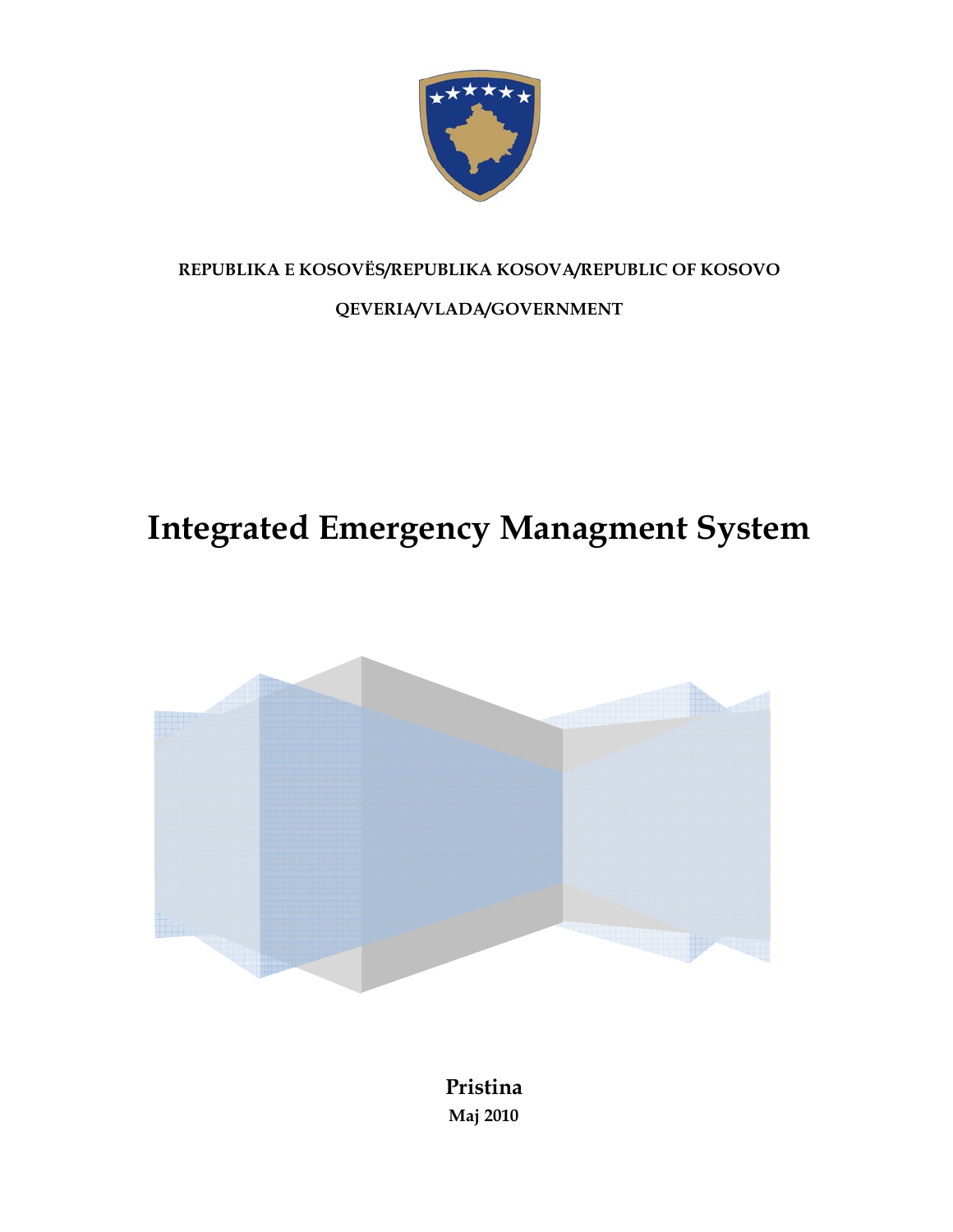## **Acronyms:**

| <b>DOC</b>    | <b>Department Operations Centers</b>                         |  |  |
|---------------|--------------------------------------------------------------|--|--|
| EMI           | <b>Emergency Management Institute</b>                        |  |  |
| EOC           | <b>Emergency Operations Center</b>                           |  |  |
| <b>IEMS</b>   | <b>Integrated Emergency Management System</b>                |  |  |
| <b>IAP</b>    | <b>Incident Action Plan</b>                                  |  |  |
| IC            | <b>Incident Commander</b>                                    |  |  |
| <b>ICP</b>    | <b>Incident Command Post</b>                                 |  |  |
| <b>ICS</b>    | <b>Incident Command System</b>                               |  |  |
| <b>IMT</b>    | <b>Incident Management Teams</b>                             |  |  |
| JIС           | Joint Information Center                                     |  |  |
| <b>IIS</b>    | Joint Information System                                     |  |  |
| <b>KCPSED</b> | Kosovo Center for Public Security, Education and Development |  |  |
| <b>MACS</b>   | <b>Multiagency Coordination System</b>                       |  |  |
| <b>NGOs</b>   | Nongovernmental organizations                                |  |  |
| <b>NRP</b>    | National Response Plan                                       |  |  |
| <b>SOP</b>    | Standard operating procedures                                |  |  |
| <b>UC</b>     | Unified Commander                                            |  |  |
|               |                                                              |  |  |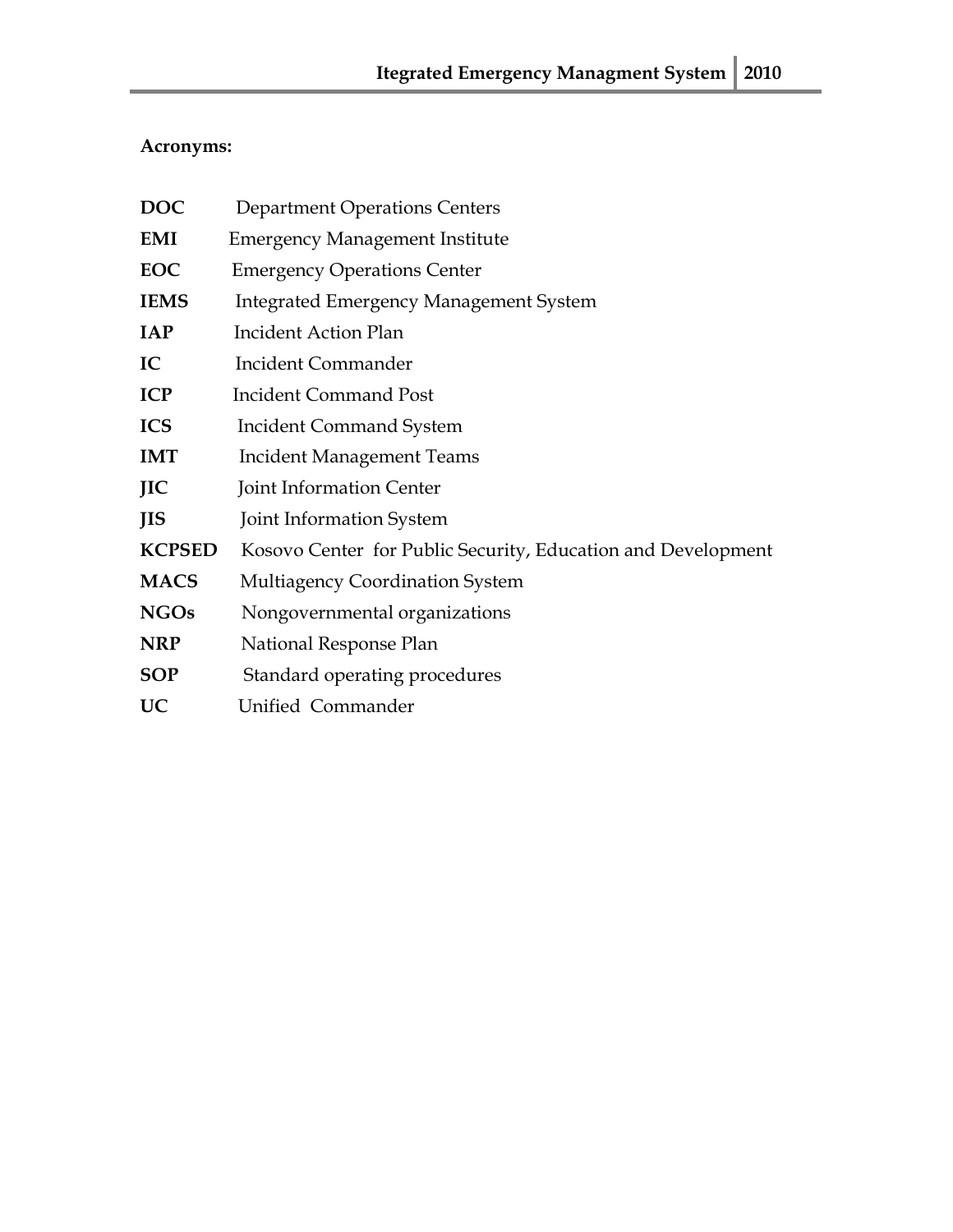Nowadays more than ever we see the need to establish an institutional coordinated system with all available resources and capacities planned for an immediate response in cases of natural disaster and other incidents. With the document presented today we make possible for the entire governmental mechanism to act in a proactive and systematic way to prevent, protect, react and rebuilt from these disasters and other incidents, in order to lessen the damage caused to human being and other socio-economic factors.

Is it about time for us to work in a more comprehensive way to coordinate our efforts in managing our response against emergency situations including natural disasters, high risk incidents, terrorism and other related incidents caused by human being. We believe that the achievement of our goals to establish this coordination mechanism and it's effectiveness is made possible through an intergovernmental cooperation, NGO sector, civil society and private sector involvement. We trust that the latter in cooperating with governmental institutions will offer enough administrative and technical as well as educational support to accelerate all possible resources to develop further policies for better response in those emergency cases in order to better serve Kosovo citizens.

*The integrated system of managing emergencies* offers a strategic plan to increase instituion's responsibilities, dedication and better coordination of services among stakeholders involved before and after the incidents.

In other words this system offers a systematic approach towards better guidance and preparation of all relevant agencies and departments at all levels of governance, and other nongovernmental institutions to serve Kosovo citizens at their best in cases of such emergencies, no matter it's complexity, scope, venue or cause.

Incidents and natural disasters know no boundaries. The implementation of this system offers a coordinated solution of communication and advanced field exercise at state level. Additionally this system will lead to a better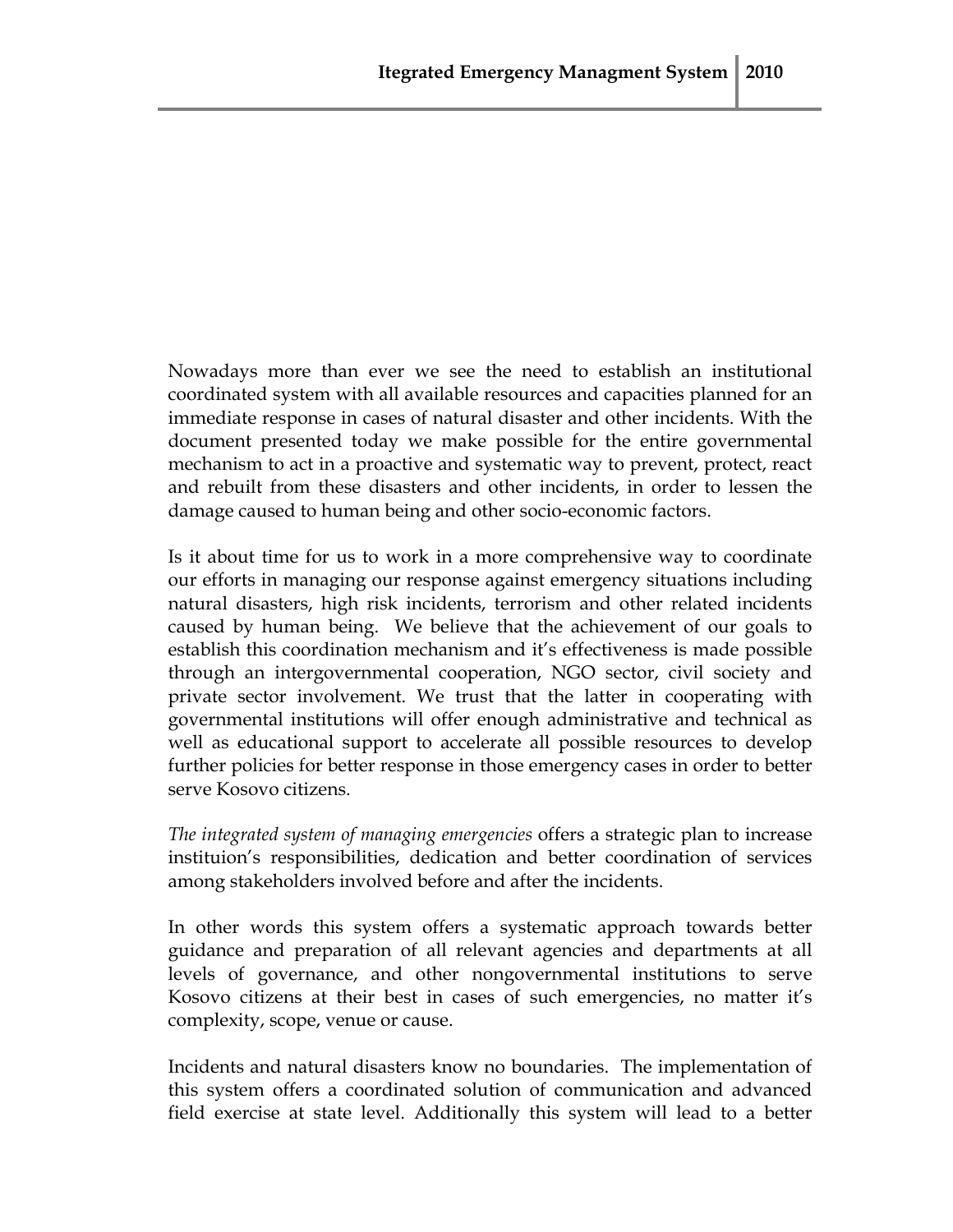regional and international cooperation which will also make the Republic of Kosovo part of these regional and international initiatives.

We trust that this integrated mechanism of managing emergencies, will be effectively implemented by all governmental agencies, at all levels, in the months to come.

Prime Minister of Kosova

Pristina, May 2010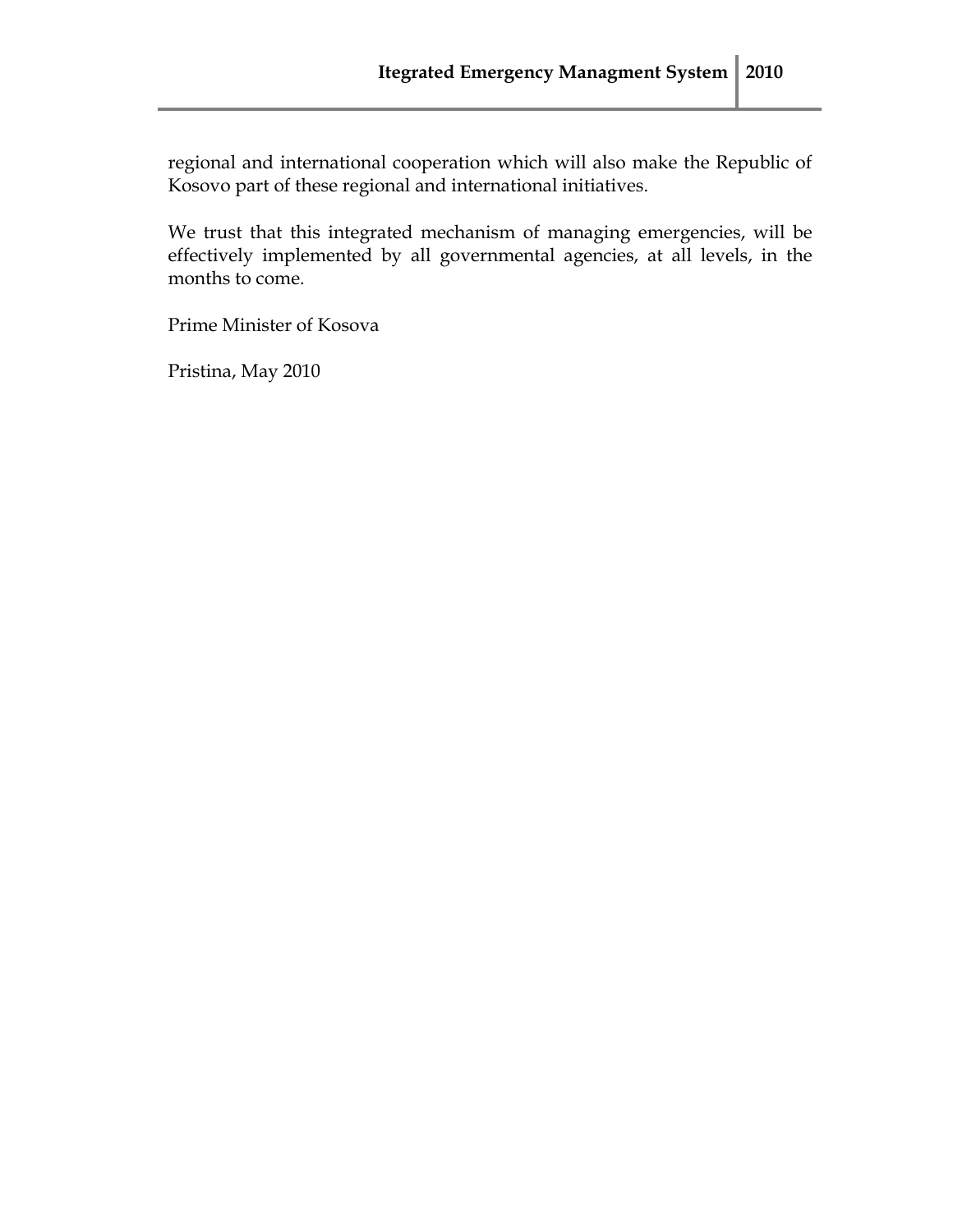## **CONTENTS**

|                                                            | 1  |
|------------------------------------------------------------|----|
|                                                            | 3  |
| A. INTRODUCTION                                            | 3  |
| <b>B. LEGISLATIVE FRAMEWORK</b>                            | 3  |
| <b>INSTITUTIONAL MECHANISM</b>                             | 3  |
|                                                            |    |
|                                                            | 5  |
|                                                            | 5  |
|                                                            | 5  |
|                                                            |    |
|                                                            | 5  |
|                                                            | 5  |
|                                                            | 6  |
|                                                            | 6  |
|                                                            | 6  |
|                                                            | 7  |
|                                                            | 7  |
|                                                            | 7  |
|                                                            | 8  |
|                                                            | 8  |
|                                                            | 9  |
|                                                            | 9  |
|                                                            | 9  |
| 1. IEMS AND ITS RELATIONSHIP TO THE NATIONAL RESPONSE PLAN | 9  |
|                                                            | 10 |
|                                                            | 11 |
|                                                            | 11 |
|                                                            | 12 |
|                                                            | 13 |
|                                                            | 13 |
|                                                            | 14 |
|                                                            | 14 |
|                                                            | 15 |
|                                                            | 15 |
|                                                            | 16 |
|                                                            | 17 |
|                                                            | 18 |
|                                                            | 18 |
|                                                            | 18 |
| <b>COMPONENT II: COMMUNICATIONS AND INFORMATION</b>        |    |
|                                                            | 20 |
|                                                            | 20 |
|                                                            |    |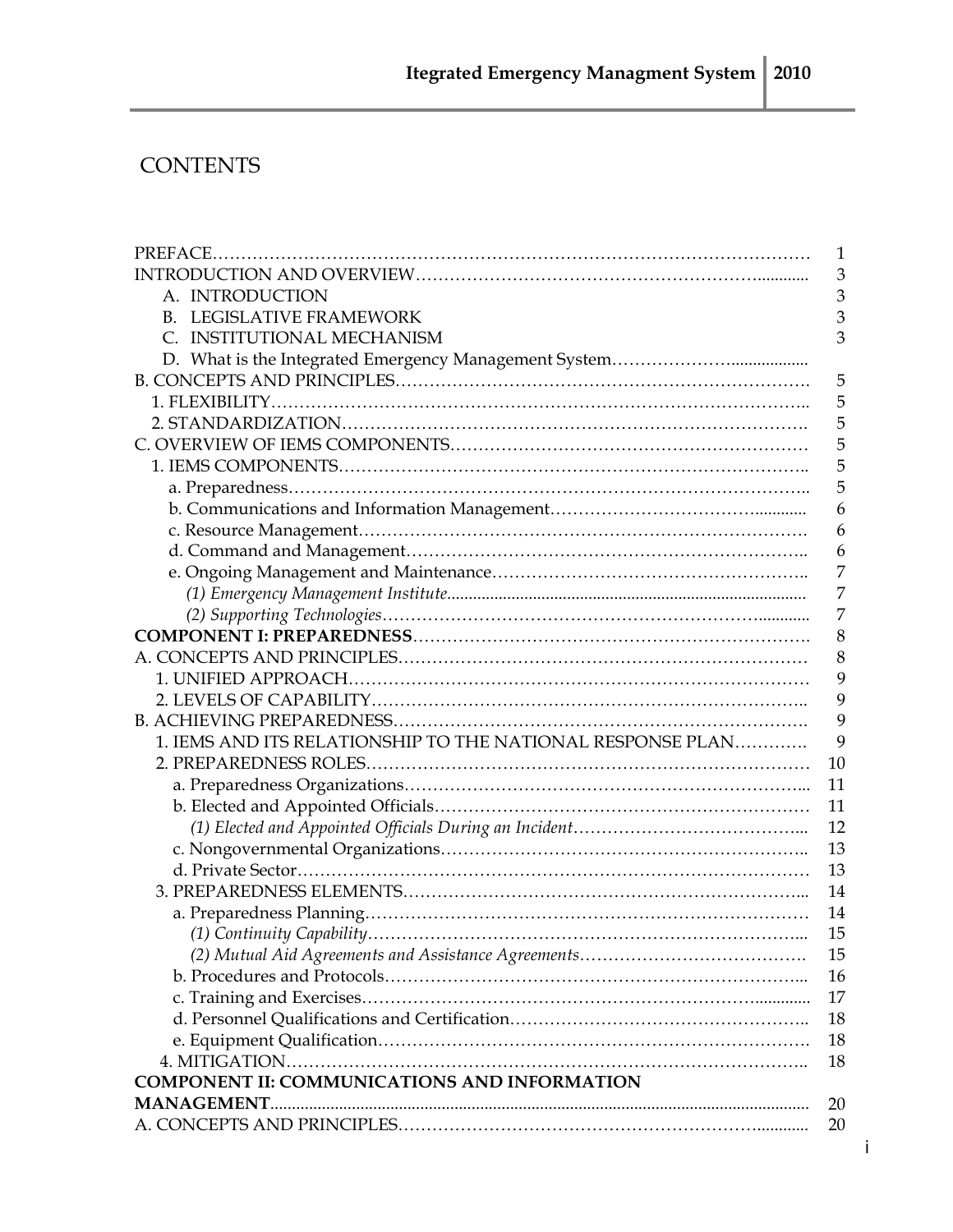|                           | 21 |
|---------------------------|----|
|                           | 21 |
|                           | 21 |
|                           | 22 |
|                           | 22 |
|                           | 22 |
|                           | 22 |
|                           | 23 |
|                           | 23 |
|                           | 24 |
|                           | 24 |
|                           | 24 |
|                           | 24 |
|                           | 25 |
|                           | 25 |
|                           | 25 |
|                           | 26 |
| c. Encryption or Tactical | 26 |
|                           |    |
|                           | 26 |
|                           | 27 |
|                           |    |
|                           | 27 |
|                           | 28 |
|                           | 28 |
|                           | 28 |
|                           | 29 |
|                           | 29 |
|                           | 29 |
|                           | 30 |
|                           | 30 |
|                           | 30 |
|                           | 30 |
|                           | 31 |
|                           | 31 |
|                           | 31 |
|                           | 31 |
|                           | 32 |
|                           | 33 |
|                           | 33 |
|                           | 34 |
|                           | 34 |
|                           | 34 |
|                           | 35 |
|                           | 35 |
|                           | 35 |
|                           | 36 |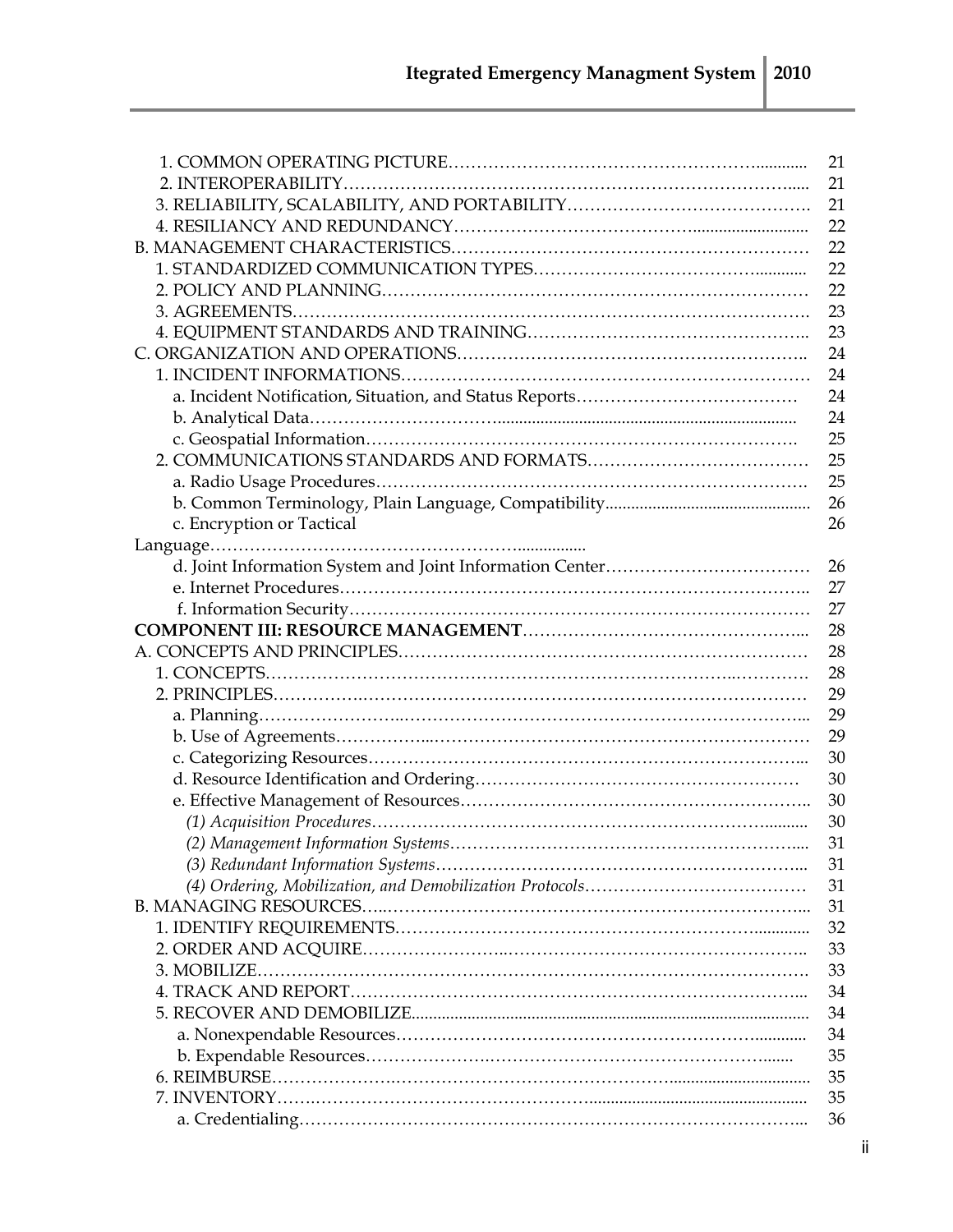| 36 |
|----|
| 36 |
| 37 |
| 37 |
| 37 |
| 37 |
| 39 |
| 39 |
| 40 |
| 41 |
| 41 |
| 41 |
| 41 |
| 41 |
| 41 |
| 42 |
| 42 |
| 42 |
| 42 |
| 43 |
| 43 |
| 43 |
| 43 |
| 43 |
| 43 |
| 44 |
| 44 |
| 44 |
| 44 |
| 44 |
| 45 |
| 45 |
| 45 |
|    |
| 46 |
| 46 |
| 47 |
| 48 |
| 48 |
| 49 |
| 49 |
| 49 |
| 49 |
| 49 |
| 51 |
| 52 |
| 53 |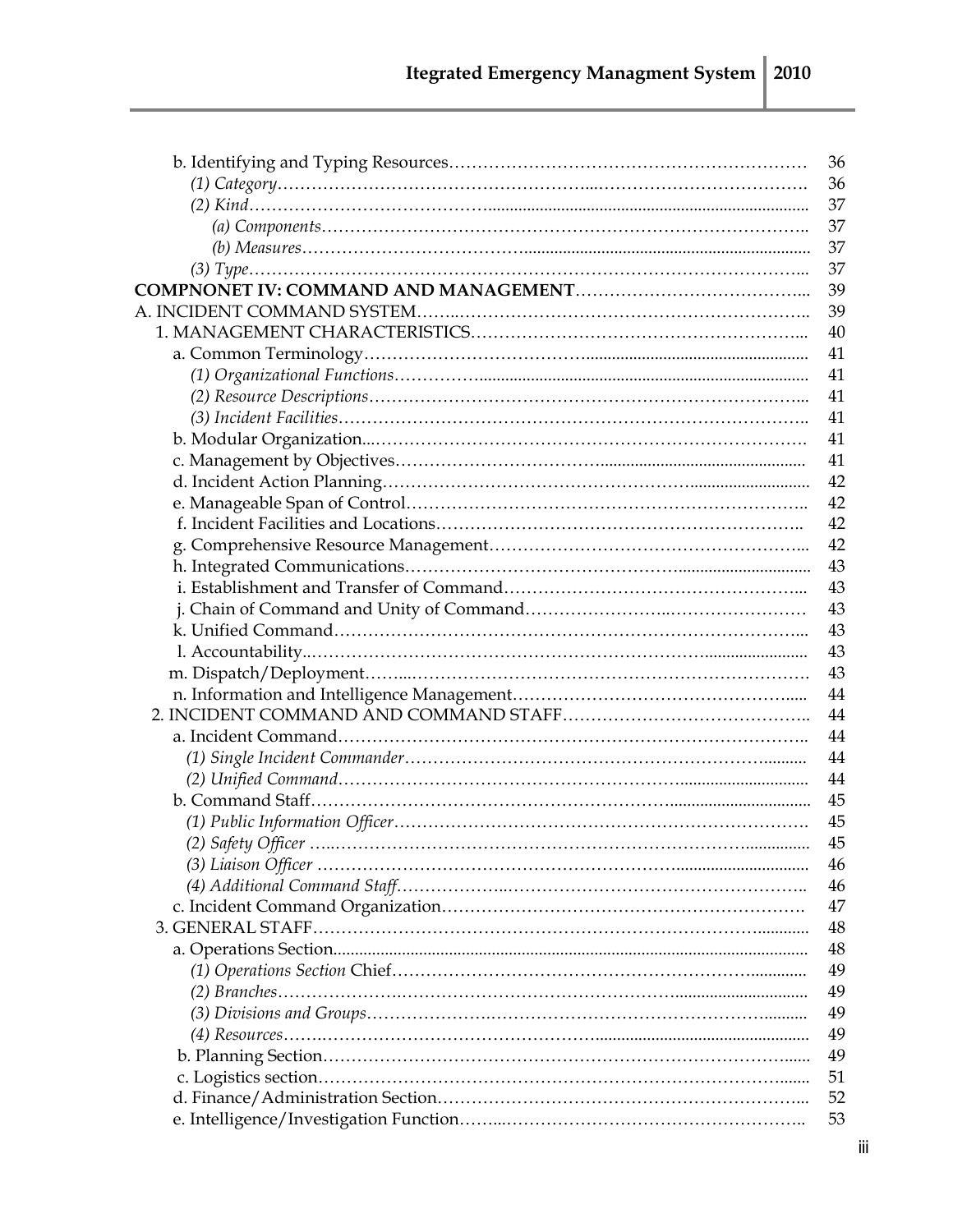|                                                                                 | 55 |
|---------------------------------------------------------------------------------|----|
|                                                                                 | 55 |
|                                                                                 | 55 |
|                                                                                 | 56 |
|                                                                                 | 57 |
|                                                                                 | 57 |
|                                                                                 | 58 |
|                                                                                 | 58 |
|                                                                                 | 58 |
|                                                                                 | 58 |
|                                                                                 | 58 |
|                                                                                 | 59 |
|                                                                                 | 59 |
|                                                                                 | 60 |
|                                                                                 | 60 |
|                                                                                 | 60 |
|                                                                                 | 60 |
|                                                                                 | 61 |
|                                                                                 |    |
| d. Support for Relevant Incident Management Policies and Interagency Activities | 61 |
|                                                                                 | 61 |
|                                                                                 | 61 |
|                                                                                 | 61 |
|                                                                                 | 62 |
|                                                                                 | 62 |
|                                                                                 | 62 |
|                                                                                 | 62 |
|                                                                                 | 63 |
|                                                                                 | 63 |
|                                                                                 | 64 |
| e. Getting Information to the Public and Additional Stakeholders                | 64 |
|                                                                                 | 64 |
|                                                                                 | 65 |
|                                                                                 | 65 |
|                                                                                 | 65 |
|                                                                                 | 66 |
| D. RELATIONSHIPS AMONG COMMAND AND MANAGEMENT ELEMENTS                          | 66 |
| <b>COMPONENT V: ONGOING MANAGEMENT AND MAINTENANCE</b>                          | 67 |
|                                                                                 | 67 |
|                                                                                 | 67 |
|                                                                                 | 68 |
|                                                                                 | 68 |
|                                                                                 | 68 |
|                                                                                 | 68 |
|                                                                                 | 69 |
|                                                                                 |    |
|                                                                                 | 70 |
|                                                                                 | 70 |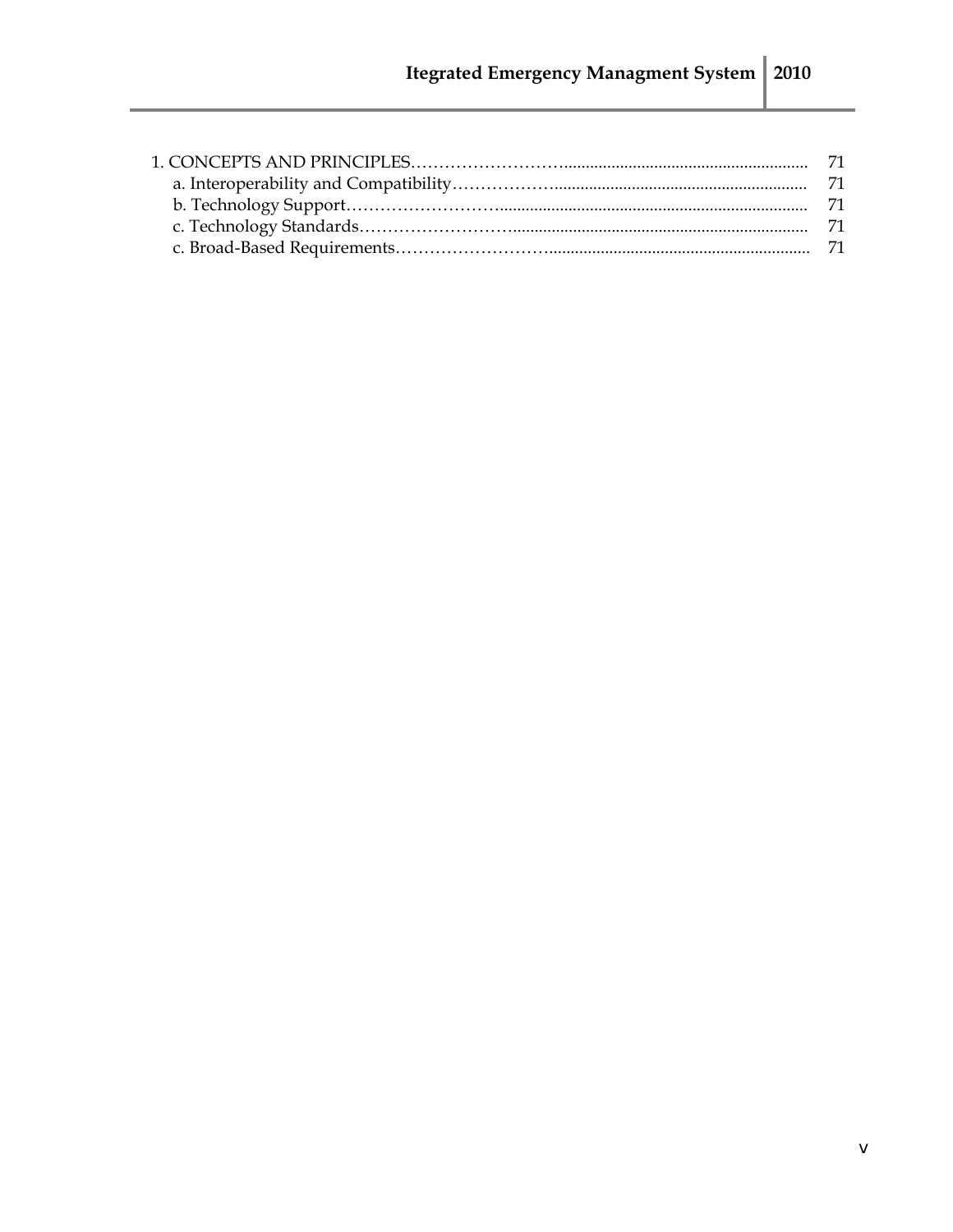## **PPREFACE**

On April 22, 2010, the Prime Minister of the Republic of Kosova issued Order No. 685/10 which directed the Deputy Minister of Internal Affairs to develop an *Integrated Emergency Management System* (IEMS). This system provides a consistent nationwide template to enable governments at all levels, nongovernmental organizations (NGOs), and the private sector to work together to prevent, protect against, respond to, recover from, and mitigate the effects of incidents, regardless of cause, size, location, or their complexity. This consistency provides the foundation for utilization of IEMS for all incidents, ranging from daily occurrences to incidents requiring a coordinated Government response.

IEMS represents a core set of doctrines, concepts, principles, terminology, and organizational processes that enables effective, efficient, and collaborative incident management.

Order No. 685/10 also required the Deputy Minister of Ministry of Internal affairs to develop the *National Response Plan* (NRP). The NRP is a guide to how the State conducts all-hazards response. The NRP identifies the key principles, as well as the roles and structures that organize national response. In addition, it describes special circumstances where the Central Government exercises a larger role, including incidents where State interests are involved and catastrophic incidents where a regional and local level would require significant support.

Order No. 685/10 requires all central institutions to adopt IEMS and to use it in their individual incident management programs and activities, as well as in support of all actions taken to assist local level of government. The order requires central institutions to make adoption of IEMS by regional and local organizations a condition for central preparedness assistance IEMS recognizes the role that NGOs and the private sector have in preparedness and activities to prevent, protect against, respond to, recover from, and mitigate the effects of incidents.

Building on the foundation provided by existing emergency management and incident response systems used by jurisdictions, organizations, and functional disciplines at all levels, IEMS integrates best practices into a comprehensive framework for use nationwide by emergency management/response personnel<sup>1</sup> in an all-hazards context. These best practices lay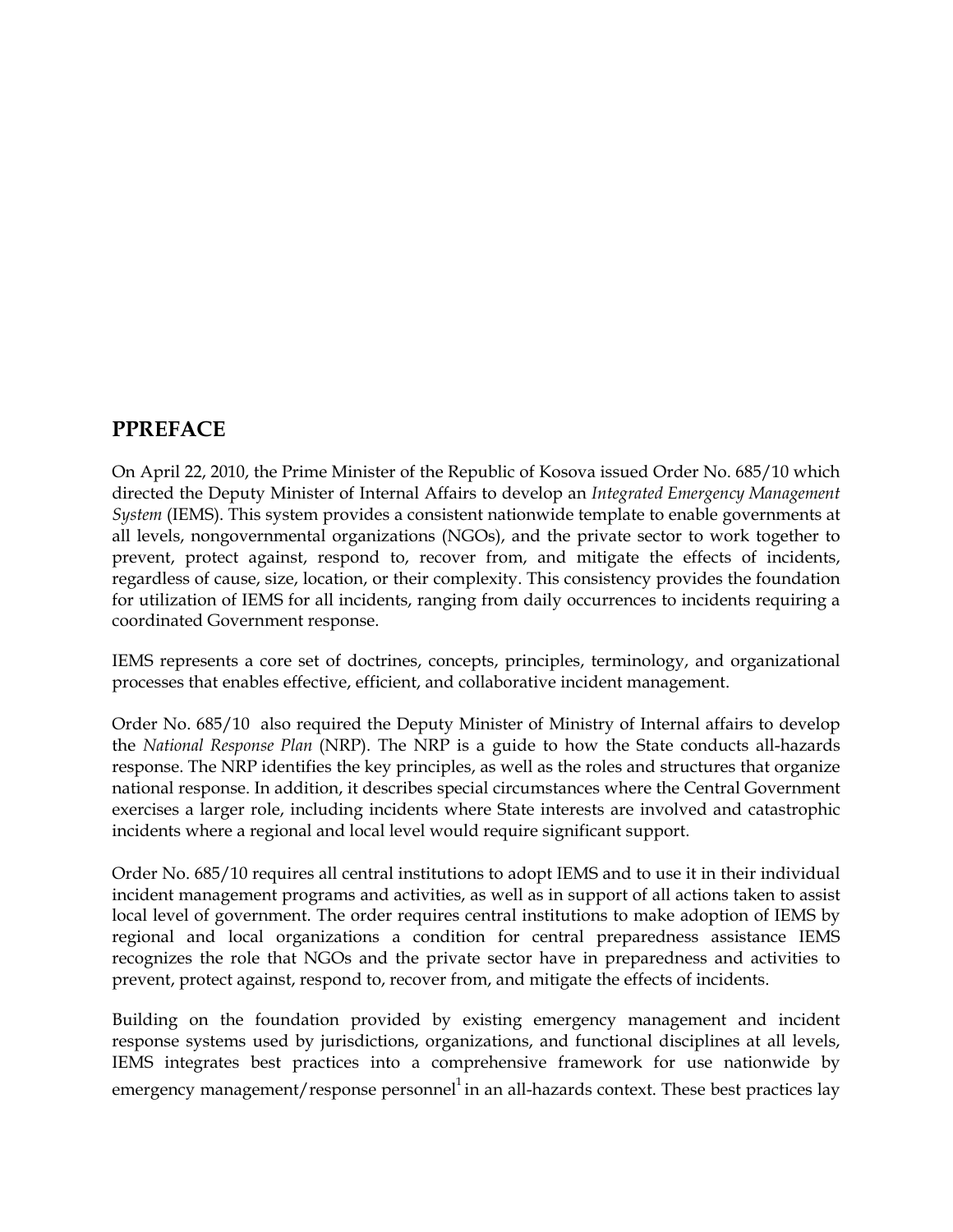the groundwork for the components of IEMS and provide the mechanisms for the further development and refinement of supporting national standards, guidelines, protocols, systems, and technologies. IEMS fosters the development of specialized technologies that facilitate emergency management and incident response activities, and allows for the adoption of new approaches that will enable continuous refinement of the system over time.

The Minister of Internal Affairs, through the Division (to be established in KCPSED) of Incident Management Systems Integration publishes the standards, guidelines, and compliance protocols for determining whether a central institutions has implemented IEMS.

Additionally, the Minister, through the KCPSED, will manages publication and collaboratively, with other institution, will develop standards, guidelines, compliance procedures, and protocols for all aspects of IEMS.

This document is developed through a collaborative intergovernmental partnership with significant input from the incident management functional disciplines, NGOs, and the private sector.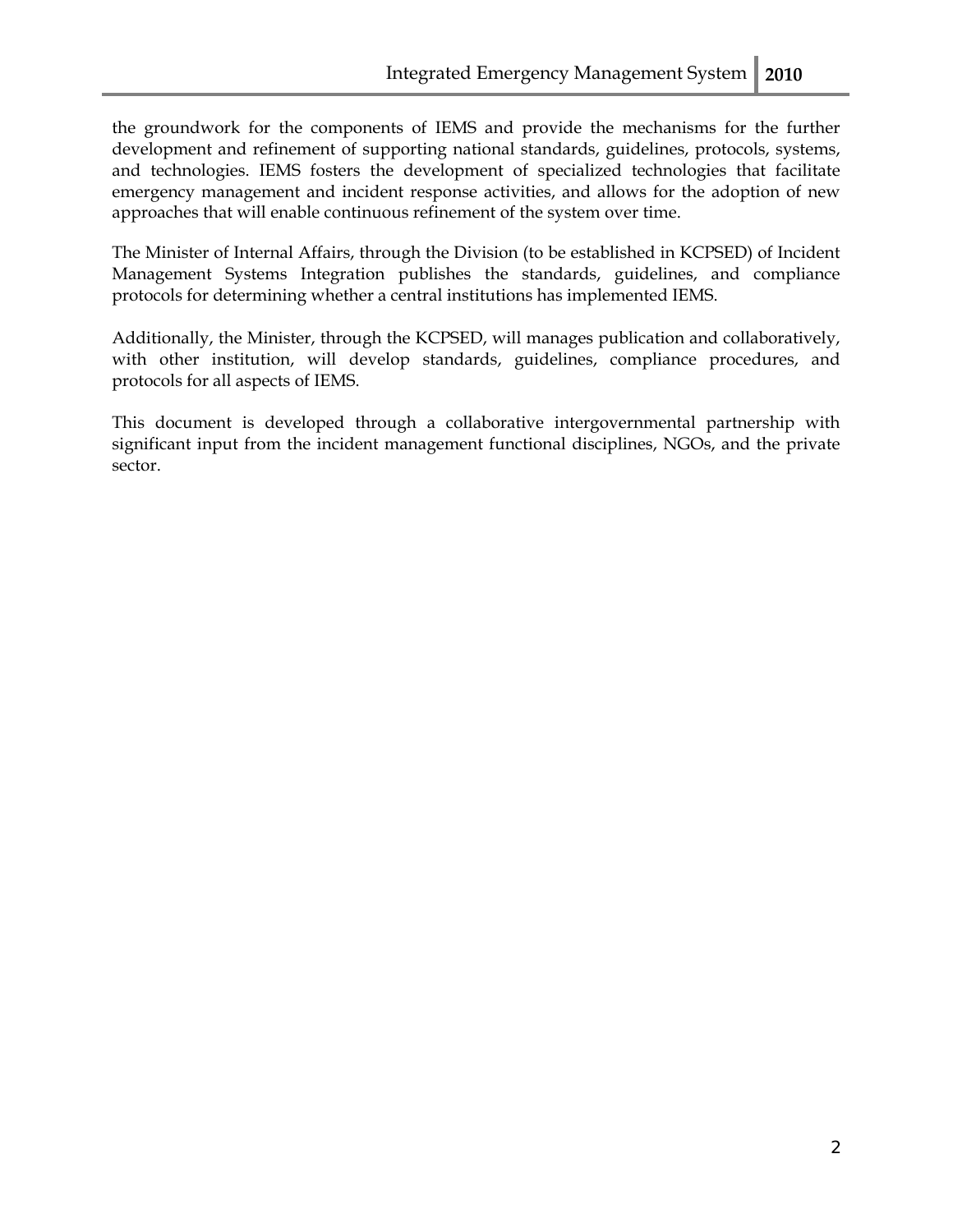## **INTRODUCTION AND OVERVIEW**

#### **A. INTRODUCTION**

Floods of 2005, fires in 2007 and the incident with disulfic oil in 2008 highlighted the need to focus on improving emergency management, incident response capabilities, and coordination processes across the country. A comprehensive national approach, applicable at all jurisdictional levels and across functional disciplines, improves the effectiveness of emergency management/response personnel across the full spectrum of potential incidents and hazard scenarios, including but not limited to natural hazards, terrorist activities, and other manmade disasters. Such an approach improves coordination and cooperation between public and private agencies/organizations in a variety of emergency management and incident response activities. The *Integrated Incident Management System* (IEMS) framework sets forth the comprehensive national approach (see Table 1).

Incidents typically begin and end locally, and are managed on a daily basis at the lowest possible geographical, organizational, and jurisdictional level. However, there are instances in which successful incident management operations depend on the involvement of multiple jurisdictions, levels of government, functional agencies, and/or emergency responder disciplines. These instances require effective and efficient coordination across this broad spectrum of organizations and activities.

IEMS uses a systematic approach to integrate the best existing processes and methods into a unified national framework for incident management. Incident management refers to how incidents are managed across all national security activities, including prevention, protection, and response, mitigation, and recovery.

This framework forms the basis for interoperability and compatibility that will, in turn, enable a diverse set of public and private organizations to conduct well-integrated and effective emergency management and incident response operations. Emergency management is the coordination and integration of all activities necessary to build, sustain, and improve the capability to prepare for, protect against, respond to, recover from, or mitigate against threatened or actual natural disasters, acts of terrorism, or other manmade disasters. It does this through a core set of concepts, principles, procedures, organizational processes, terminology, and standard requirements applicable to a broad community of IEMS users.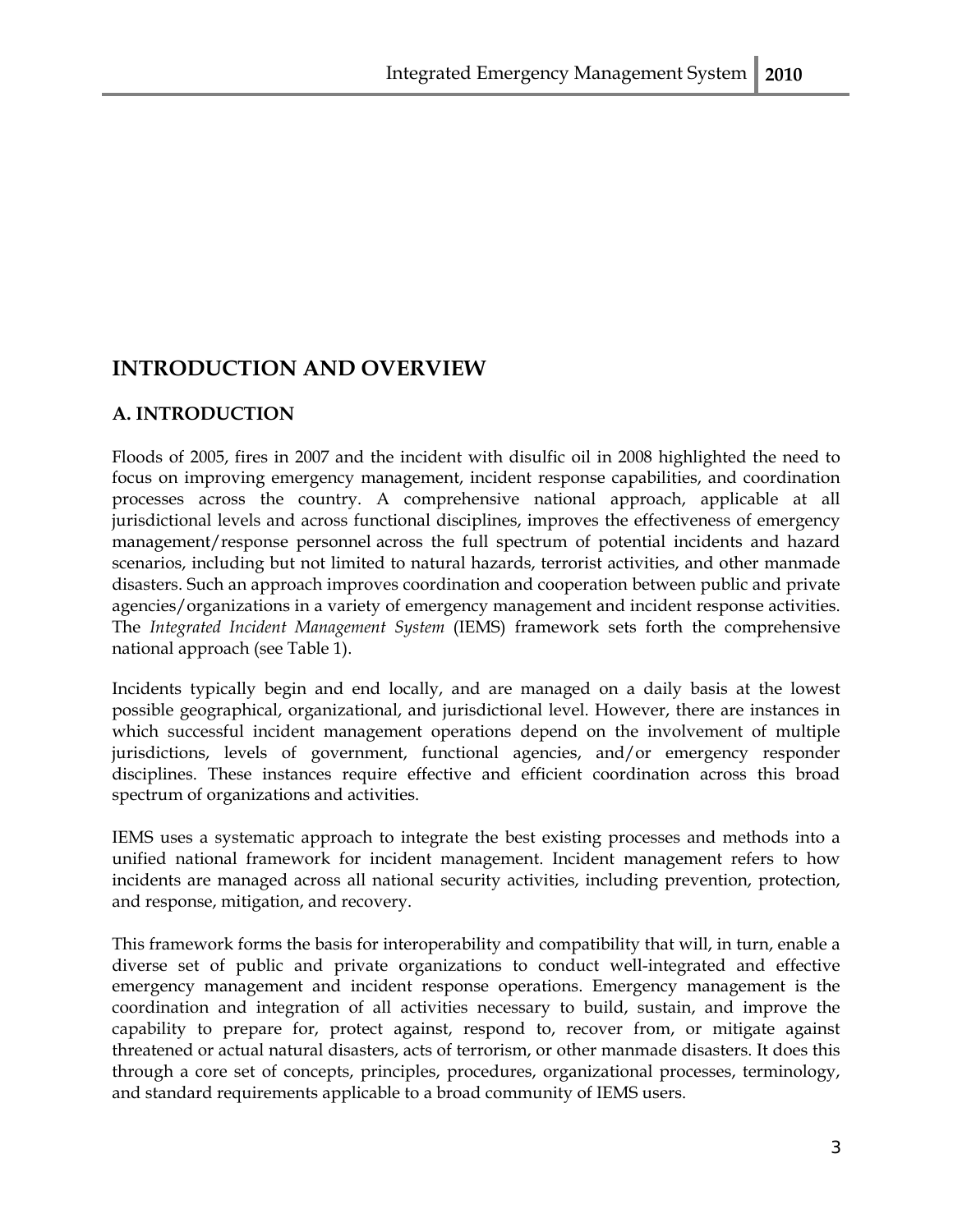#### **LEGISLATIVE FRAMEWORK**

The Rpublic of Kosovo has a wide legjislative ground in the field of Emergency Menagment.

Anex. I

#### **INSTITUTIONAL MECHANISM**

All the Institutions of the Republic of Kosovo on the central and local are responsable to implement the Integrated Emergency Menagment System. The leading working group for IEMS was established from Ministry of Internal Affairs, Kosovo Security Force, Ministry of Health, Ministry of Transport and Post-Telecomunications, Situations Center, The National Security Secretariat and internationl organisations.

#### **What is the Integrated Emergency Management System?**

The *Integrated Emergency Management System* (IEMS) provides a systematic, proactive approach to guide departments and agencies at all levels of government, nongovernmental organizations, and the private sector to work seamlessly to prevent, protect, respond, recover, and mitigate the effects of incidents, regardless of cause, size, location, or complexity, in order to reduce the loss of life and property and harm to the environment. IEMS works hand in hand with the *National Response Plan* (NRP). IEMS provides the template for the management of incidents, while the NRP provides the structure and mechanisms for national-level policy for incident management.

| <b>What IEMS Is:</b>                                                                                                                                                                                                                                                                                                                                                                                                                                                                                                                 | <b>What IEMS Is NOT:</b>                                                                                                                                                                                                                                                                                 |
|--------------------------------------------------------------------------------------------------------------------------------------------------------------------------------------------------------------------------------------------------------------------------------------------------------------------------------------------------------------------------------------------------------------------------------------------------------------------------------------------------------------------------------------|----------------------------------------------------------------------------------------------------------------------------------------------------------------------------------------------------------------------------------------------------------------------------------------------------------|
| A comprehensive, nationwide, systematic<br>approach to incident management,<br>including the Incident Command System,<br>Multiagency Coordination Systems, and<br>Public Information<br>• A set of preparedness concepts and<br>principles for all hazards<br>Essential principles for a<br>common<br>operating picture and interoperability of<br>communications and information<br>management<br>• Standardized resource management<br>procedures that enable coordination<br>among different jurisdictions<br>or<br>organizations | A response plan<br>п<br>Only used during large-scale incidents<br>п<br>A communications plan<br>٠<br>Only applicable to certain emergency<br>$\blacksquare$<br>management/incident<br>response<br>personnel<br>Only the Incident Command System<br>٠<br>or an organization chart<br>A static system<br>٠ |

#### **Table 1. Overview of IEMS**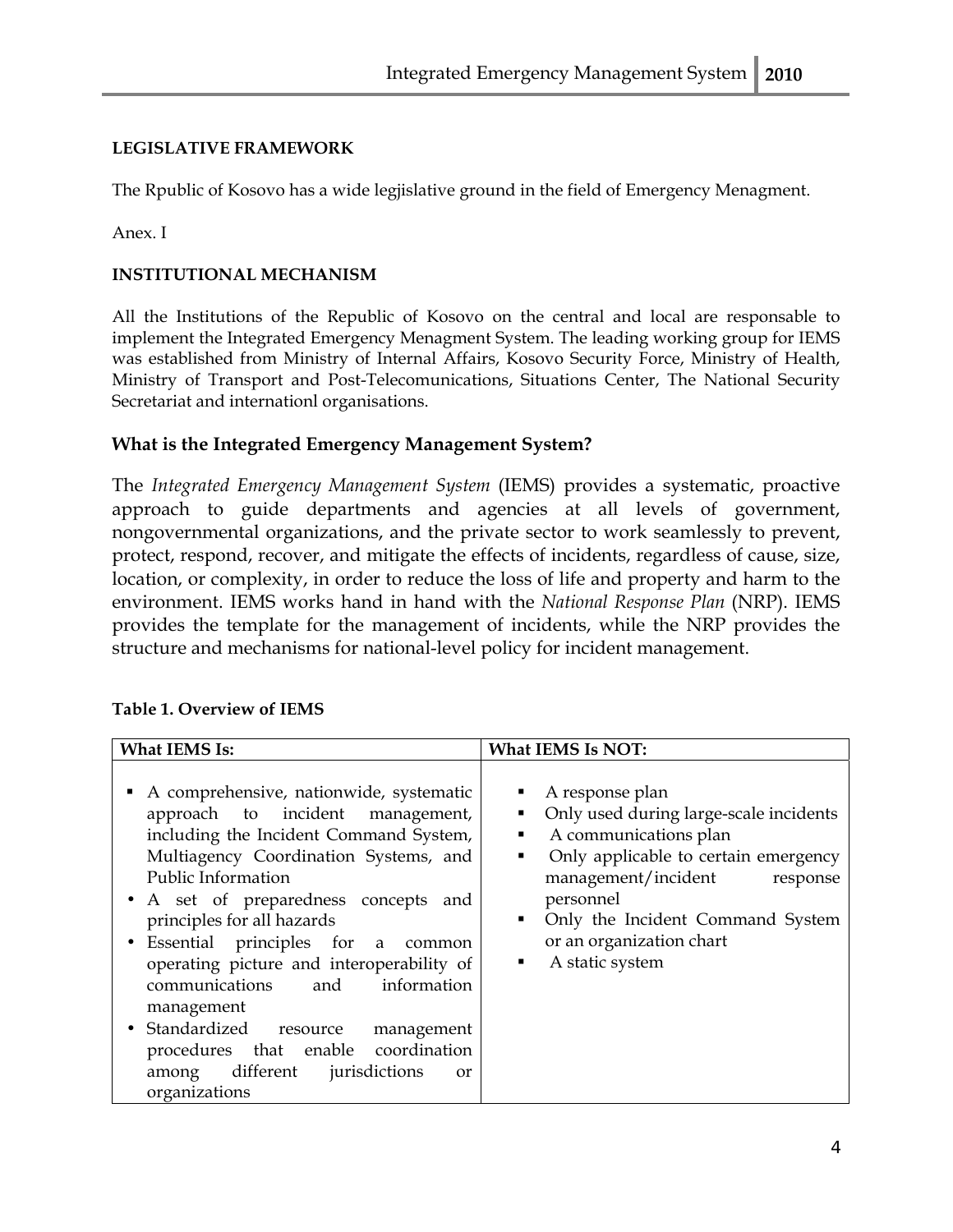| • Scalable, so it may be used for all incidents<br>(from day-to-day to large-scale)<br>• A dynamic system that promotes ongoing |  |
|---------------------------------------------------------------------------------------------------------------------------------|--|
| management and maintenance                                                                                                      |  |

#### **B. CONCEPTS AND PRINCIPLES**

IEMS is based on the premise that utilization of a common incident management framework will give emergency management/response personnel a flexible but standardized system for emergency management and incident response activities. IEMS is flexible because the system components can be utilized to develop plans, processes, procedures, agreements, and roles for all types of incidents; it is applicable to any incident regardless of cause, size, location, or complexity. Additionally, IEMS provides an organized set of standardized operational structures, which is critical in allowing disparate organizations and agencies to work together in a predictable, coordinated manner.

#### **1. FLEXIBILITY**

The components of IEMS are adaptable to any situation, from routine, local incidents to incidents requiring the activation of interstate mutual aid to those requiring a coordinated Governmental response, whether planned, notice or no-notice. This flexibility is essential for IEMS to be applicable across the full spectrum of potential incidents, including those that require multiagency, multijurisdictional (such as incidents that occur along international Borders), and/or multidisciplinary coordination. Flexibility in the IEMS framework facilitates scalability of emergency management and incident response activities.

#### **2. STANDARDIZATION**

Flexibility to manage incidents of any size requires coordination and standardization among emergency management/response personnel and their affiliated organizations. IEMS provides a set of standardized organizational structures that improve integration and connectivity among jurisdictions and disciplines, starting with a common foundation of preparedness and planning. Personnel and organizations that have adopted the common IEMS framework are able to work together, thereby fostering cohesion among the various organizations involved in all aspects of an incident. IEMS also provides and promotes common terminology, which fosters more effective communication among agencies and organizations responding together to an incident.

#### **C. OVERVIEW OF IEMS COMPONENTS**

IEMS integrates existing best practices into a consistent, nationwide, systematic approach to incident management that is applicable at all levels of government, nongovernmental organizations (NGOs), and the private sector, and across functional disciplines in an all-hazards context. Five major components make up this systems approach: Preparedness,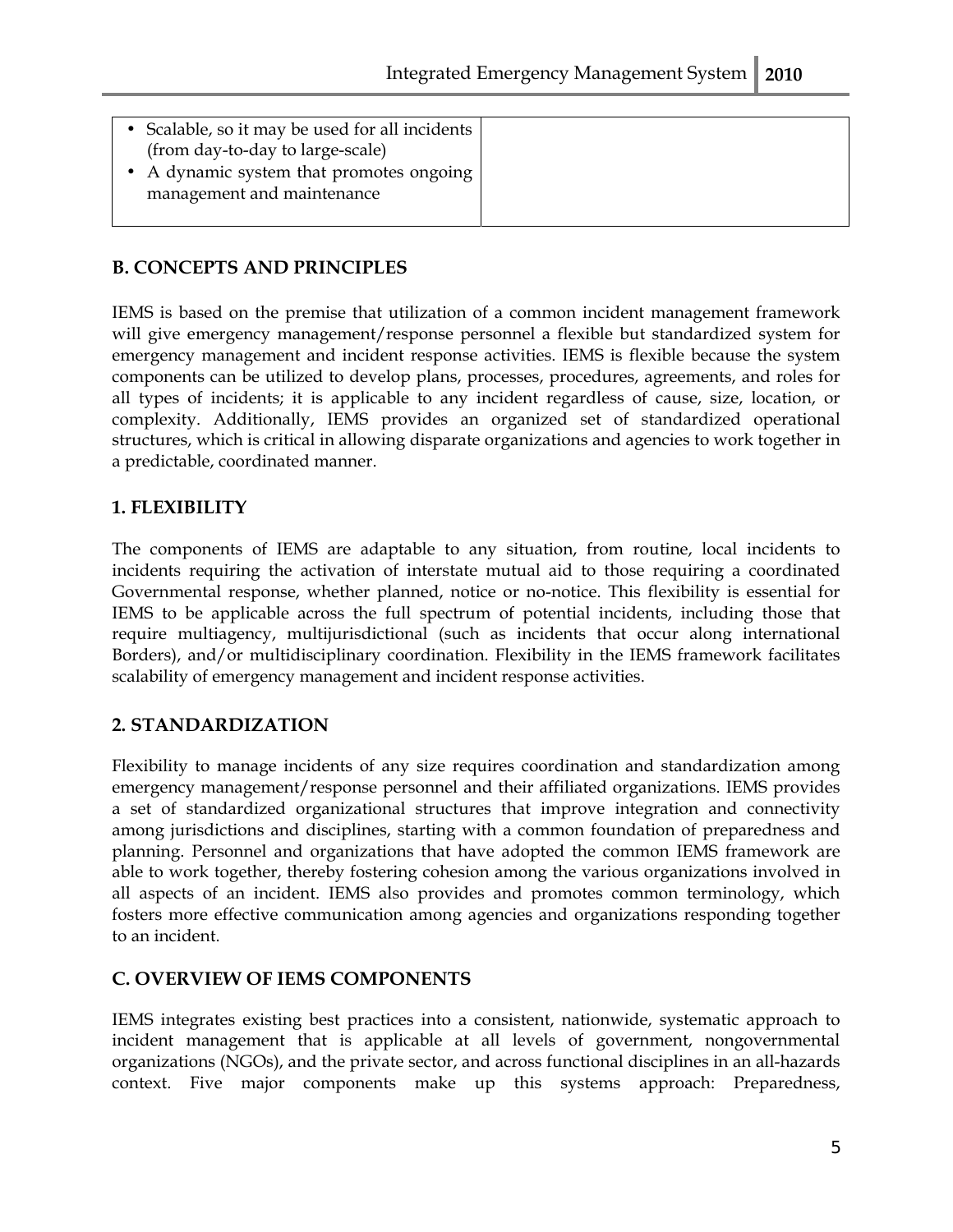Communications and Information Management, Resource Management, Command and Management, and Ongoing Management and Maintenance.

#### **1. IEMS COMPONENTS**

The components of IEMS were not designed to stand alone, but to work together in a flexible, systematic manner to provide the national framework for incident management. A more detailed discussion of each component is included in subsequent sections of this document.

#### **a. Preparedness**

Effective emergency management and incident response activities begin with a host of preparedness activities conducted on an ongoing basis, in advance of any potential incident. Preparedness involves an integrated combination of assessment; planning; procedures and protocols; training and exercises; personnel qualifications, licensure, and certification; equipment certification; and evaluation and revision.

#### **b. Communications and Information Management**

Emergency management and incident response activities rely on communications and information systems that provide a common operating picture to all command and coordination sites. IEMS describes the requirements necessary for a standardized framework for communications and emphasizes the need for a common operating picture. This component is based on the concepts of interoperability, reliability, scalability, and portability, as well as the resiliency and redundancy of communications and information systems.

#### **c. Resource Management**

Resources (such as personnel, equipment, or supplies) are needed to support critical incident objectives. The flow of resources must be fluid and adaptable to the requirements of the incident. IEMS defines standardized mechanisms and establishes the resource management process to identify requirements, order and acquire, mobilize, track and report, recover and demobilize, reimburse, and inventory resources.

#### **d. Command and Management**

The Command and Management component of IEMS is designed to enable effective and efficient incident management and coordination by providing a flexible, standardized incident management structure. The structure is based on three key organizational constructs: the Incident Command System, Multiagency Coordination Systems, and Public Information.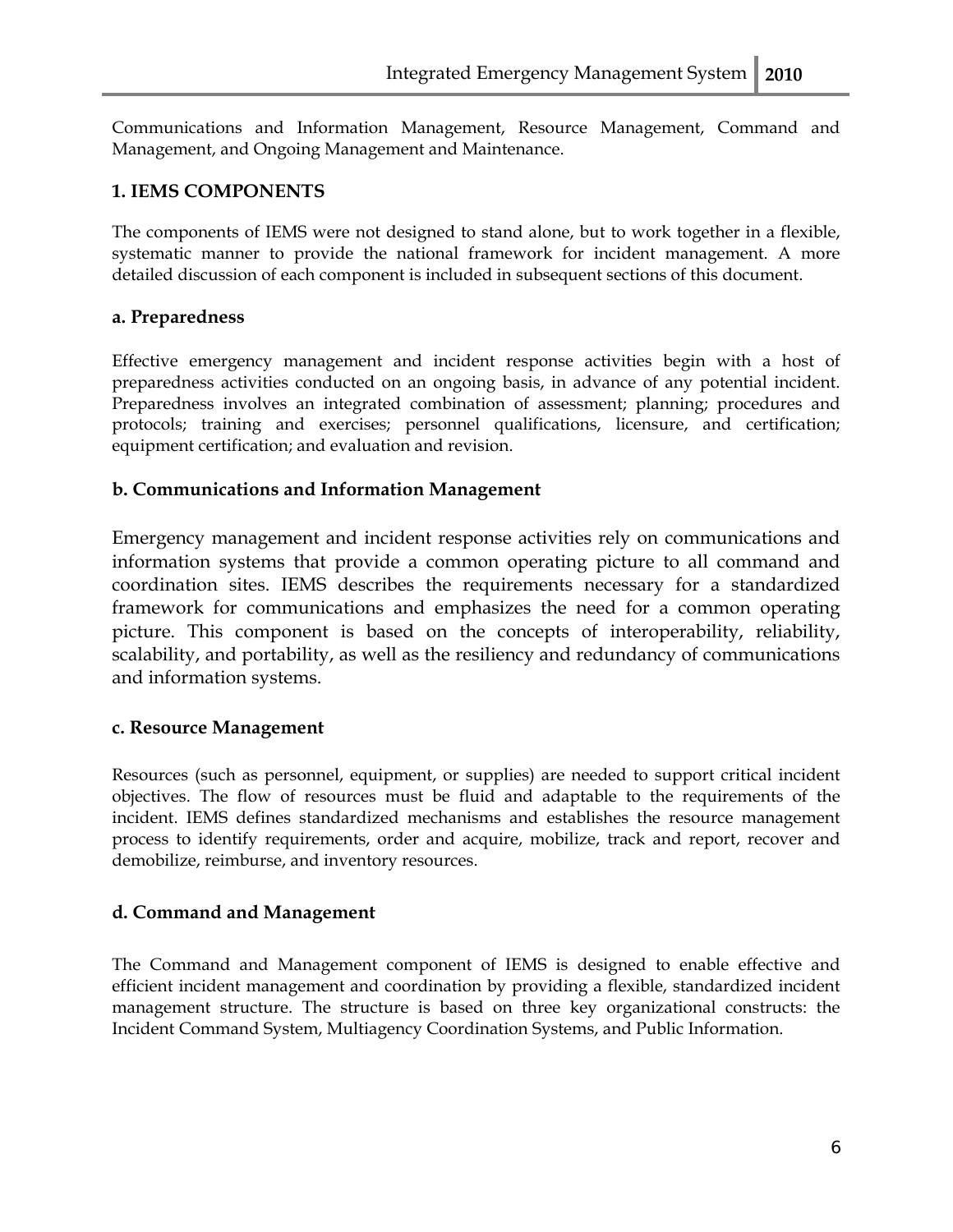#### **e. Ongoing Management and Maintenance**

Within the auspices of Ongoing Management and Maintenance, there are two components: the Emergency Management Institute and Supporting Technologies.

#### *(1) Emergency Management Institute*

In order to provide a mechanism for ensuring ongoing management and maintenance of IEMS, the Ministry of Internal Affairs will establish an Emergency Management Institute in the Emergency Pillar or KPSEDC. The EMI will provide strategic direction, oversight, and coordination of IEMS and will support both routine maintenance and the continuous refinement of IEMS and its components. The EMI will oversee the program and will coordinate with central, regional and local partners in the development of compliance criteria and implementation activities. It provides guidance and support to jurisdictions and emergency management/response personnel and their affiliated organizations as they adopt or, consistent with their status, are encouraged to adopt the system. The EMI also will oversee and coordinate the publication of IEMS and its related products. This oversight includes the review and certification of training courses and exercise information.

#### *(2) Supporting Technologies*

As IEMS and its related emergency management and incident response systems will evolve, emergency management/response personnel will increasingly rely on technology and systems to implement and continuously refine IEMS. The EMI, in partnership with the science and technology section, will oversee and coordinate the ongoing development of incident management-related technology, including strategic research and development.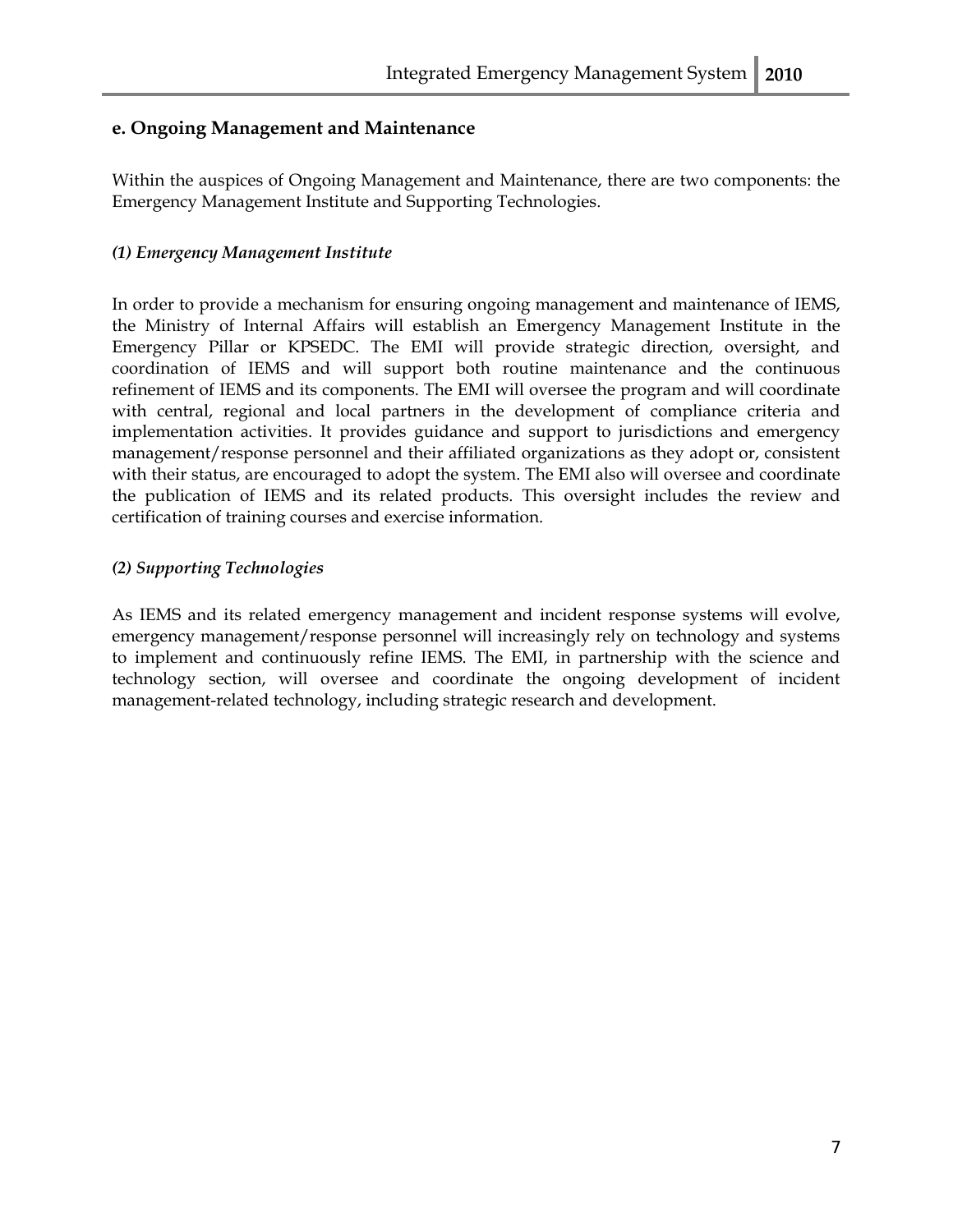## **COMPONENT I:**

#### **PREPAREDNESS**

IEMS provides the mechanisms for emergency management/response personnel<sup>3</sup> and their affiliated organizations to work collectively by offering the tools to enhance preparedness. Preparedness is achieved and maintained through a continuous cycle of planning, organizing, training, equipping, exercising, evaluating, and taking corrective action. Ongoing preparedness efforts among all those involved in emergency management and incident response activities ensure coordination during times of crisis. Moreover, preparedness facilitates efficient and effective emergency management and incident response activities.

This component describes specific measures and capabilities that emergency management/response personnel and their affiliated organizations should develop and incorporate into their overall preparedness programs to enhance the operational preparedness necessary for all-hazards emergency management and incident response activities. In developing, refining, and expanding preparedness programs and activities within their jurisdictions and/or organizations, emergency management/response personnel should leverage existing preparedness efforts and collaborative relationships to the greatest extent possible. Personal preparedness, while an important element of public security, is distinct from the operational preparedness of our country's emergency management and incident response capabilities and is beyond the scope of IEMS.

#### **A. CONCEPTS AND PRINCIPLES**

Within IEMS, preparedness focuses on the following elements: planning; procedures and protocols; training and exercises; personnel qualifications, licensure, and certification; and equipment certification. Effective adoption, implementation, and training of all IEMS components in advance of an incident or planned event will facilitate collaborative emergency management and incident response activities. Preparedness is a foundational step in emergency management and incident response; therefore, the concepts and principles that form the basis for preparedness are an integration of the concepts and principles of all IEMS components.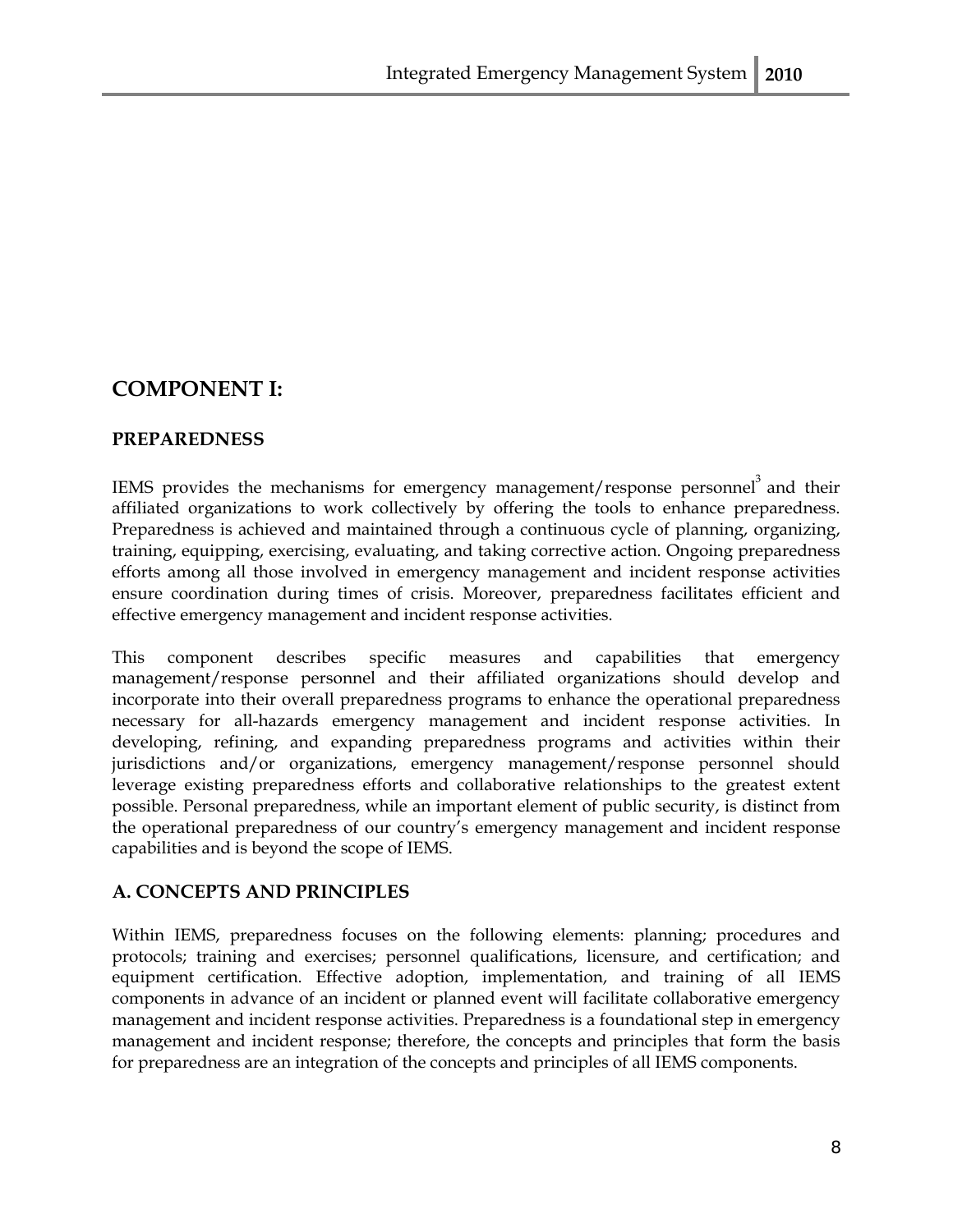### **1. UNIFIED APPROACH**

Preparedness requires a unified approach to emergency management and incident response activities. To achieve this, components of IEMS should be integrated within a jurisdiction's or organization's emergency management and incident response structure. Specifically, preparedness should be integrated into communications and information management, resource management, and command and management to form an effective system. Additionally, the unified-approach concept is at the core of the Command and Management component, as it is based on chain of command, unity of command, unity of effort, and when implemented, Unified Command. These characteristics allow organizations with different jurisdictional, geographical, or functional responsibilities, authorities, and resources to coordinate, plan, and interact effectively in support of a commonly recognized objective.

## **2. LEVELS OF CAPABILITY (CAPACITIES)**

Preparedness involves actions to establish and sustain necessary capabilities to execute a full range of emergency management and incident response activities. For IEMS to function effectively, jurisdictions and organizations should set expectations about the capabilities and resources that will be provided before, during, and after an incident. The inventorying and categorizing of resources available for an incident or planned event is a critical element of preparedness, as it helps to establish and verify the level of capability needed.

#### **B. ACHIEVING PREPAREDNESS (READINESS)**

Individual jurisdictions should prepare in advance of an incident, in coordination with and supported by central institutions partners, NGOs, and the private sector, as appropriate. In order for successful emergency management and incident response to occur, emergency management/response personnel and their affiliated organizations must have a clear understanding of their roles and responsibilities. This clarity is essential not only for emergency management/response personnel, but also for those acting in a policy, coordination, or support role.

- **Policy Role:** Development, revision, signing, and/or formalization of policies, procedures, mutual aid agreements, and assistance agreements and/or plans relating to emergency management and incident response programs and activities.
- *Coordination Role:* Resource management or any other necessary coordination efforts required for emergency management and incident response programs and activities.
- *Support Role:* Provision of assistance for emergency management and incident response programs and activities.

#### **1. IEMS AND ITS RELATIONSHIP TO THE NATIONAL RESPONSE PLAN**

IEMS provides the template for the management of incidents, regardless of cause, size, location, or complexity. This template establishes the structure, concepts, principles, processes, and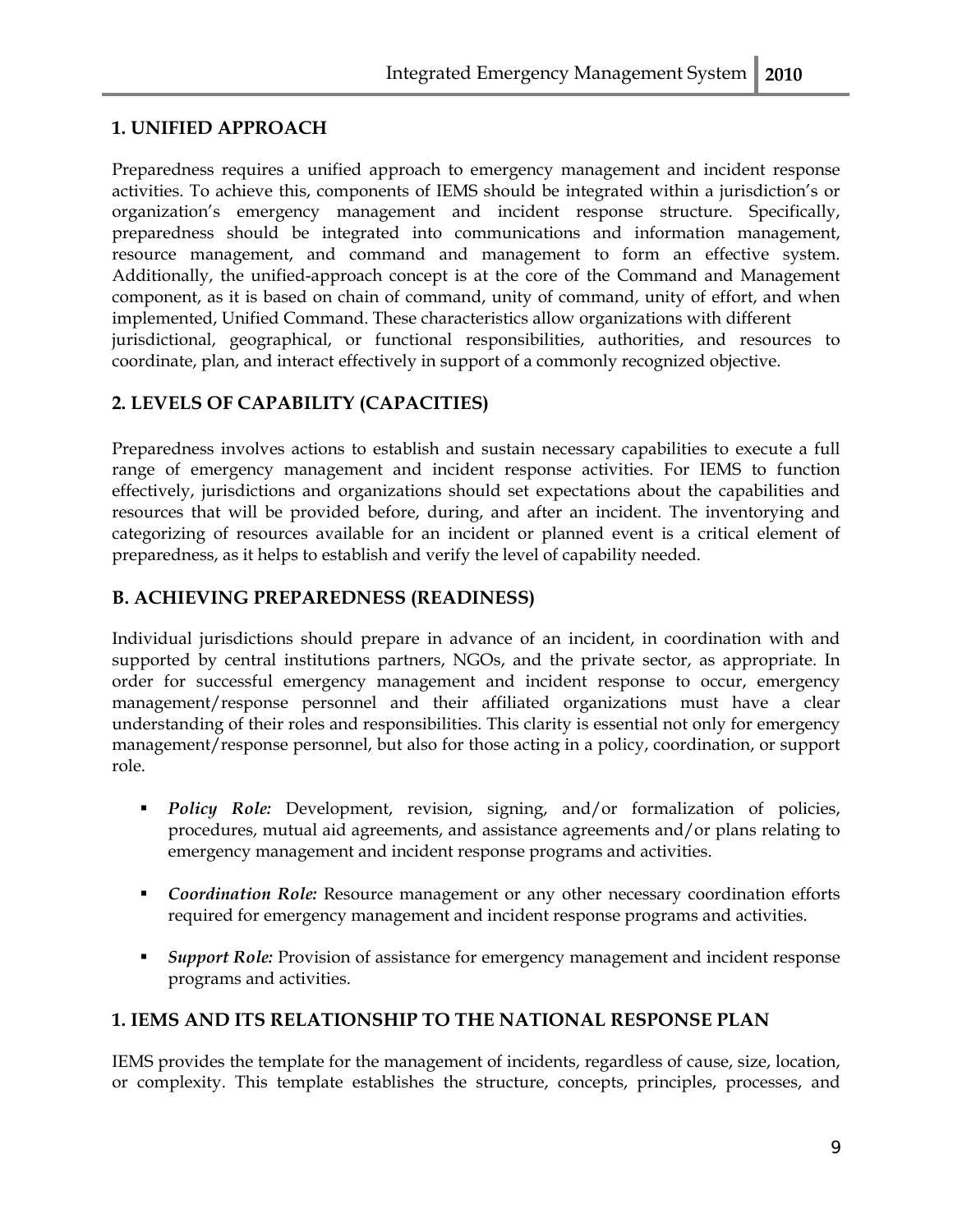language for the effective employment of capabilities nationally, whether those capabilities reside with central, regional or local jurisdictions or with the private sector or NGOs.

The *National Response Plan* (NRP) is an all-hazards framework that builds upon IEMS and describes additional specific government roles and structures for incidents in which government resources are involved.

The NRP provides the structure and mechanisms for national-level policy and operational direction for incident management to ensure timely and effective central support to regional and local level related activities. The NRP is applicable to all central institutions that participate in operations requiring a coordinated central response.

IEMS and the NRP are designed to improve the incident management capabilities and overall efficiency. During incidents requiring coordinated central support, the NRP provides the guidelines and procedures to integrate capabilities and resources into a cohesive, coordinated, and seamless national framework for incident management.

A basic premise of both IEMS and the NRP is that incidents typically be managed at the local level first. In the vast majority of incidents, local resources and local mutual aid agreements and assistance agreements will provide the first line of emergency management and incident response. If additional or specialized resources or capabilities are needed, appropriate authorities may request central assistance; however, IEMS is based on the concept that local jurisdictions retain command, control, and authority over response activities for their jurisdictional areas. Adhering to IEMS allows local agencies to better utilize incoming resources.

The fundamental role of preparedness in emergency management and incident response is a universal concept incorporated in both IEMS and the NRP. Though the specific elements of preparedness described within each document may vary slightly, the concepts remain complementary. The key elements found within the Preparedness component of IEMS and the NRP are described and organized in a method to best assist stakeholders in the development of efficient, effective emergency management and incident response capabilities.

#### **2. PREPAREDNESS ROLES**

Preparedness activities should be coordinated among all appropriate agencies and organizations within the jurisdiction, as well as across jurisdictions. NGOs and the private sector should be involved in these efforts, as they often provide incident-related services, and are the owners and operators of critical infrastructure and key resources that may be involved in emergency management and incident response. Though not integrated directly into IEMS, individuals play a critical role in preparedness and are expected to prepare themselves and their families for all types of potential incidents. Jurisdictions should have programs to promote and support individual and community preparedness (e.g., public education, training sessions, demonstrations), including preparedness of those with special needs.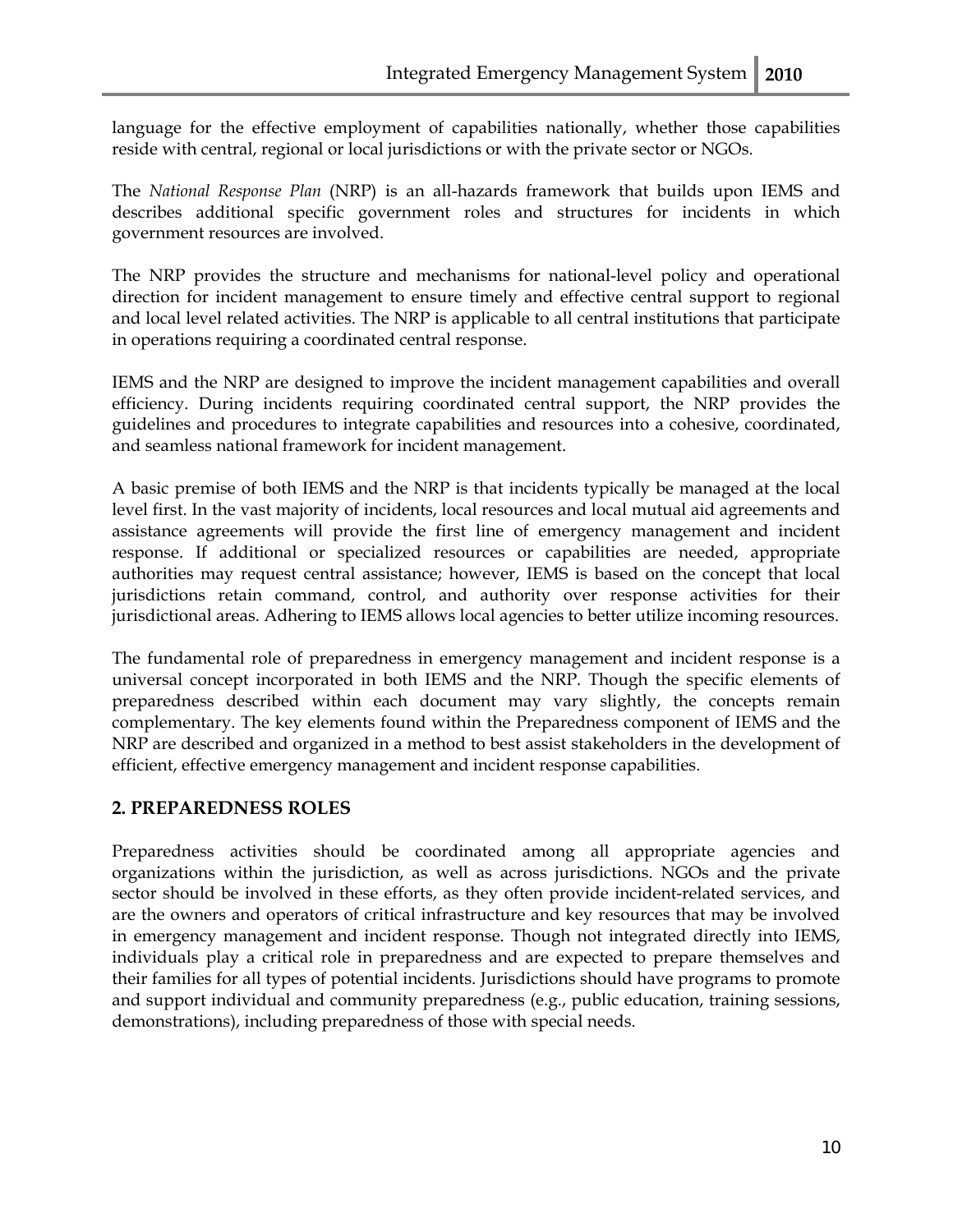#### **a. Preparedness Organizations**

Preparedness organizations provide coordination for emergency management and incident response activities before an incident or planned event. These organizations range from groups of individuals to small committees to large standing organizations that represent a wide variety of committees, planning groups, or other organizations. Preparedness organizations should meet regularly and coordinate with one another to ensure an appropriate focus on helping jurisdictions and groups of jurisdictions to meet their preparedness needs.

The needs of the jurisdictions involved will dictate how frequently such organizations should conduct their business, as well as how they will be structured. When preparedness activities routinely need to be accomplished across jurisdictions, preparedness organizations should be multijurisdictional and/or multiagency and include critical infrastructure owners and operators, NGOs, and the private sector, when relevant. Memorandums or agreements should be established between necessary parties so that each will be aware of the capabilities, expectations, and roles of the others.

Preparedness organizations may take the following actions, among others:

- Establish and coordinate emergency operations plans, protocols, and procedures, including public communications and awareness.
- Integrate and coordinate the activities and functions within their purview.
- Establish the standards, guidelines, and protocols necessary to promote interoperability and consideration for responder safety.
- Adopt standards, guidelines, and procedures for requesting and providing resources.
- Identify resources and other requirements and set priorities for their use.
- Encourage training, exercises, evaluation, and corrective action programs.
- Ensure the establishment and maintenance of necessary mutual aid agreements and assistance agreements and outreach to NGOs and the private sector.
- Use Multiagency Coordination Systems, as needed and where appropriate, for planned events (such as parades or sporting events) or for specific types of incidents (such as pandemic influenza, etc.).
- **Plan for operational scientific support, which can be done at each level of government,** and contribute ideas to ongoing research and development of new technologies.<sup>5</sup>
- Conduct after-action reviews to strengthen future preparedness.

#### **b. Elected and Appointed Officials**

Elected and appointed officials should have a clear understanding of their roles and responsibilities for successful emergency management and incident response. These officials include administrative and political personnel, as well as department/agency heads who have leadership roles in a jurisdiction, including legislators and chief executives, whether elected (e.g., mayors) or appointed (e.g., regional coordinators and city managers). Although their roles may require providing direction and guidance to constituents during an incident, their day-today activities do not necessarily focus on emergency management and incident response.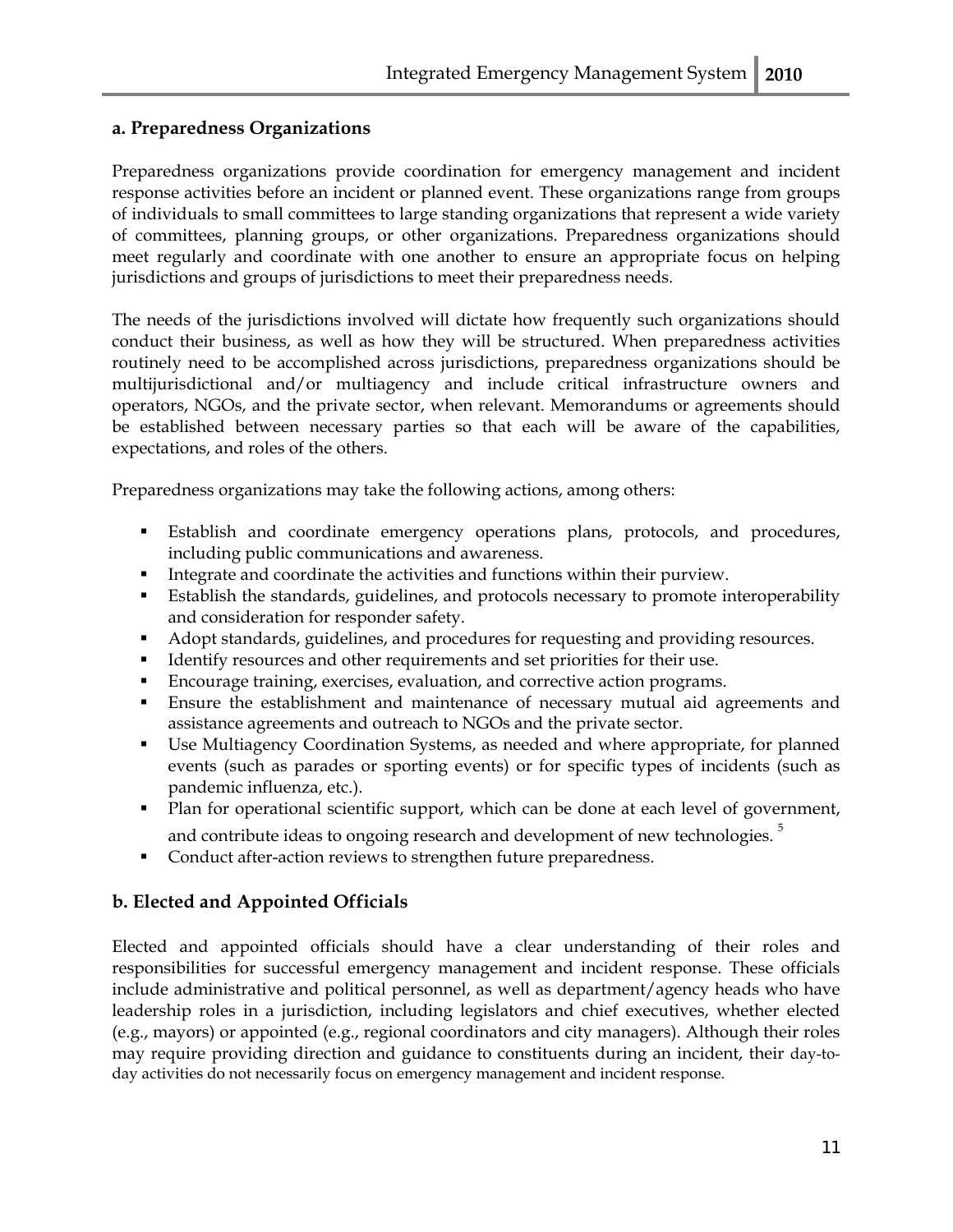To better serve their constituents, elected and appointed officials should do the following:

- Understand, commit to, and receive training on IEMS and participate in exercises.
- Maintain an understanding of basic emergency management, continuity of operations and continuity of government plans, jurisdictional response capabilities, and initiation of disaster declarations.
- Lead and encourage preparedness efforts within the community, agencies of the jurisdiction, NGOs, and the private sector, as appropriate.
- Help to establish relationships (including mutual aid agreements and assistance agreements) with other jurisdictions and, as appropriate, NGOs and the private sector.
- Support and encourage participation in mitigation efforts within the jurisdiction and, as appropriate, with NGOs and the private sector.
- **Provide guidance to their jurisdictions, departments, and/or agencies, with clearly** stated policies for IEMS implementation.
- Understand laws and regulations in their jurisdictions that pertain to emergency management and incident response.
- Maintain awareness of CIKR within their jurisdictions, potential incident impacts, and restoration priorities.

Elected and appointed officials may also be called upon to help shape and revise laws, policies, and budgets to aid in preparedness efforts and to improve emergency management and incident response activities.

An incident may have a mix of political, economic, social, environmental, public safety, public health, and financial implications with potentially serious long-term effects. Frequently, incidents require a coordinated response (across agencies, jurisdictions, and/or including NGOs and the private sector), during which elected and appointed officials must make difficult decisions under crisis conditions. Elected and appointed officials should be aware of how IEMS can work to ensure cooperative response efforts, thereby minimizing the potential implications of an incident.

## *(1) Elected and Appointed Officials During an Incident*

Generally, elected and appointed officials are not at the scene of the incident, but should have the ability to communicate and meet with the Incident Commander (IC)/Unified Command (UC), as necessary. Depending on the nature of the incident or level of the overall emergency, elected and appointed officials could function from the following locations:

- The agency or jurisdictional offices.
- An Emergency Operations Center.
- A location housing multiagency coordination.

Elected and appointed officials should provide input on policy, direction, and authority to the IC/UC. Proper coordination between elected and appointed officials and the IC/UC can be crucial to the successful management of an incident. Elected and appointed officials should clearly communicate views to the IC/UC. As time and agency policy dictate, the following considerations should be clearly communicated, documented, and provided to the IC/UC: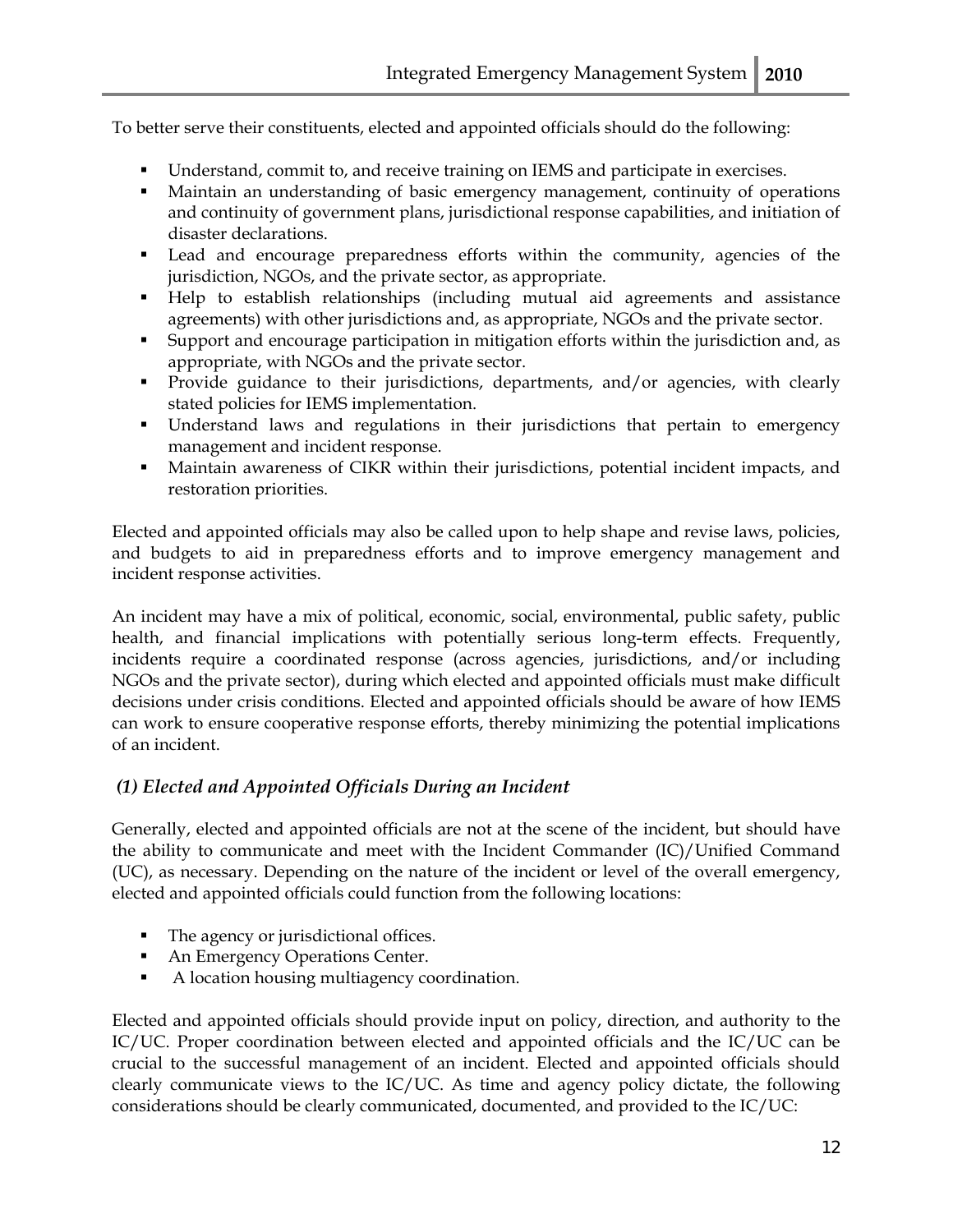- **Safety considerations.**
- Environmental issues.
- **Legal and policy limitations.**
- Issues relating to critical infrastructure services or restoration.
- Economic, political, and social concerns.
- Cost considerations.

In some circumstances, if information is not delineated in policies or laws, it should be defined through a formal delegation of authority or letter of expectation.

#### **c. Nongovernmental Organizations**

NGOs, such as community-based, faith-based, or national organizations (e.g., Red Cross), play vital roles in emergency management and incident response activities. NGOs that have the capacity and desire to be involved should be fully integrated into a jurisdiction's preparedness efforts, especially in planning, training, and exercises. Furthermore, memorandums of agreement should be established with NGOs prior to an incident so that each organization is aware of the capabilities, expectations, and roles of others.

It is recommended that key executives and administrators of NGOs use IEMS for planned events or incidents, because its use improves the organizations' ability to integrate into incident management. While compliance with IEMS is not mandated for NGOs, adhering to IEMS procedures and terminology, and requiring staff with disaster-related missions to take appropriate training, will support the continued integration of the NGOs into a jurisdiction's preparedness efforts.

#### **d. Private Sector**

The private sector plays a vital role in emergency management and incident response and should be incorporated into all aspects of IEMS. Utilities, industries, corporations, businesses, and professional and trade associations typically are involved in critical aspects of emergency response and incident management. These organizations should prepare for all-hazards incidents that may affect their ability to deliver goods and services. It is essential that privatesector organizations directly involved in emergency management and incident response, or identified as a component of critical infrastructure (e.g., hospitals, public and private utility companies, schools), be included, as appropriate, in a jurisdiction's preparedness efforts. Although private-sector entities cannot be required to be IEMS compliant, it is strongly encouraged that those private-sector organizations that are directly involved in response operations have their response personnel receive IEMS training and that the response elements of their organization be IEMS compliant.

Governments at all levels should work with the private sector to establish a common set of expectations consistent with central, regional and local roles, responsibilities, and methods of operations. These expectations should be widely disseminated and the necessary training and practical exercises conducted so that they are thoroughly understood in advance of an actual incident. These expectations are particularly important with respect to private-sector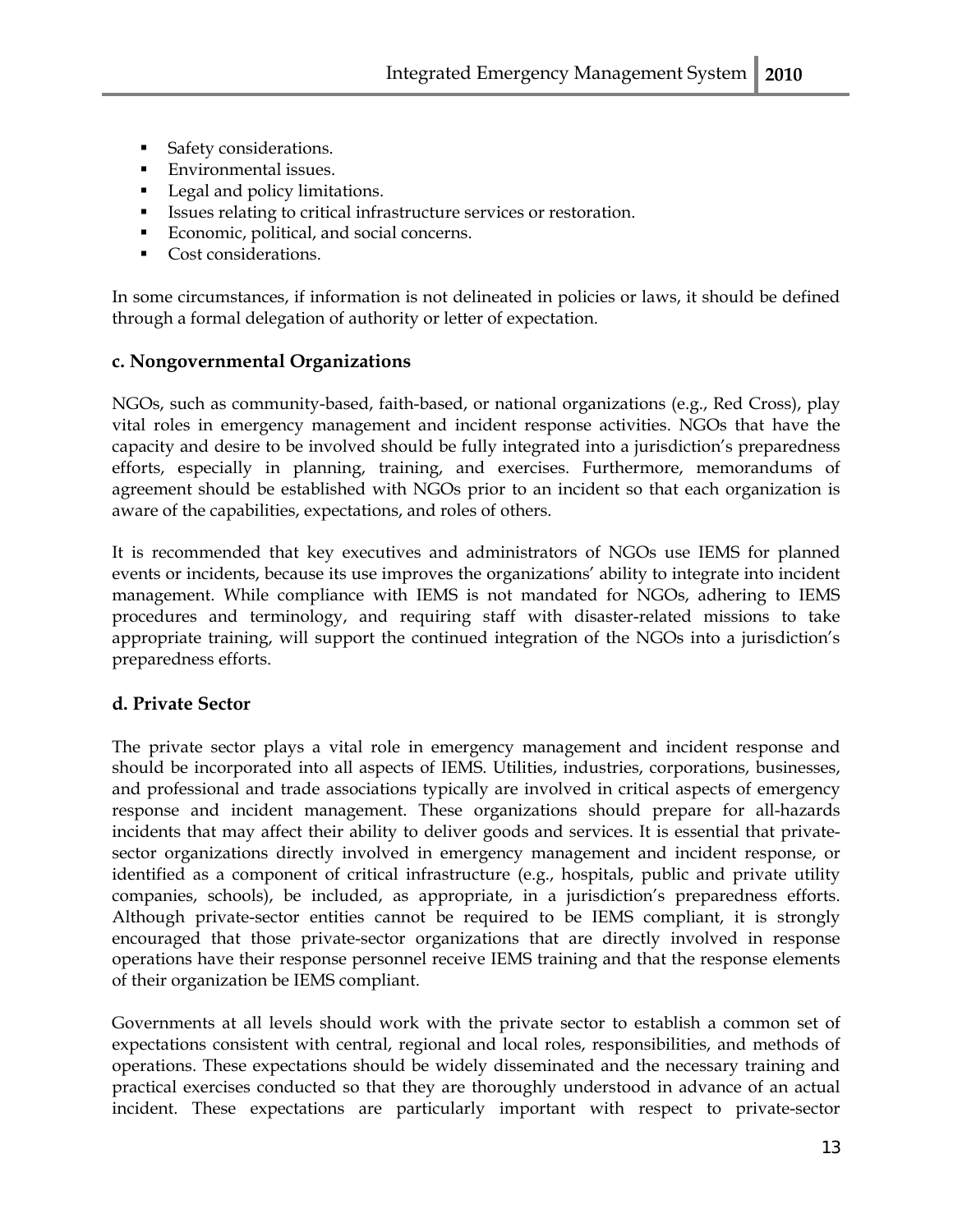organizations involved in CIKR areas. In addition, private-sector organizations may wish to consider entering into assistance agreements with governments or other private-sector organizations to clarify the respective capabilities, roles, and expectations of the parties involved in preparing for and responding to an incident.

Finally, the private sector may be a source for best practices in emergency management and incident response.

Academia also plays a significant role in IEMS. Many academic institutions assist in providing IEMS training to responders and community leaders. Additionally, many courses of study include IEMS training and concepts in their curricula. The academic community is also a primary vehicle for the development of new concepts and principles.

#### **4. PREPAREDNESS ELEMENTS**

Preparedness efforts should validate and maintain plans, policies, and procedures, describing how they will prioritize, coordinate, manage, and support information and resources. The elements described below build the foundation necessary for efficient and effective response and recovery. Ongoing support is provided by the Emergency Management Institute (EMI) in the following areas: training and exercises; personnel qualifications, licensure, and certification; and equipment certification.

#### **a. Preparedness Planning**

Plans should be realistic, scalable, and applicable to all types of incidents, from daily occurrences to incidents requiring the activation of interstate mutual aid to those requiring a coordinated central response. Plans should form the basis of training and be exercised periodically to ensure that all individuals involved in response are able to execute their assigned tasks. It is essential that plans address training and exercising and allow for the incorporation of after-action reviews, lessons learned, and corrective actions, with responsibility agreements following any major incident or exercise. Plans should be updated periodically to reflect changes in the emergency management and incident response environment, as well as any institutional or organizational changes.

Plans should describe how personnel, equipment, and other governmental and nongovernmental resources will be used to support emergency management and incident response requirements. Plans are the operational core of preparedness and provide mechanisms for setting priorities, integrating multiple jurisdictions/organizations and functions, establishing collaborative relationships, and ensuring that communications and other systems effectively support the full spectrum of emergency management and incident response activities. Plans should also incorporate strategies for maintaining continuity of government and continuity of operations during and after incidents provide mechanisms to ensure resiliency of critical infrastructure and economic stability of communities, and incorporate the advance planning associated with responder protection, resource management, and communications and information management.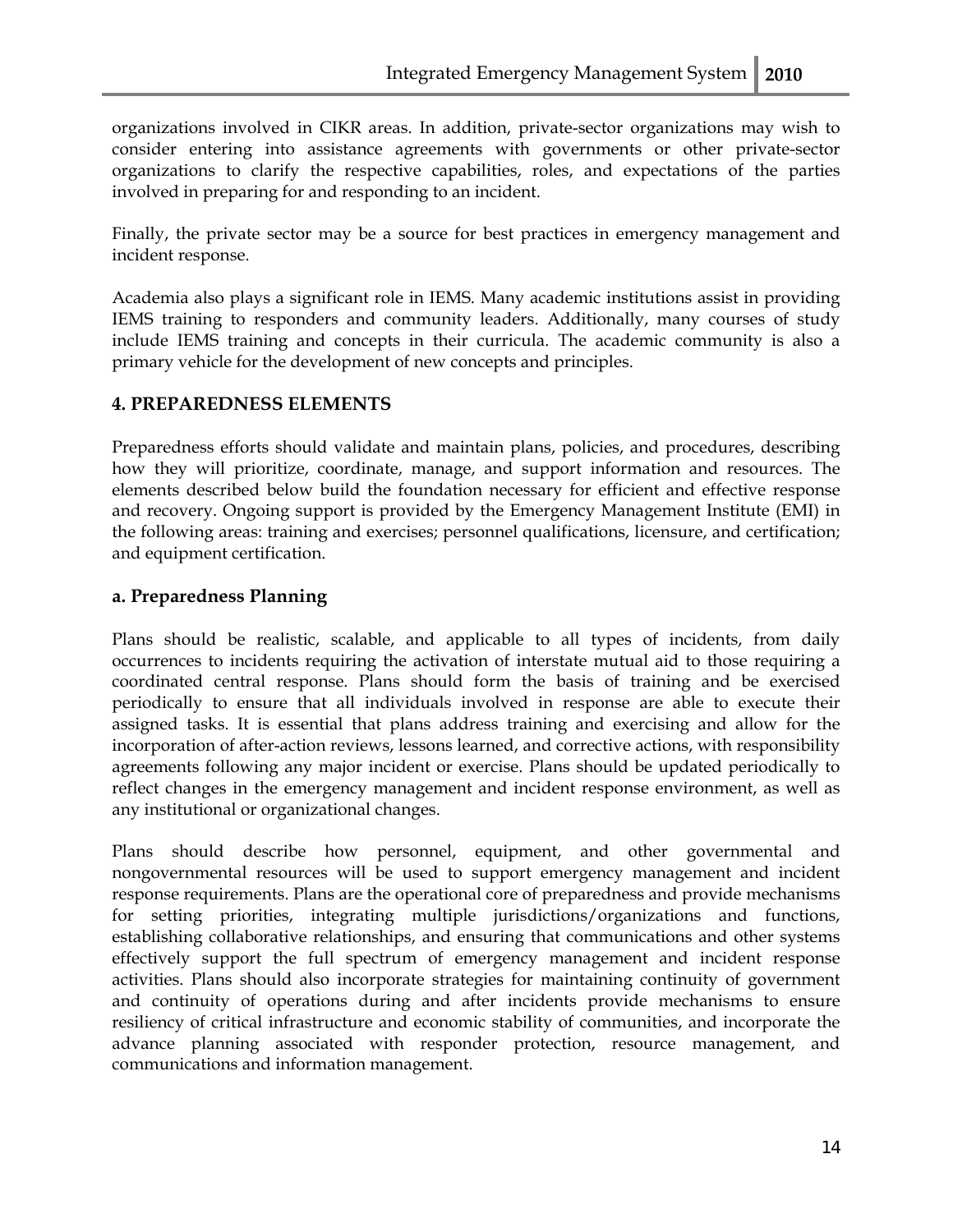Plans should integrate all relevant departments, agencies, and organizations (including NGOs and the private sector, where appropriate) to facilitate coordinated emergency management and incident response activities. Where appropriate, plans should incorporate a clearly defined process for seeking and requesting assistance from necessary departments, agencies, or organizations. While it is recognized that jurisdictions and organizations will develop multiple types of plans, such as response, mitigation, and recovery plans, it is essential that these plans be coordinated and complement one another.

Each jurisdiction, in coordination with appropriate agencies and organizations, should develop plans that define the scope of necessary activities for preparedness, emergency management, and incident response for that jurisdiction. As appropriate, jurisdictions should also develop scenario-specific plans or annexes derived from their threat assessment. These plans should describe organizational structures, roles and responsibilities, policies, and protocols for providing support; should be flexible enough for use in all incidents; and should be comprehensive enough to meet the wide variety of public needs that may arise. While preparedness of the public is generally beyond the scope of IEMS, plans should also include public awareness, education, and communications plans and protocols.

## *(1) Continuity Capability*

Recent natural and manmade disasters have demonstrated the need for a robust continuity capability at the central, regional and local levels, as well as within the private sector, in order to ensure the preservation of our form of government under the Constitution and the continuation of essential functions under all conditions. Ensuring that the right leadership, support staff, communications, facilities, infrastructure, and other resources with the right continuity planning and program management are available to support a jurisdiction is critical to the success of emergency management and incident response operations.

The goal of a robust continuity capability is to have the resiliency to confront any challenge, threat, or vulnerability. Continuity planning should be instituted within all organizations, include all levels of government and the private sector, and especially within those organizations that support the national essential functions.

#### *(2) Mutual Aid Agreements and Assistance Agreements*

Mutual aid agreements and assistance agreements are agreements between agencies, organizations, and jurisdictions that provide a mechanism to quickly obtain emergency assistance in the form of personnel, equipment, materials, and other associated services. The primary objective is to facilitate rapid, short-term deployment of emergency support prior to, during, and after an incident. A signed agreement does not obligate the provision or receipt of aid, but rather provides a tool for use should the incident dictate a need. There are several types of these kinds of agreements, including but not limited to the following:

 *Automatic Mutual Aid:* Agreements that permit the automatic dispatch and response of requested resources without incident-specific approvals. These agreements are usually basic contracts.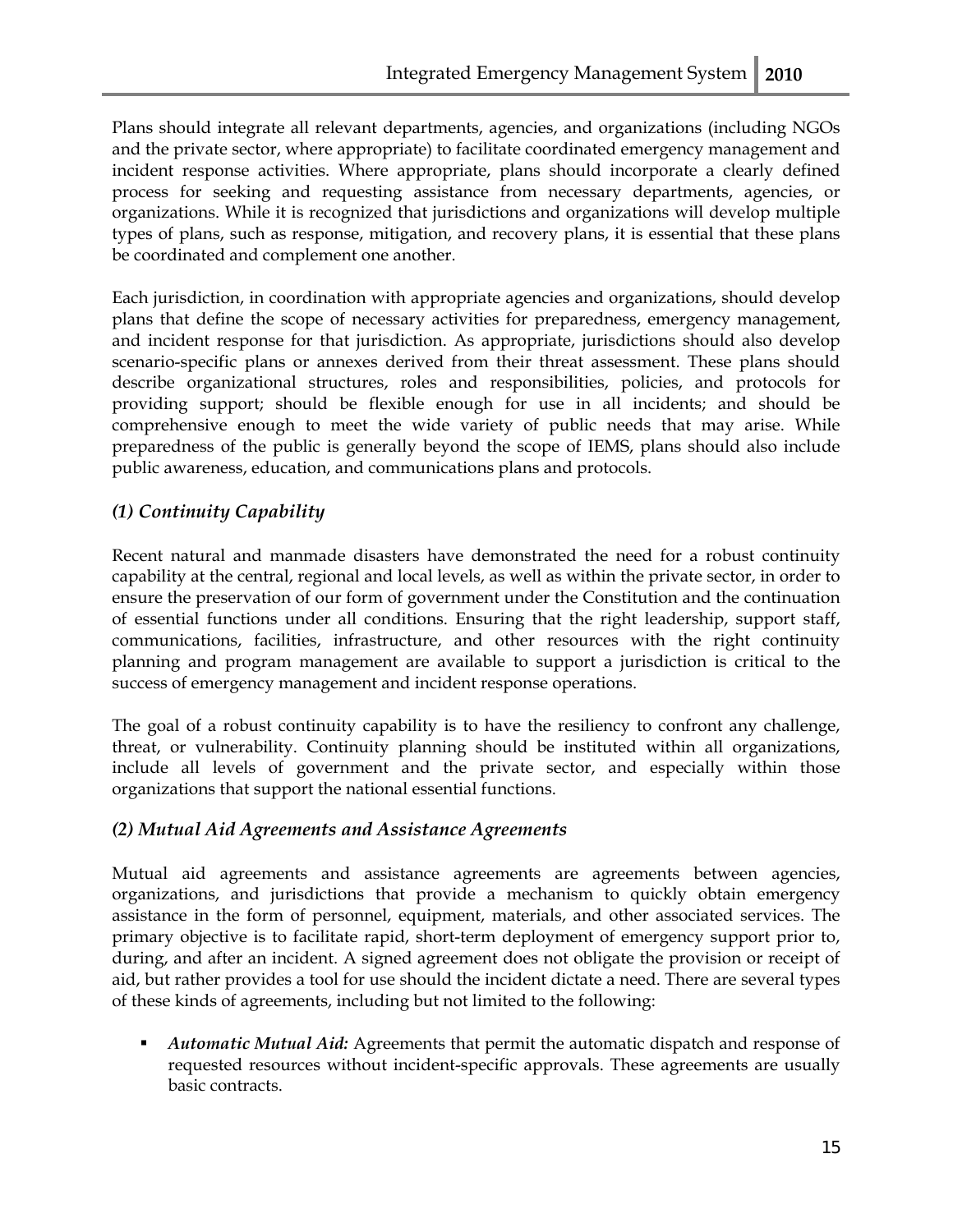- *Local Mutual Aid:* Agreements between neighboring jurisdictions or organizations that involve a formal request for assistance and generally cover a larger geographic area than automatic mutual aid.
- *Regional Mutual Aid:* Substate regional mutual aid agreements between multiple jurisdictions that are often sponsored by a council of municipalities or a similar body.
- *Interstate Agreements:* Out-of-State assistance through the memorandums of understanding that supports the response effort.
- *International Agreements:* Agreements between the Republic of Kosova and other nations for the exchange of Central assets in an emergency.
- *Other Agreements:* Any agreement, whether formal or informal, used to request or provide assistance and/or resources among jurisdictions at any level of government, NGOs, or the private sector.

Jurisdictions should be party to agreements with the appropriate jurisdictions and/or organizations from which they expect to receive, or to which they expect to provide, assistance. States should participate in interstate compacts and look to establish intrastate agreements that encompass all local jurisdictions. Authorized officials from each of the participating jurisdictions and/or organizations should collectively approve all mutual aid agreements and assistance agreements.

Memorandums of understanding and memorandums of agreement are needed with the private sector and NGOs, including community-based, faith-based, and national organizations such as the Red Cross and humanitarian associations, to facilitate the timely delivery of assistance during incidents.

#### **b. Procedures and Protocols**

Procedures and protocols should detail the specific actions to implement a plan or system. All emergency management/response personnel and their affiliated organizations should develop procedures and protocols that translate into specific, action-oriented checklists for use during incident response operations.

Procedures are documented and implemented with checklists; resource listings; maps, charts, and other pertinent data; mechanisms for notifying staff; processes for obtaining and using equipment, supplies, and vehicles; methods of obtaining mutual aid agreements and assistance agreements; mechanisms for reporting information to Department Operations Centers and Emergency Operations Centers; and communications operating instructions, including connectivity among governments, NGOs, and the private sector. There are four standard levels of procedural documents:

- *Standard Operating Procedure or Operations Manual:* Complete reference document that provides the purpose, authorities, duration, and details for the preferred method of performing a single function or a number of interrelated functions in a uniform manner.
- *Field Operations Guide or Incident Management Handbook:* Durable pocket or desk guide that contains essential information required to perform specific assignments or functions.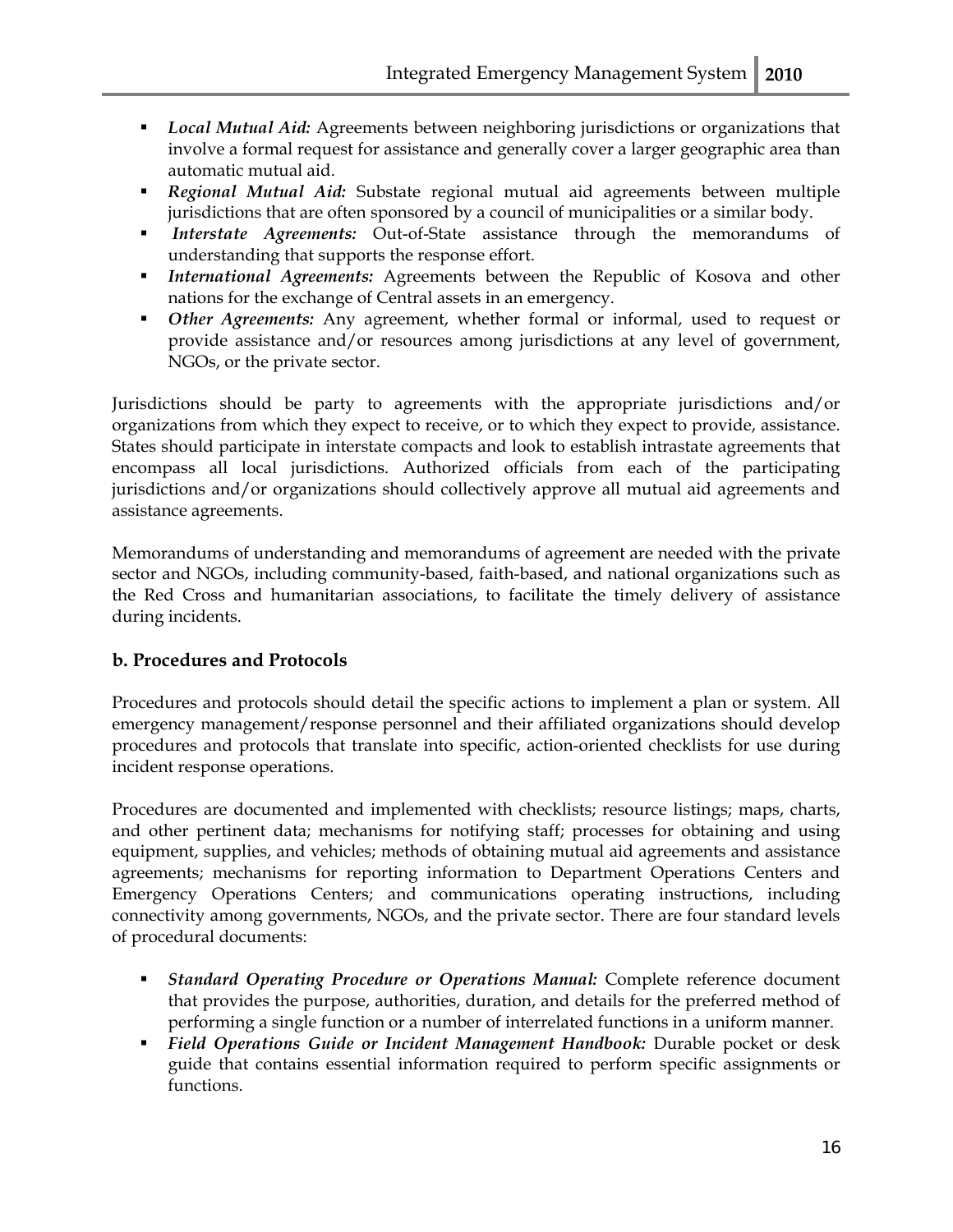- *Mobilization Guide:* Reference document used by agencies/organizations outlining agreements, processes, and procedures used by all participating organizations for activating, assembling, and transporting resources.
- *Job Aid:* Checklist or other visual aid intended to ensure that specific steps for completing a task or assignment are accomplished. Job aids serve as training aids to teach individuals how to complete specific job tasks.

Protocols are sets of established guidelines for actions (which may be designated by individuals, teams, functions, or capabilities) under various specified conditions. Establishing protocols provides for the standing orders, authorizations, and delegations necessary to permit the rapid execution of a task, function, or a number of interrelated functions without having to seek permission. Protocols permit specific personnel (based on training and delegation of authority) to assess a situation, take immediate steps to intervene, and escalate their efforts to a specific level before further guidance or authorizations are required.

#### **c. Training and Exercises**

Personnel with roles in emergency management and incident response at all levels of government (including persons with leadership positions, such as elected and appointed officials) should be appropriately trained to improve all-hazards capabilities nationwide. Additionally, NGOs and private-sector entities with direct roles in response operations should be strongly encouraged to participate in IEMS training and exercises. Standardized IEMS training courses focused on the structure and operational coordination processes and systems, together with courses focused on discipline-specific and agency-specific expertise, help to ensure that emergency management/response personnel can function together effectively during an incident. Training and exercises should be specifically tailored to the responsibilities of the personnel involved in incident management. Mentoring or shadowing opportunities, to allow less experienced personnel to observe those with more experience during an actual incident, should be incorporated to enhance training and exercising. Additionally, exercises should be designed to allow personnel to simulate multiple commanding, supervisory, or leadership roles whenever possible.

IEMS training levels are dependent on the individual's, jurisdiction's, or organization's level of involvement in emergency management and incident response activities. Training should allow practitioners to:

- Use the concepts and principles of IEMS in exercises, planned events, and actual incidents.
- Become more comfortable using IEMS, including the Incident Command System.

To improve IEMS performance, emergency management/response personnel should also participate in realistic exercises—including multidisciplinary, multijurisdictional incidents, and NGO and private-sector interaction—to improve coordination and interoperability. Thorough exercising of IEMS components may be done using a single exercise or a series of exercises, each of which evaluates specific aspects of IEMS and its components. Exercises should be conducted with parties identified in strategic and operational plans (e.g., the emergency operations plan),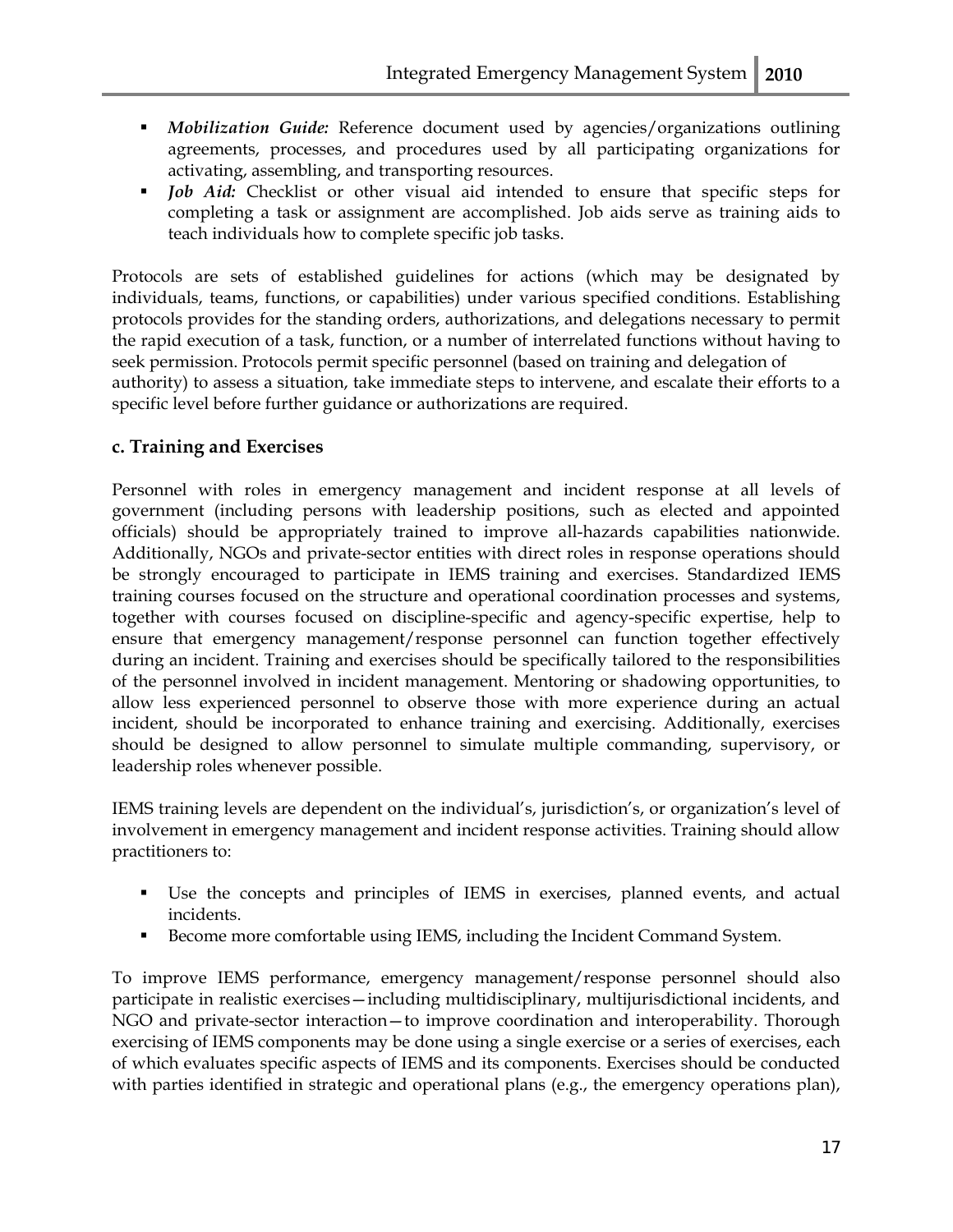including departments, agencies, partners in mutual aid agreements and assistance agreements, NGOs, and the private sector.

Exercises should contain a mechanism for incorporating corrective actions and lessons learned from incidents into the planning process. Exercises should also cover the following:

- All aspects of a plan, particularly the processes and procedures for activating local, intrastate, and/or interstate mutual aid agreements and assistance agreements.
- Knowledge needed to activate those agreements.

#### **d. Personnel Qualifications and Certification**

A critical element of IEMS preparedness is the use of national standards that allow for common or compatible structures for the qualification, licensure, and certification of emergency management/response personnel. Standards will help ensure that these personnel possess the minimum knowledge, skills, and experience necessary to execute incident management and emergency response activities safely and effectively. Standards typically include training, experience, credentialing, validation, and physical and medical fitness. Central, regional and local certifying agencies, and professional and private organizations with personnel involved in emergency management and incident response, are encouraged to credential those individuals in their respective disciplines or jurisdictions.

The baseline criteria for this voluntary credentialing will be established by the EMI after consultation with appropriate experts, partners, and/or recognized authoritative bodies, which will detail the standards associated with the minimum thresholds for specific emergency management positions, allowing those credentialed personnel to participate, as needed, in national-level incidents.

#### **e. Equipment Certification**

Emergency management/response personnel and their affiliated organizations rely on various types and kinds of equipment to perform essential tasks. A critical component of preparedness is the acquisition of equipment that will perform to certain in standards, including the capability to be interoperable with equipment used by other jurisdictions or participating organizations.

Associated with this is the need to have a common understanding of the abilities of distinct types of equipment, to allow for better planning before an incident and rapid scaling and flexibility in meeting the needs of an incident.

#### **5. MITIGATION**

Mitigation is an important element of emergency management and incident response. It provides a critical foundation in the effort to reduce the loss of life and property and to minimize damage to the environment from natural or manmade disasters by avoiding or lessening the impact of a disaster. Mitigation provides value to the public by creating safer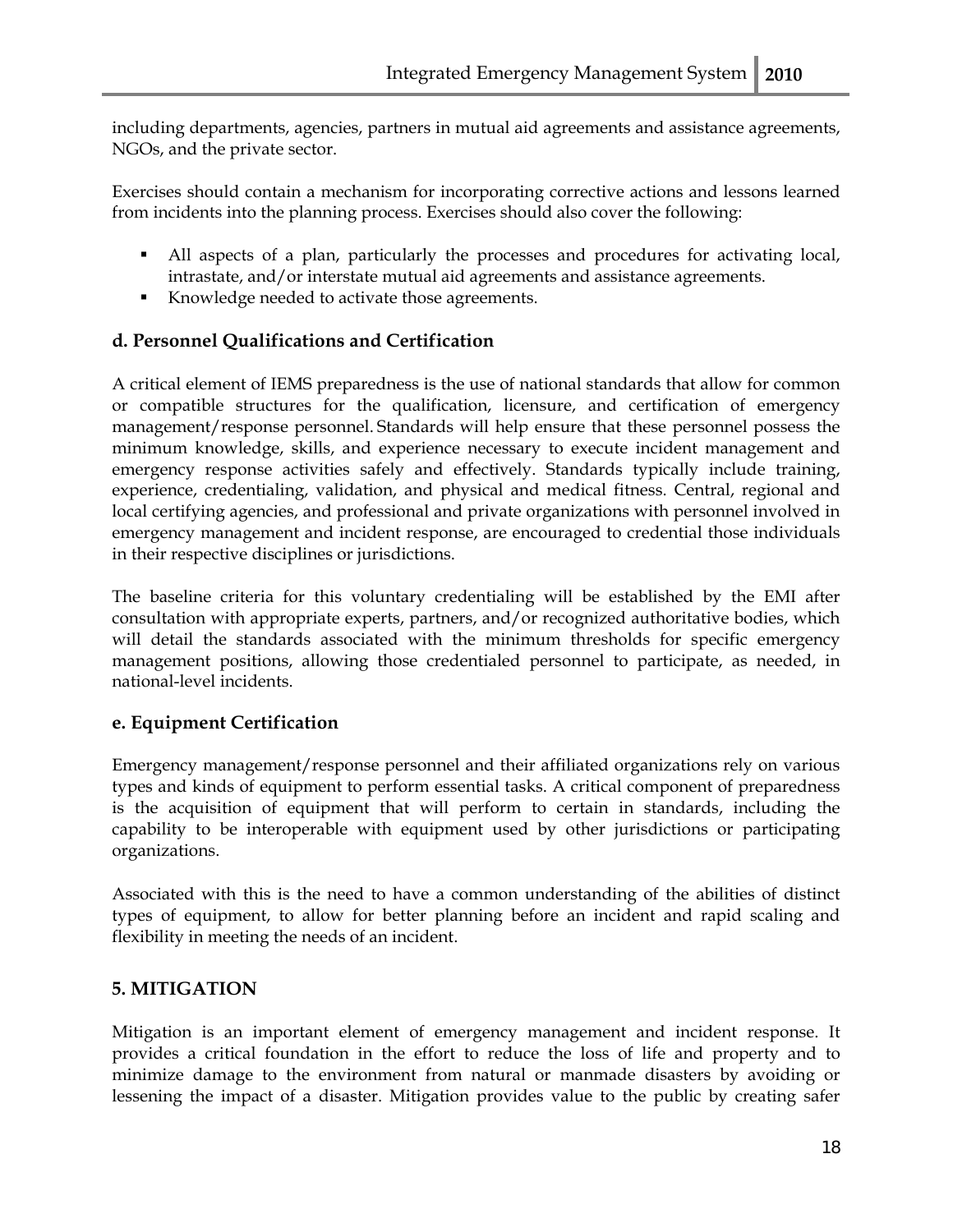communities and impeding the cycle of disaster damage, reconstruction, and repeated damage. Mitigation actions should effectively be coordinated between the IC/UC and the operator of the CIKR facilities. These activities or actions, in most cases, will have a long-term sustained effect. Risk management (the process for measuring or assessing risk and developing strategies to manage it) is an essential aspect of mitigation. Risk management strategies may include avoiding the risk (e.g., removing structures in floodplains), reducing the negative effect of the risk (e.g., hardening buildings by placing barriers around them), or accepting some or all of the consequences of a particular risk.

Examples of mitigation activities include the following:

- Ongoing public education and outreach activities designed to reduce loss of life and destruction of property.
- Complying with or exceeding floodplain management and land-use regulations.
- Enforcing stringent building codes, seismic design standards, and wind-bracing requirements for new construction, or repairing or retrofitting existing buildings.
- Supporting measures to ensure the protection and resilience of CIKR designed to ensure business continuity and the economic stability of communities.
- **Acquiring damaged homes or businesses in flood-prone areas, relocating the structures,** and returning the property to open space, or recreational uses.
- Identifying, utilizing, and refurbishing shelters and safe rooms to help protect people in their homes, public buildings, and schools in threatened areas.
- Implementing a vital records program at all levels of government to prevent loss of crucial documents and records.
- Intelligence sharing and linkage leading to other law enforcement activities, such as infiltration of a terrorist cell to prevent an attack.
- Periodic remapping of hazard or potential hazard zones, using geospatial techniques.
- Management of data regarding historical incidents to support strategic planning and analysis.
- Development of hazard-specific evacuation routes.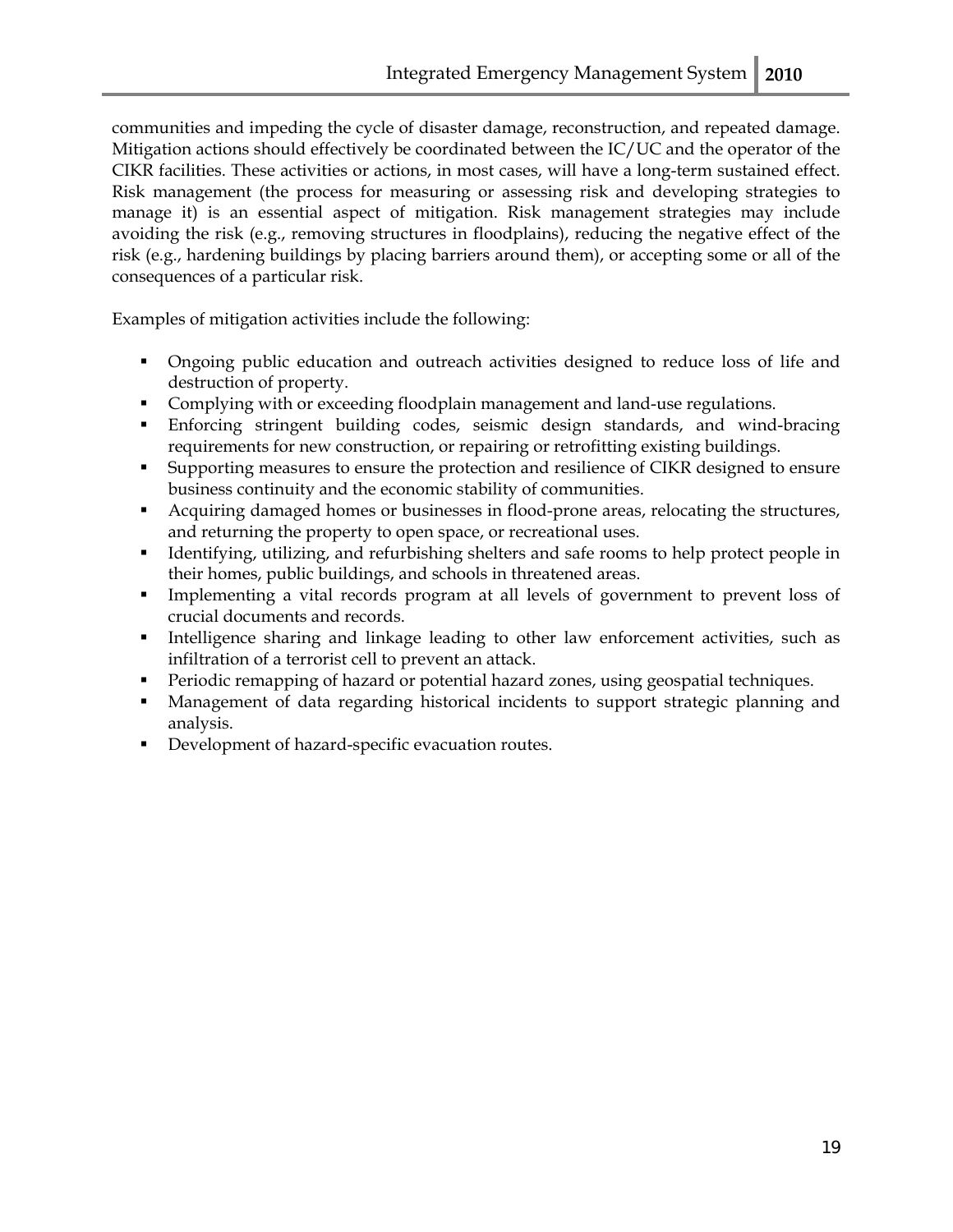## **COMPONENT II:**

#### **COMMUNICATIONS AND INFORMATION MANAGEMENT**

Effective emergency management and incident response activities rely on flexible communications and information systems that provide a common operating picture to emergency management/response personnel and their affiliated organizations. Establishing and maintaining a common operating picture and ensuring accessibility and interoperability are the principal goals of the Communications and Information Management component of IEMS. Properly planned, established, and applied communications enable the dissemination of information among command and support elements and, as appropriate, cooperating agencies and organizations.

Incident communications are facilitated through the development and use of common communications plans and interoperable communications equipment, processes, standards, and architectures. During an incident, this integrated approach links the operational and support units of the various organizations to maintain communications connectivity and situational awareness. Communications and information management planning should address the incident-related policies, equipment, systems, standards, and training necessary to achieve integrated communications.

#### **A. CONCEPTS AND PRINCIPLES**

The underlying concepts and principles of this component reinforce the use of a flexible communications and information system in which emergency management/response personnel can maintain a constant flow of information during an incident. These concepts and principles emphasize the need for and maintenance of a common operating picture; interoperability; reliability, scalability, and portability; and resiliency and redundancy of any system and its components.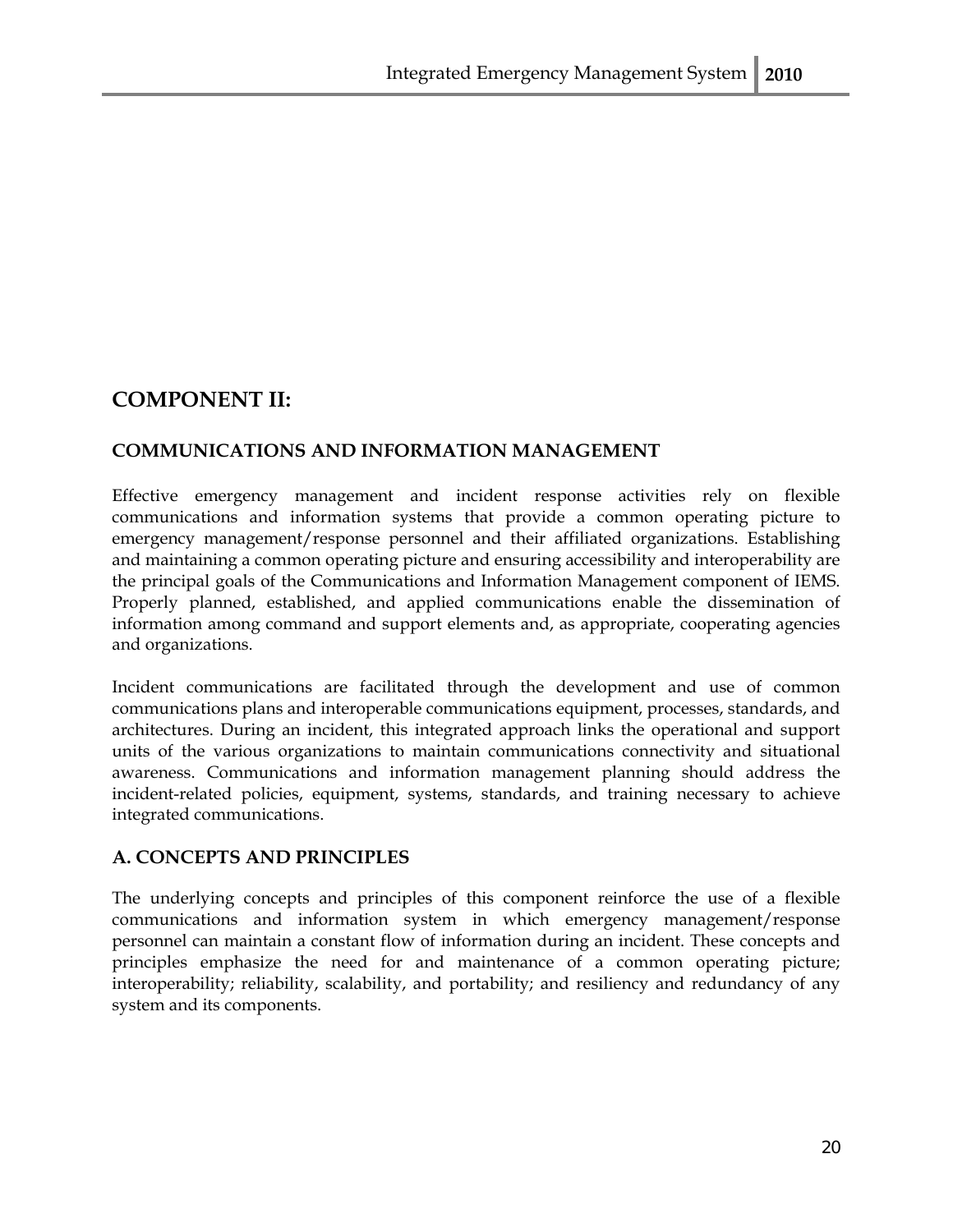#### **1. COMMON OPERATING PICTURE**

A common operating picture is established and maintained by gathering, collating, synthesizing, and disseminating incident information to all appropriate parties. Achieving a common operating picture allows on-scene and off-scene personnel (such as those at the Incident Command Post, Emergency Operations Center (EOC), or within a Multiagency Coordination Group) to have the same information about the incident, including the availability and location of resources and the status of assistance requests. Additionally, a common operating picture offers an incident overview that enables the Incident Commander (IC), Unified Command (UC), and supporting agencies and organizations to make effective, consistent, and timely decisions. In order to maintain situational awareness, communications and incident information must be updated continually. Having a common operating picture during an incident helps to ensure consistency for all emergency management/response personnel engaged in an incident.

#### **2. INTEROPERABILITY**

Communications interoperability allows emergency management/response personnel and their affiliated organizations to communicate within and across agencies and jurisdictions via voice, data, or video in real time, when needed, and when authorized. It is essential that these communications systems be capable of interoperability, as successful emergency management and incident response operations require the continuous flow of critical information among jurisdictions, disciplines, organizations, and agencies.

Interoperability planning requires accounting for emergency management and incident response contingencies and challenges. Interoperability plans should include considerations of governance, standard operating procedures (SOPs), technology, training and exercises, and usage within the context of the stress and chaos of a major response effort. Coordinated decision-making between agencies and jurisdictions is necessary to establish proper and coherent governance and is critical to achieving interoperability. Agreements and SOPs should clearly articulate the processes, procedures, and protocols necessary to achieve interoperability.

#### **3. RELIABILITY, SCALABILITY, AND PORTABILITY**

Communications and information systems should be designed to be flexible, reliable, and scalable in order to function in any type of incident, regardless of cause, size, location, or complexity. They should be suitable for operations within a single jurisdiction or agency, a single jurisdiction with multiagency involvement, or multiple jurisdictions with multiagency involvement. Communications systems should be applicable and acceptable to users, readily adaptable to new technology, and reliable in the context of any incident to which emergency management/response personnel would be expected to respond.

Portability of radio technologies, protocols, and frequencies among emergency management/response personnel will allow for the successful and efficient integration, transport, and deployment of communications systems when necessary. Portability includes the standardized assignment of radio channels across jurisdictions, which allows responders to participate in an incident outside their jurisdiction and still use familiar equipment.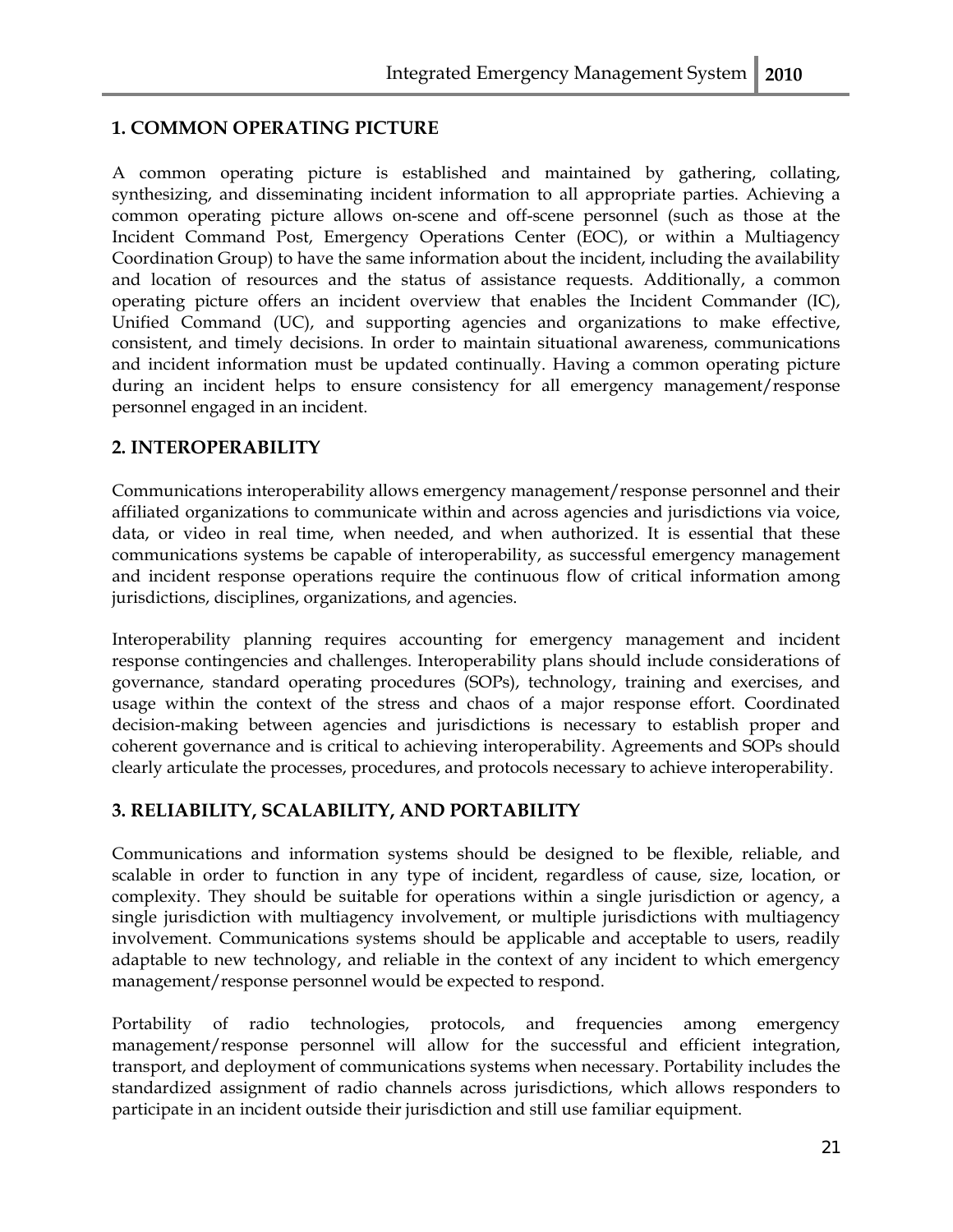Scalability differs from portability in that scalability allows responders to increase the number of users on a system, while portability facilitates the interaction of systems that are normally distinct.

#### **4. RESILIENCY AND REDUNDANCY**

Resiliency is the ability of communications systems to withstand and continue to perform after damage or loss of infrastructure. It requires communications systems to avoid relying solely on a sophisticated but vulnerable network of support systems. Prudent resiliency practices could include hardened dispatch centers and transmission systems or infrastructure that can withstand known risks. Repeater antenna sites, for example, are equipped with independent power systems to ensure their continued functionality during a power failure.

#### **B. MANAGEMENT CHARACTERISTICS**

Emergency management/response personnel should be able to manage incident communications and information effectively. Regardless of the communications method or the information being transmitted, procedures and protocols should be followed. As technologies change and the methods of exchanging information improve, management procedures likewise should evolve.

#### **1. STANDARDIZED COMMUNICATION TYPES**

Successful communications and information management require that emergency management/response personnel and their affiliated organizations use standardized communications types. The determination of the individual or agency/organization responsible for these communications is discussed in the Command and Management component and in Appendix B. The following is a list of standardized communication types:

- *Strategic Communications:* High-level directions, including resource priority decisions, roles and responsibilities determinations, and overall incident response courses of action.
- *Tactical Communications:* Communications between command and support elements and, as appropriate, cooperating agencies and organizations.
- *Support Communications:* Coordination in support of strategic and tactical communications (for example, communications among hospitals concerning resource ordering, dispatching, and tracking from logistics centers; traffic and public works communications).
- *Public Communications:* Emergency alerts and warnings, press conferences, etc.

#### **2. POLICY AND PLANNING**

Coordinated communications policy and planning provides the basis for effective communications and information management. Although communications and information management is important during routine operations, well-established procedures and protocols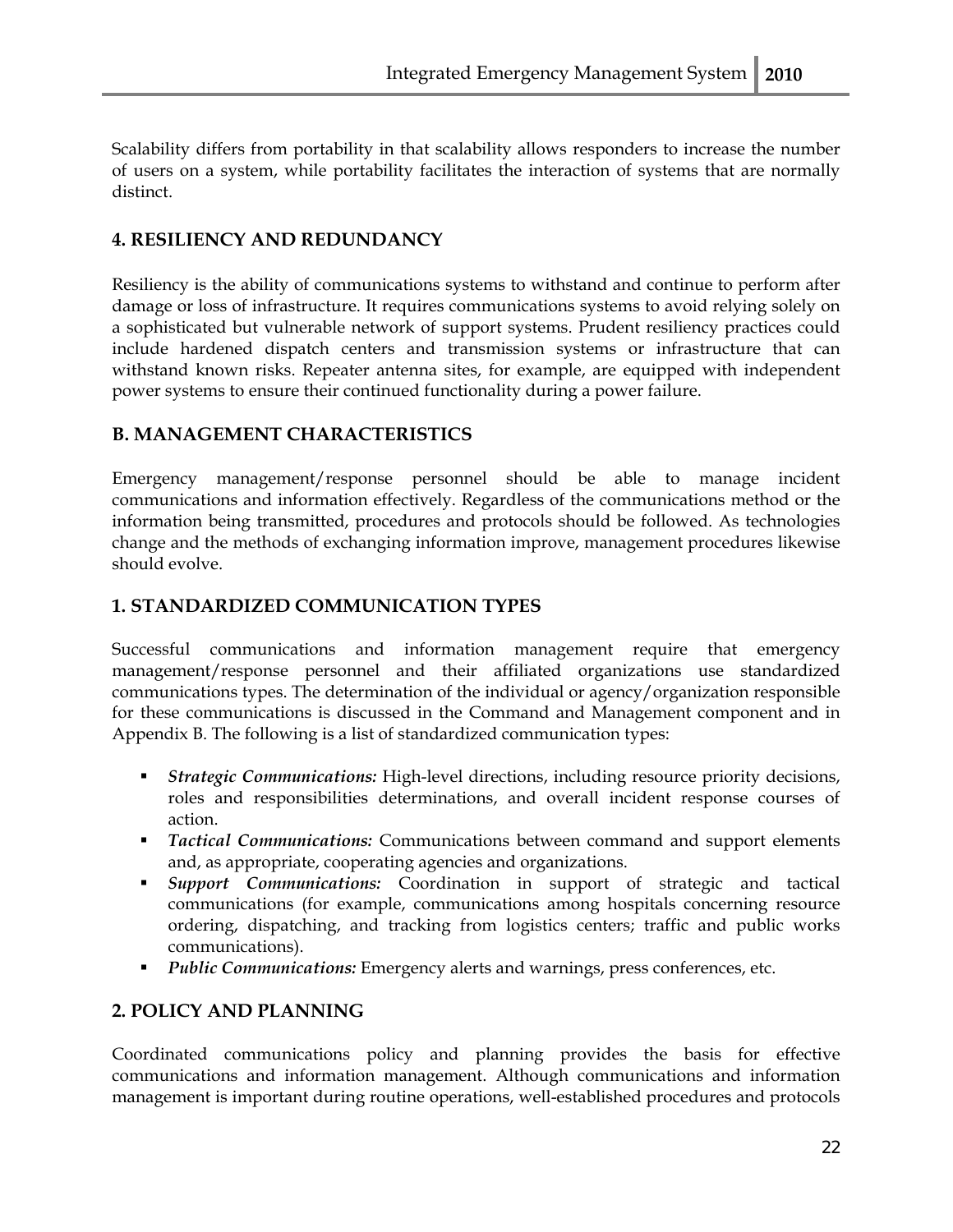become critical during incident response activities. Careful planning should determine what communications systems and platforms will be used, who can use them, what information is essential in different environments, the technical parameters of all equipment and systems, and other relevant considerations.

Information flow among all stakeholders is crucial, but interoperability presents additional challenges when nongovernmental organizations (NGOs), the private sector, and critical infrastructure owners and operators are considered. All relevant stakeholders should be involved in meetings and planning sessions in order to formulate more thorough and integrated communications plans and strategies. Technology and equipment standards also should be shared when appropriate, to provide stakeholders with the opportunity to be interoperable and compatible.

Sound communications management policies and plans should include information about the following aspects of communications and information management:

- Information needs should be defined by the jurisdiction/organization. These needs are often met at the central, regional and local levels, in concert with NGOs and the private sector, and primarily through preparedness organizations.
- The jurisdiction's or organization's information management system should provide guidance, standards, and tools to enable the integration of information needs into a common operating picture when needed.
- Procedures and protocols for the release of warnings, incident notifications, public communications, and other critical information are disseminated through a defined combination of networks used by EOCs. Notifications are made to the appropriate jurisdictional levels and to NGOs and the private sector through defined mechanisms specified in emergency operations plans and Incident Action Plans.
- Agencies at all levels should plan in advance for the effective and efficient use of information management technologies (e.g., computers, networks, and informationsharing mechanisms) to integrate all command, coordination, and support functions involved in incident management and to enable the sharing of critical information and the cataloging of required corrective actions.

#### **3. AGREEMENTS**

All parties identified in the planning process used in a jurisdiction's emergency operations plan need to have agreements in place to ensure that the elements within plans and procedures will be in effect at the time of an incident. The agreements should specify all of the communications systems and platforms through which the parties agree to use or share information.

#### **4. EQUIPMENT STANDARDS AND TRAINING**

Communications equipment used by emergency management/response personnel often consists of components and systems that may be connected through common interfaces, many of which rely on the private sector to provide their operational backbone. Public/private communication systems and associated equipment should be regularly enhanced and updated, as their maintenance is essential to effective emergency management and incident response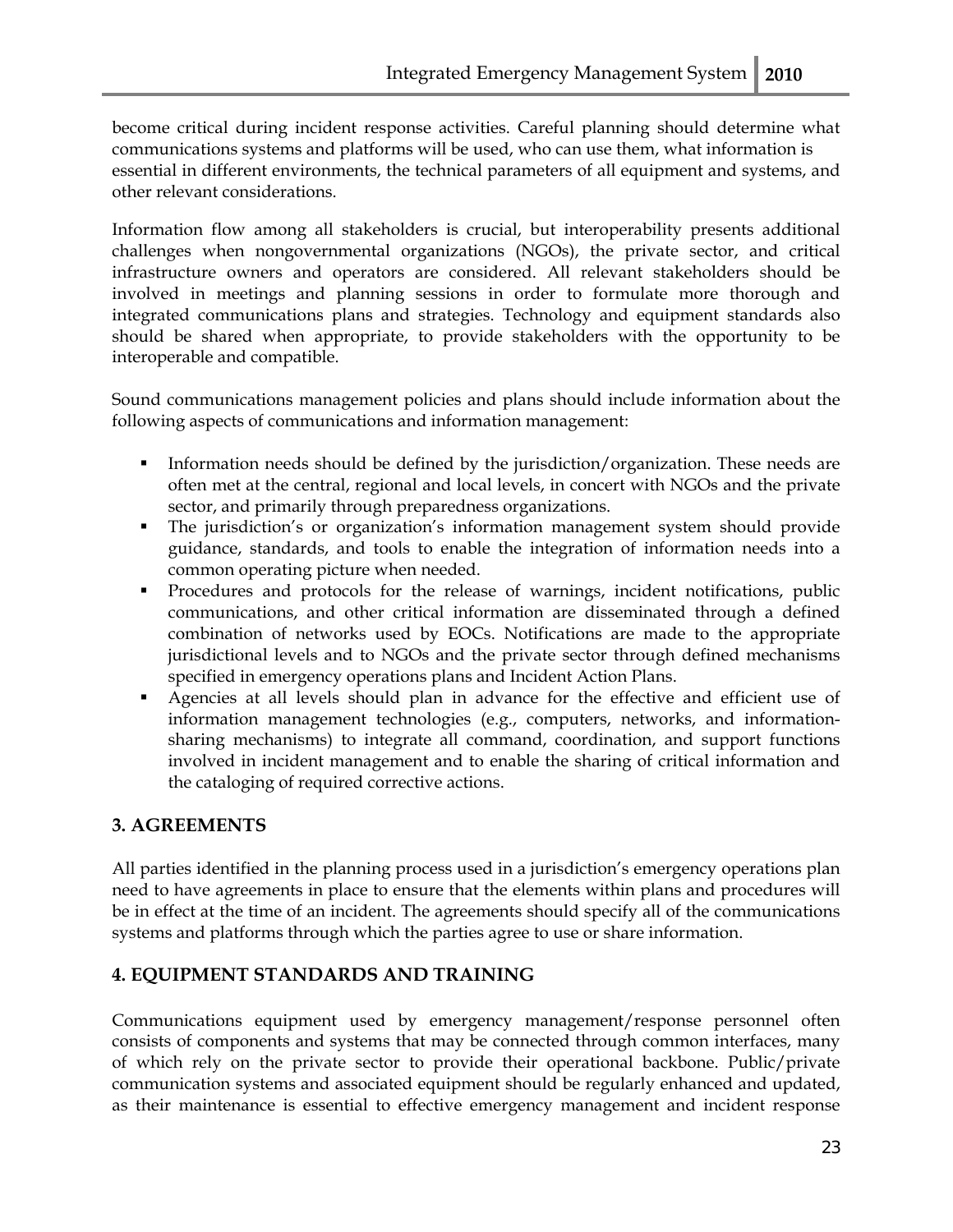activities. The wide range of conditions under which communications systems will be used should be considered when developing standards associated with the systems and equipment.

Training and exercises that employ interoperable systems and equipment are necessary for personnel to understand their capabilities and limitations before an incident.

#### **C. ORGANIZATION AND OPERATIONS**

#### **1. INCIDENT INFORMATION**

During the course of an incident, information is vital to assist the IC, UC, and supporting agencies and organizations in making decisions. Much of the information is used for diverse functions within the Incident Command System. For example, the same piece of information may:

- Aid in the planning process to develop an Incident Action Plan (IAP).
- Be a key point in the release of public information.
- Assist the Finance/Administration Section in determining incident cost.
- **Determine the need for additional involvement of NGO or private-sector resources.**
- **IDENTIFY** a safety issue.
- Follow up on an information request.

The following are examples of information generated by an incident that can be used for decision-making purposes.

#### **a. Incident Notification, Situation, and Status Reports**

Incident reporting and documentation procedures should be standardized to ensure that situational awareness is maintained and that emergency management/response personnel have easy access to critical information. Situation reports offer a snapshot of the past operational period and contain confirmed or verified information regarding the explicit details (who, what, when, where, and how) relating to the incident. Status reports, which may be contained in situation reports, relay information specifically related to the status of resources (e.g., availability or assignment of resources).

The information contained in incident notification, situation, and status reports must be standardized in order to facilitate its processing; however, the standardization must not prevent the collection or dissemination of information unique to a reporting organization. Transmission of data in a common format enables the passing of pertinent information to appropriate jurisdictions and organizations and to a national system that can handle data queries and information/intelligence assessments and analysis.

#### **b. Analytical Data**

Data, such as information on public health and environmental monitoring, should be collected in a manner that observes standard data collection techniques and definitions. The data should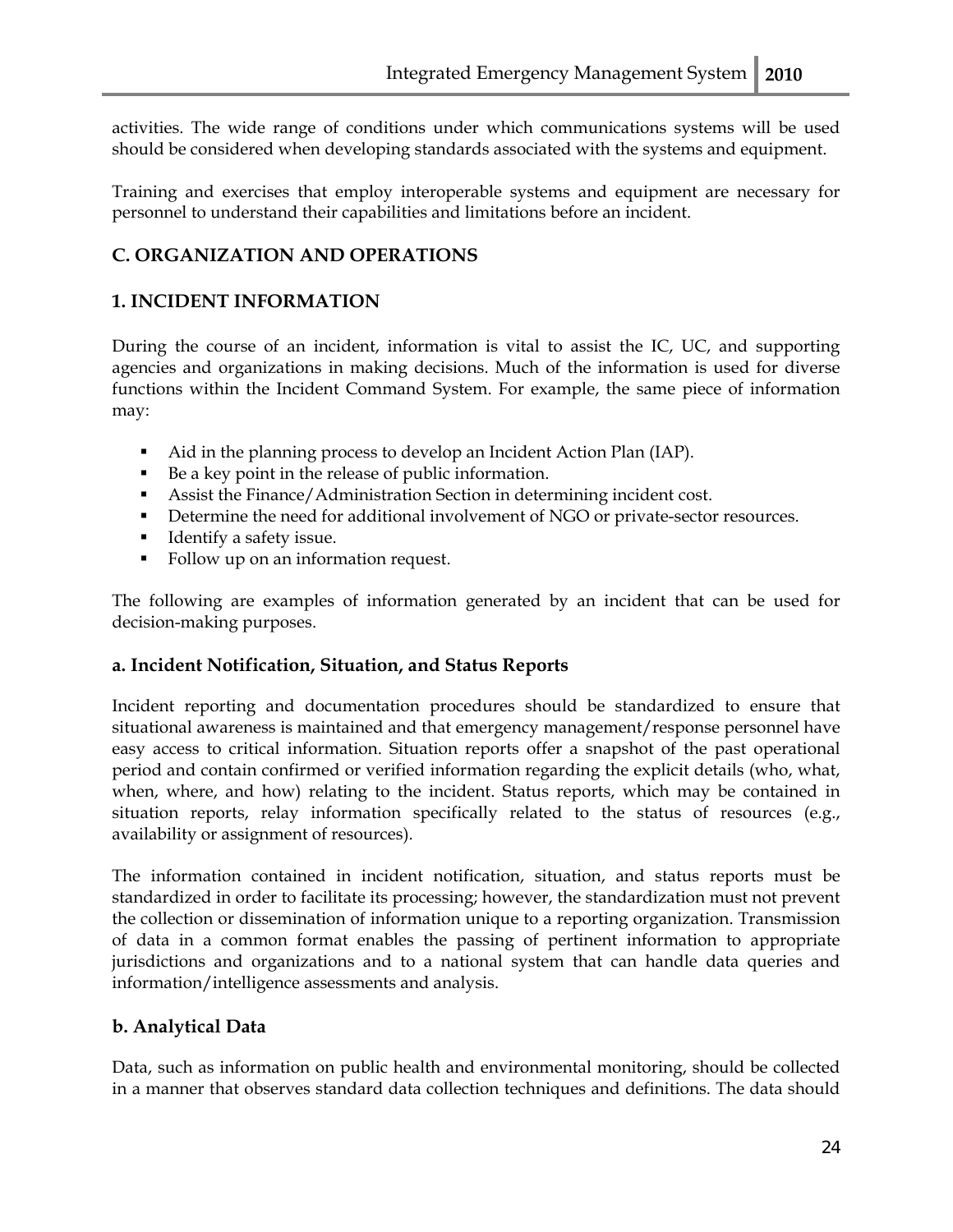then be transmitted using standardized analysis processes. During incidents that require public health and environmental sampling, multiple organizations at different levels of government often collect data, so standardization of data collection and analysis is critical. Additionally, standardization of sampling and data collection enables more reliable analysis and improves the quality of assessments provided to decision makers.

#### **c. Geospatial Information**

Geospatial information is defined as information pertaining to the geographic location and characteristics of natural or constructed features and boundaries. It is often used to integrate assessments, situation reports, and incident notification into a common operating picture and as a data fusion and analysis tool to synthesize many kinds and sources of data and imagery. The use of geospatial data (and the recognition of its intelligence capabilities) is increasingly important during incidents. Geospatial information capabilities (such as nationally consistent grid systems or global positioning systems based on lines of longitude and latitude) should be managed through preparedness efforts and integrated within the command, coordination, and support elements of an incident, including resource management and public information.

The use of geospatial data should be tied to consistent standards, as it has the potential to be misinterpreted, transposed incorrectly, or otherwise misapplied, causing inconspicuous yet serious errors. Standards covering geospatial information should also enable systems to be used in remote field locations or devastated areas where telecommunications may not be capable of handling large images or may be limited in terms of computing hardware.

## **2. COMMUNICATIONS STANDARDS AND FORMATS**

Communications and data standards, related testing, and associated compliance mechanisms are necessary to enable diverse organizations to work together effectively. These include a standard set of organizational elements and functions, common "typing" of resources to reflect specific capabilities, and common identifiers for facilities and operational locations used to support incident operations. Common terminology, standards, and procedures should be established and detailed in plans and agreements, where possible. Jurisdictions may be required to comply with national interoperable communications standards, once developed. Standards appropriate for IEMS users will be designated by the Emergency Management Institute (EMI) in partnership with recognized standards development organizations.

#### **a. Radio Usage Procedures**

Procedures and protocols for incident-specific communications and other critical incident information should be set forth in agreements or plans prior to an incident, where possible. These procedures and protocols form the foundation for the development of the communications plan during an incident. The receiving center should be required to acknowledge receipt of the emergency information. Additionally, each agency/organization should be responsible for disseminating this information to its respective personnel.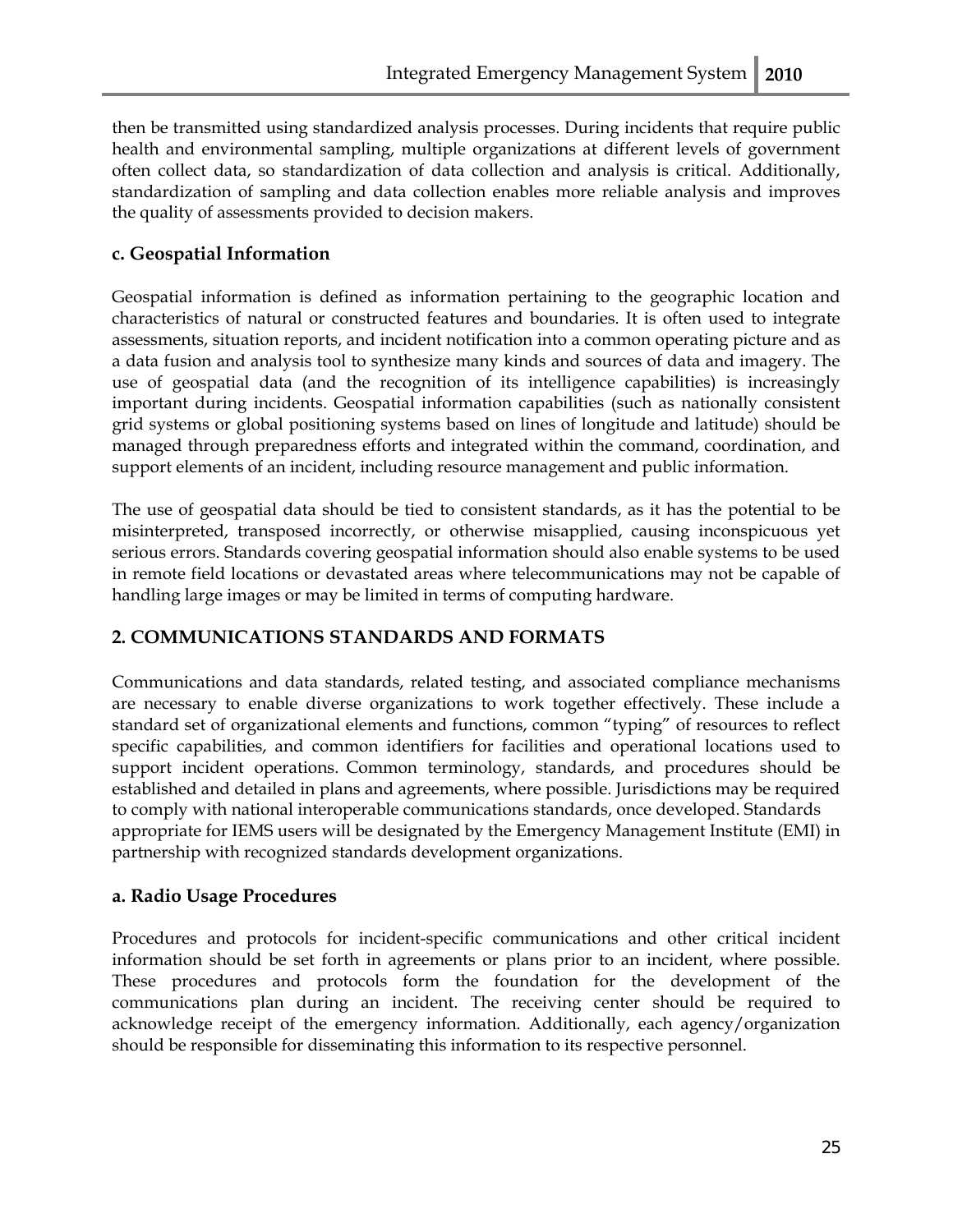All emergency management/response personnel participating in emergency management and incident response activities should follow recognized procedures and protocols for establishing interoperability, coordination, and command and control.

#### **b. Common Terminology, Plain Language, Compatibility**

The ability of emergency management/response personnel from different disciplines, jurisdictions, organizations, and agencies to work together depends greatly on their ability to communicate with each other. Common terminology enables emergency management/response personnel to communicate clearly with one another and effectively coordinate activities, no matter the size, scope, location, or complexity of the incident.

The use of plain language (clear text) in emergency management and incident response is a matter of public safety, especially the safety of emergency management/response personnel and those affected by the incident. It is critical that all those involved with an incident know and use commonly established operational structures, terminology, policies, and procedures. This will facilitate interoperability across agencies/organizations, jurisdictions, and disciplines.

All communications between organizational elements during an incident, whether oral or written, should be in plain language; this ensures that information dissemination is timely, clear, acknowledged, and understood by all intended recipients. Codes should not be used, and all communications should be confined to essential messages. The use of acronyms should be avoided during incidents requiring the participation of multiple agencies or organizations. Policies and procedures that foster compatibility should be defined to allow information sharing among all emergency management/response personnel and their affiliated organizations to the greatest extent possible.

#### **c. Encryption or Tactical Language**

When necessary, emergency management/response personnel and their affiliated organizations need to have a methodology and the systems in place to encrypt information so that security can be maintained. Although plain language may be appropriate during response to most incidents, tactical language is occasionally warranted due to the nature of the incident (e.g., during an ongoing terrorist event). The use of specialized encryption and tactical language should be incorporated into any comprehensive IAP or incident management communications plan.

#### **d. Joint Information System and Joint Information Center**

The Joint Information System (JIS) and the Joint Information Center (JIC) are designed to foster the use of common information formats. The JIS integrates incident information and public affairs into a cohesive organization designed to provide consistent, coordinated, accurate, accessible, and timely information during crisis or incident operations.

The JIC provides a structure for developing and delivering incident-related coordinated messages. It develops, recommends, and executes public information plans and strategies;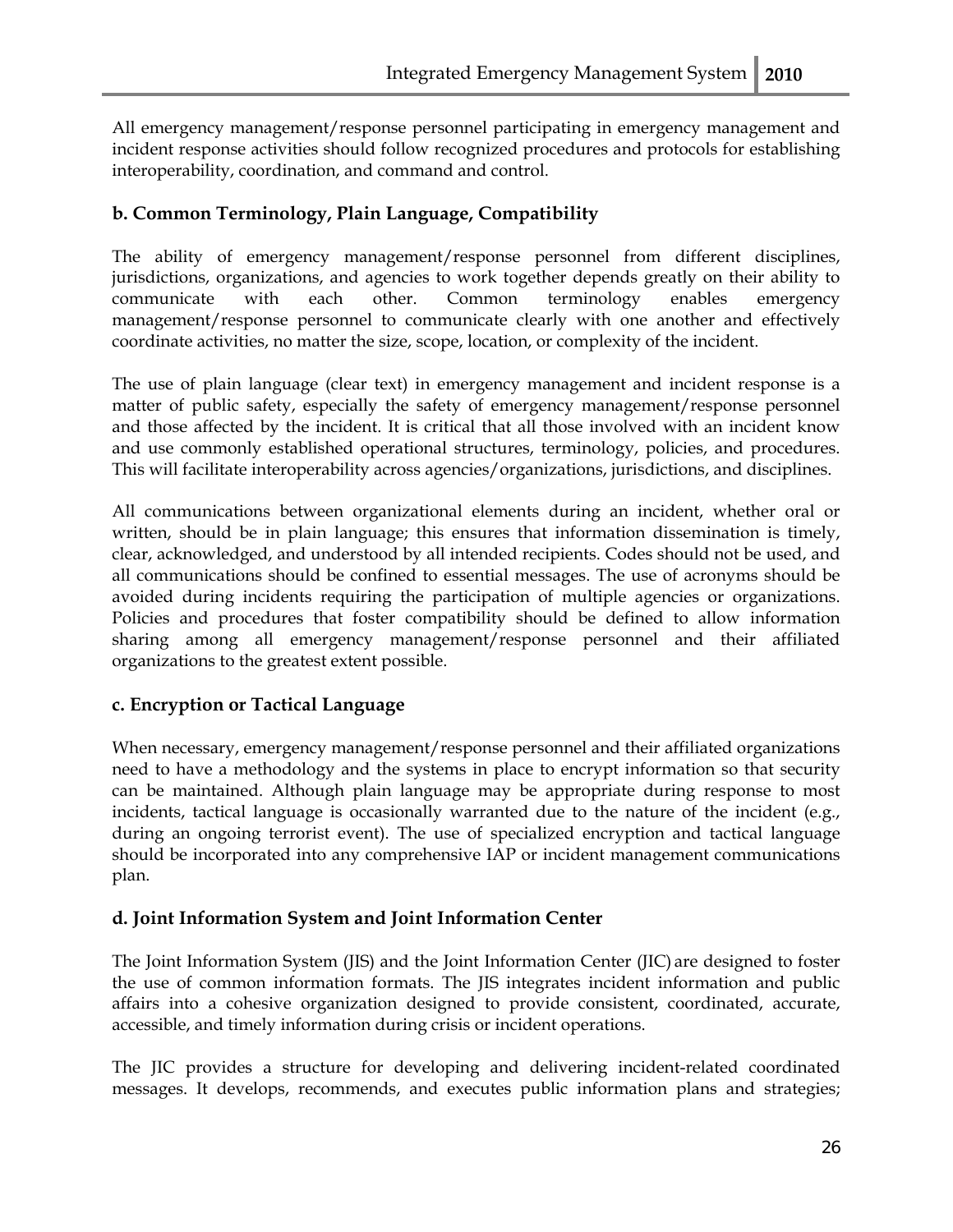advises the IC, UC, and supporting agencies or organizations concerning public affairs issues that could affect a response effort; and controls rumors and inaccurate information that could undermine public confidence in the emergency response effort. It is the central point of contact for all news media at the scene of an incident. Public information officials from all participating agencies/organizations should co-locate at the JIC.

#### **e. Internet Procedures**

The Internet and other Web-based tools can be resources for emergency management/response personnel and their affiliated organizations. For example, these tools can be used prior to and during incidents as a mechanism to offer situational awareness to organizations/agencies involved in the incident or to the public, when appropriate.

Procedures for use of these tools during an incident should be established to leverage them as valuable communications system resources. Information posted or shared during an incident through these applications should follow planned and standardized methods and generally conform to the overall standards, procedures, and protocols.

#### **f. Information Security**

Procedures and protocols must be established to ensure information security. Inadequate information security can result in the untimely, inappropriate, and piecemeal release of information, which increases the likelihood of misunderstanding and can compound already complicated public safety issues. The release of inappropriate classified or sensitive public health or law enforcement information can jeopardize national security, ongoing investigations, or public health. Misinformation can place persons in danger, cause public panic, and disrupt the critical flow of proper information. Correcting misinformation wastes the valuable time and effort of incident response personnel.

Individuals and organizations that have access to incident information and, in particular, contribute information to the system (e.g., situation reports) must be properly authenticated and certified for security purposes. This requires a national authentication and security certification standard that is flexible and robust enough to ensure that information can be properly authenticated and protected. Although the EMI is responsible for facilitating the development of these standards, all levels of government, NGOs, and the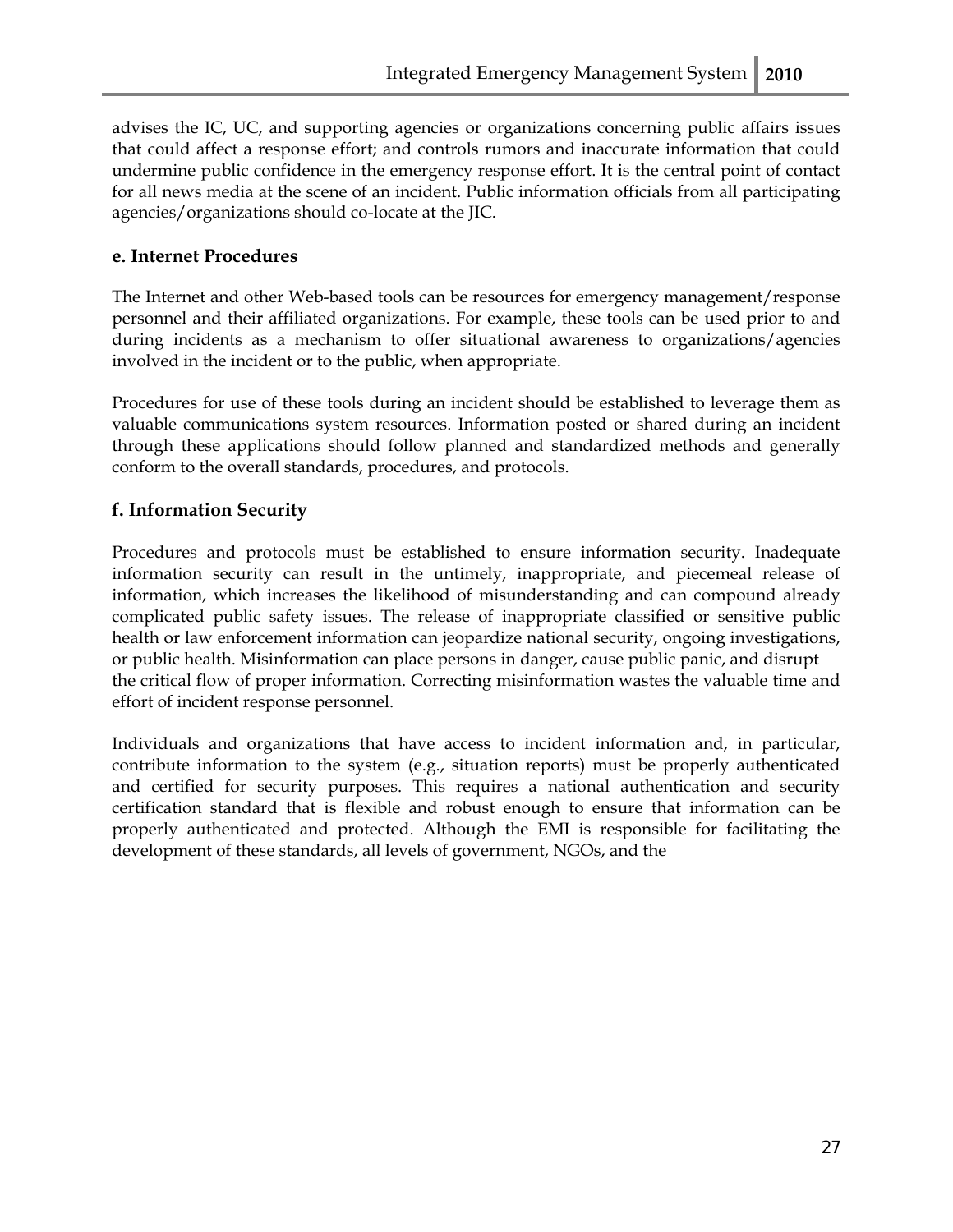# **COMPONENT III:**

# **RESOURCE MANAGEMENT**

Emergency management and incident response activities require carefully managed resources (personnel, teams, facilities, equipment, and/or supplies) to meet incident needs. Utilization of the standardized resource management concepts such as typing, inventorying, organizing, and tracking will facilitate the dispatch, deployment, and recovery of resources before, during, and after an incident. Resource management should be flexible and scalable in order to support any incident and be adaptable to changes. Efficient and effective deployment of resources requires that resource management concepts and principles be used in all phases of emergency management and incident response.

From routine, local incidents to incidents that require a coordinated Central response, resource management involves the coordination, oversight, and processes that provide timely and appropriate resources during an incident. Resources may support on-scene and command operations through the Incident Command Post (ICP) or function within the Multiagency Coordination System(s) (MACS) serving at an Emergency Operations Center (EOC) or similar site.

As incident priorities are established, needs are identified, and resources are ordered, resource management systems are used to process the resource requests. In the initial stages of an incident, most of the resources requested are addressed locally or through mutual aid agreements and/or assistance agreements. As an incident grows in size or complexity, or if it starts on a large scale, resource needs may be met by other sources. In a case of competition for critical resources, MACS may be used to prioritize and coordinate resource allocation and distribution according to resource availability, needs of other incidents, and other constraints and considerations.

# **A. CONCEPTS AND PRINCIPLES**

# **1. CONCEPTS**

The underlying concepts of resource management are as follows: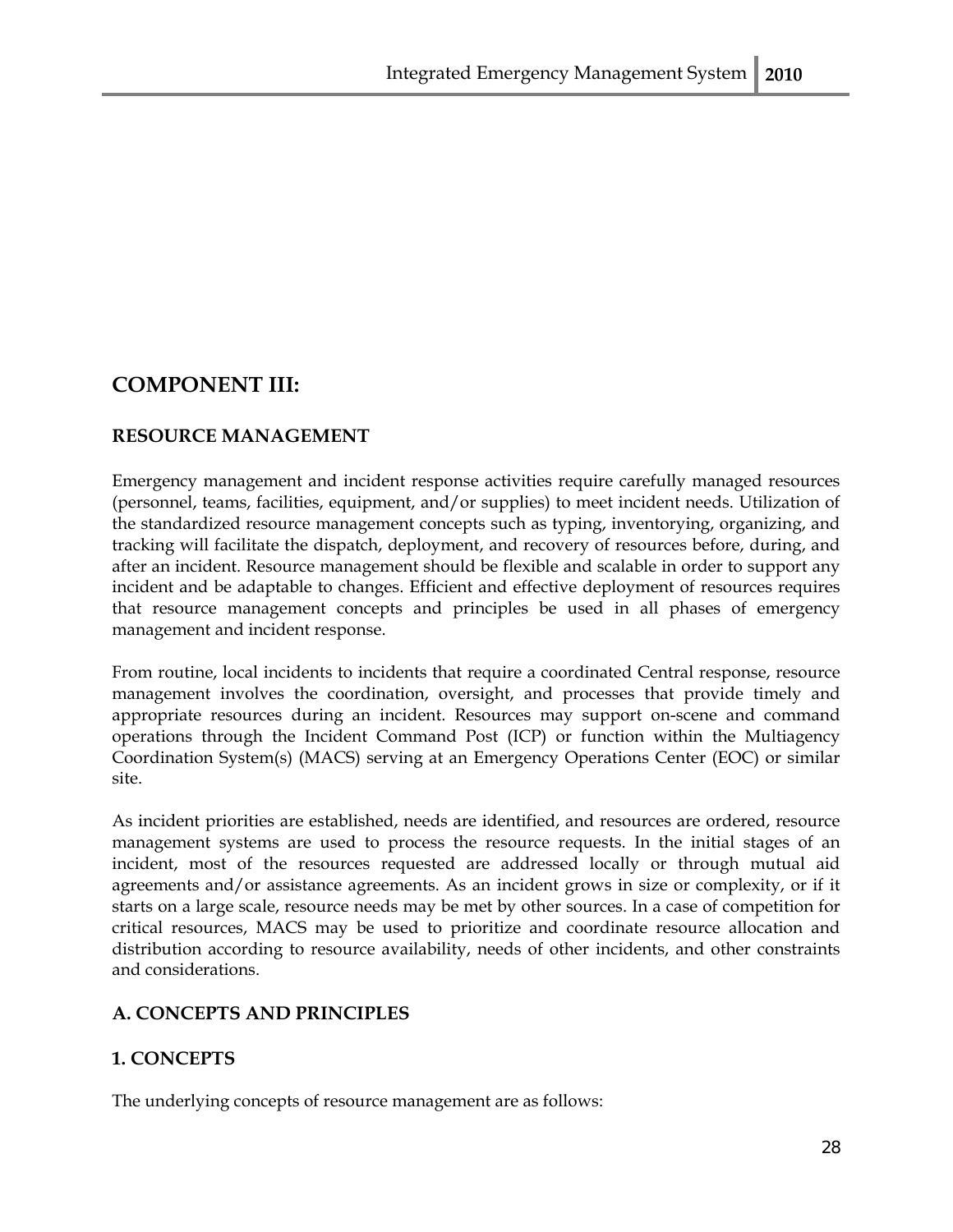- *Consistency:* Provision of a standard method for identifying, acquiring, allocating, and tracking resources.
- *Standardization:* Resource classification to improve the effectiveness of mutual aid agreements or assistance agreements.
- *Coordination:* Facilitation and integration of resources for optimal benefit.
- *Use:* Incorporating available resources from all levels of government, nongovernmental organizations (NGOs), and the private sector, where appropriate, in a jurisdiction's resource management planning efforts.
- *Information Management:* Provisions for the thorough integration of communications and information management elements into resource management organizations, processes, technologies, and decision support.
- *Credentialing:* Use of criteria that ensure consistent training, licensure, and certification standards.

# **2. PRINCIPLES**

The foundations of resource management are based on the following five interwoven principles.

## **a. Planning**

Coordinated planning, training to common standards, and inclusive exercises provide a foundation for the interoperability and compatibility of resources throughout an incident. Jurisdictions should work together in advance of an incident to develop plans for identifying, ordering, managing, and employing resources. The planning process should include identifying resource needs based on the threats to and vulnerabilities of the jurisdiction and developing alternative strategies to obtain the needed resources.

Planning may include the creation of new policies to encourage positioning of resources near the expected incident site in response to anticipated resource needs. Plans should anticipate conditions or circumstances that may trigger a specific reaction, such as the restocking of supplies when inventories reach a predetermined minimum. Organizations and jurisdictions should continually assess the status of their resources in order to have an accurate list of resources available at any given time. Additionally, emergency Management/response personnel should be familiar with the *National Response Plan* and should be prepared to integrate and/or coordinate with central resources.

## **b. Use of Agreements**

Agreements among all parties providing or requesting resources are necessary to enable effective and efficient resource management during incident operations. This includes developing and maintaining standing agreements and contracts for services and supplies that may be needed during an incident.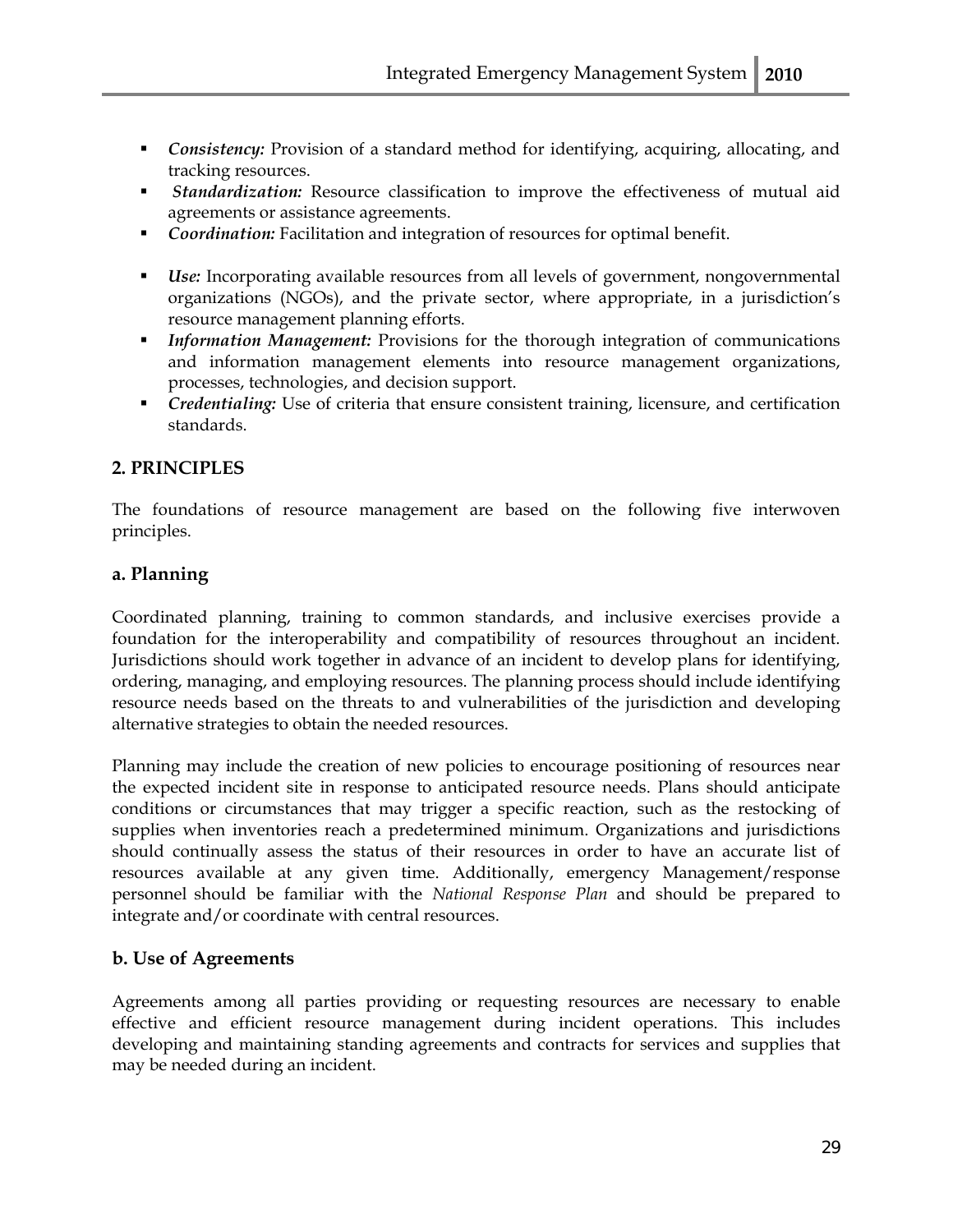## **c. Categorizing Resources**

Resources are organized by category, kind, and type, including size, capacity, capability, skill, and other characteristics. This makes the resource-ordering and dispatch process within and across jurisdictions, and among all levels of governments, NGOs, and the private sector, more efficient and ensures that needed resources are received.

## **d. Resource Identification and Ordering**

The resource management process uses standardized methods to identify order, mobilize, and track the resources required to support incident management activities. Those with resource management responsibilities perform these tasks either at the request of the Incident Commander (IC) or in accordance with planning requirements. Identification and ordering of resources are intertwined. In some cases, the identification and ordering process is compressed, where an IC has determined the resources necessary for the task and specifies a resource order directly. However, in larger, more complex incidents, the IC may not be fully aware of resources available. At this point, the IC may identify needs based on incident objectives and use the resource management process to fill these needs.

## **e. Effective Management of Resources**

Resource management involves acquisition procedures, management information, and redundant systems and protocols for ordering, mobilizing, dispatching, and demobilizing resources.

## *(1) Acquisition Procedures*

Acquisition procedures are used to obtain resources to support operational requirements. Examples include mission tasking, contracting, drawing from existing stocks, and making small purchases. A key aspect of the inventorying process is determining whether an organization needs to warehouse specific items prior to an incident. Material resources may be acquired in advance and stockpiled or obtained "just in time" through appropriate pre-incident contracts. Those with resource management responsibilities make this decision by considering the urgency of the need, whether sufficient quantities of required items are on hand, and whether the required items can be produced quickly enough to meet demand.

Another important part of the process is managing inventories with shelf-life or special maintenance considerations. Strict reliance on stockpiling raises issues concerning shelf life and durability; however, strict reliance on "just in time" resources raises its own concerns related to timely delivery. Assets that are counted on for "just in time" need to be accurately accounted for to ensure that multiple jurisdictions or private-sector organizations are not relying solely on the same response asset, which can lead to shortages during a response. Those with resource management responsibilities should build sufficient funding into their budgets for periodic replenishments, preventive maintenance, and capital improvements. An integral part of acquisition procedures is developing methods and protocols for the handling and distribution of donated resources.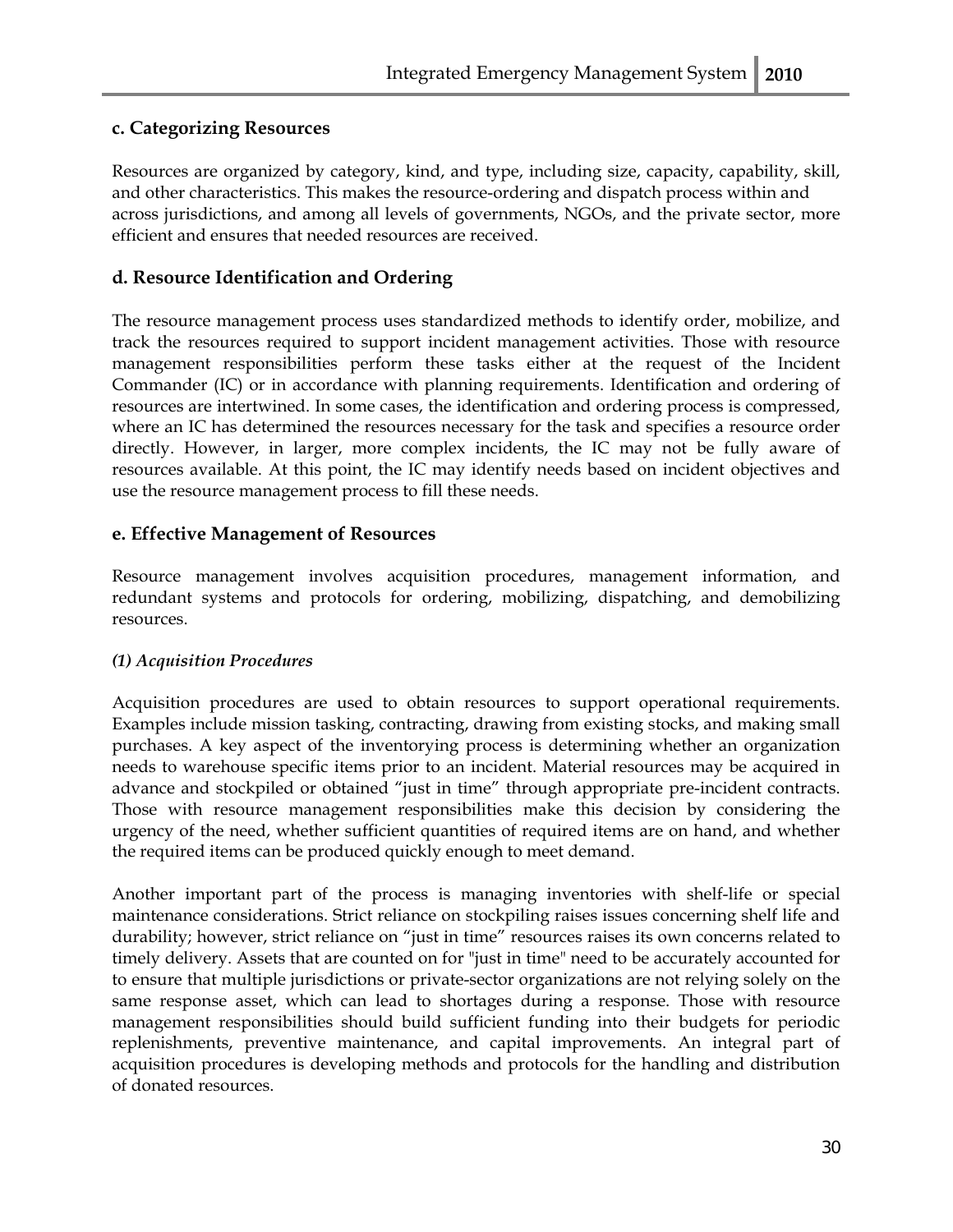## *(2) Management Information Systems*

These systems are used to provide decision support information to managers by collecting, updating, and processing data, and tracking resources. They enhance resource status information flow and provide real-time data in a fast-paced environment where different jurisdictions, emergency management/response personnel, and their affiliated organizations are managing different aspects of the incident and should coordinate their efforts. Examples of management information systems include resource tracking, transportation tracking, inventory management, reporting, and geographical information systems. The selection and use of systems for resource management should be based on the identification of the information needs within a jurisdiction.

## *(3) Redundant Information Systems*

Those with resource management responsibilities should be able to identify and activate backup systems to manage resources in the event that the primary resource management information system is disrupted or unavailable. Management information systems should also have sufficiently redundant and diverse power supplies and communication capabilities. If possible, the backup storage should not be co-located, and the information should be backed up at least every 24 hours during the incident.

## *(4) Ordering, Mobilization, and Demobilization Protocols*

Protocols are followed when requesting resources, prioritizing requests, activating and mobilizing resources to incidents, and returning resources to normal status. Preparedness organizations develop standard protocols for use within their jurisdictions. Examples include tracking systems that identify the location and status of mobilized or dispatched resources, and procedures to demobilize resources and return them to their original locations and status.

# **B. MANAGING RESOURCES**

To implement these concepts and principles in the primary tasks of resource management, IEMS includes standardized procedures, methodologies, and functions in its seven-step resource management process. This process reflects functional considerations, geographic factors, and validated practices within and across disciplines and is continually adjusted as new lessons are learned.

Resource maintenance is important throughout all aspects of resource management. Maintenance prior to resource deployment ensures availability and capability. Maintenance during the deployment phase ensures continued capabilities, such as adequate fuel supplies during use. Post operational inspection and maintenance ensures future availability.

The foundation for resource management provided in this component will be expanded and refined over time in a collaborative cross-jurisdictional, cross-disciplinary effort led by the Emergency Management Institute (EMI).

The resource management process can be separated into two parts: resource management as an element of preparedness and resource management during an incident. The preparedness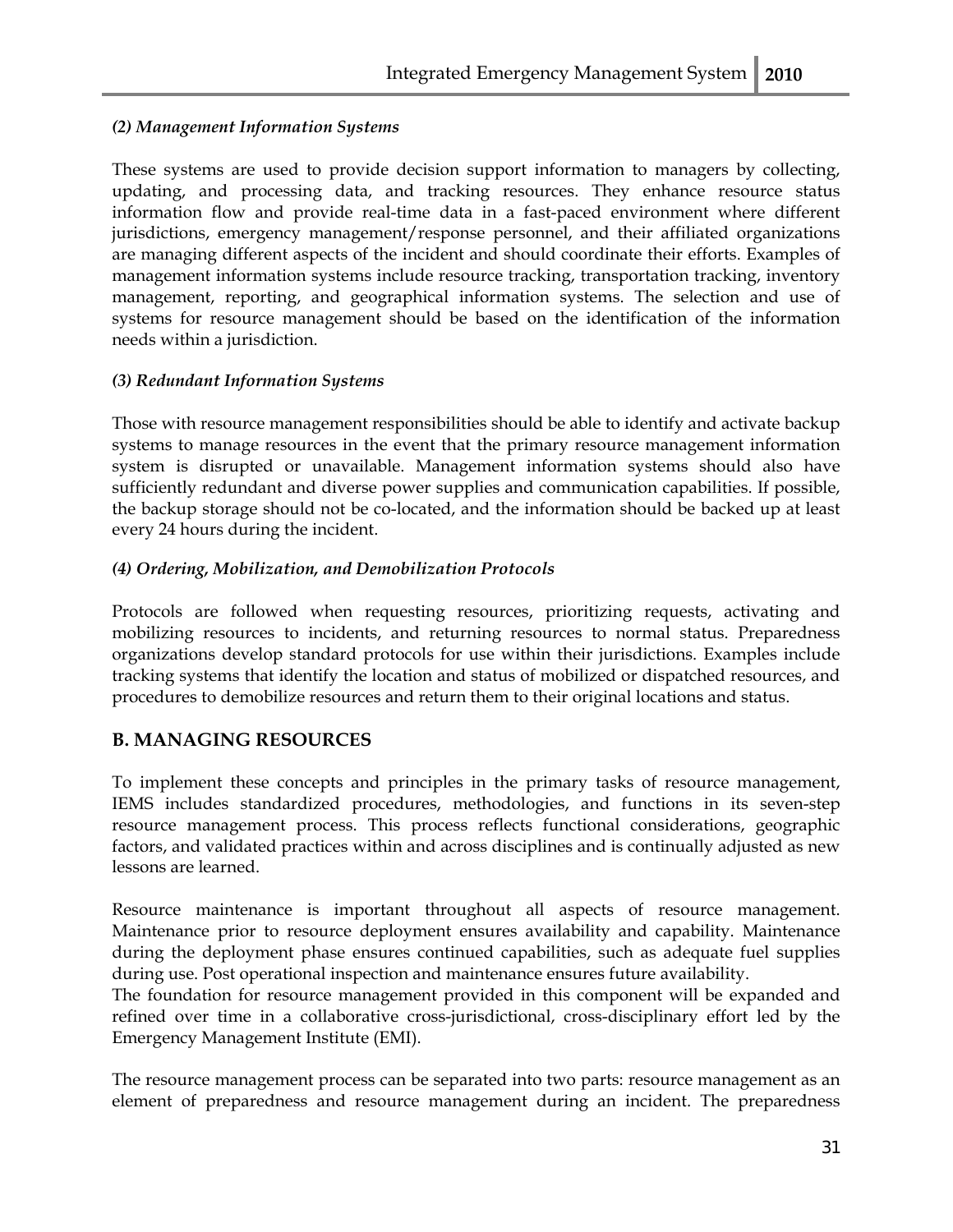activities (resource typing, credentialing, and inventorying) are conducted on a continual basis to help ensure that resources are ready to be mobilized when called to an incident. Resource management during an incident is a finite process, as shown in Figure 1, with a distinct beginning and ending specific to the needs of the particular incident.





## **1. IDENTIFY REQUIREMENTS**

When an incident occurs, those with resource management responsibilities should continually identify, refine, and validate resource requirements. This process involves accurately identifying what and how much is needed, where and when it is needed, and who will be receiving or using it. Resources to be identified in this way include equipment, supplies, facilities, and personnel or emergency response teams. If a requestor is unable to describe an item by resource type or classification, those with resource management responsibilities should provide technical advice to enable the requirements to be defined and translated into a specification.

Resource availability and requirements will constantly change as the incident evolves. Consequently, all emergency management/response personnel and their affiliated organizations participating in an operation should coordinate closely throughout this process. Coordination should begin as early as possible, preferably prior to the need for incident response activities.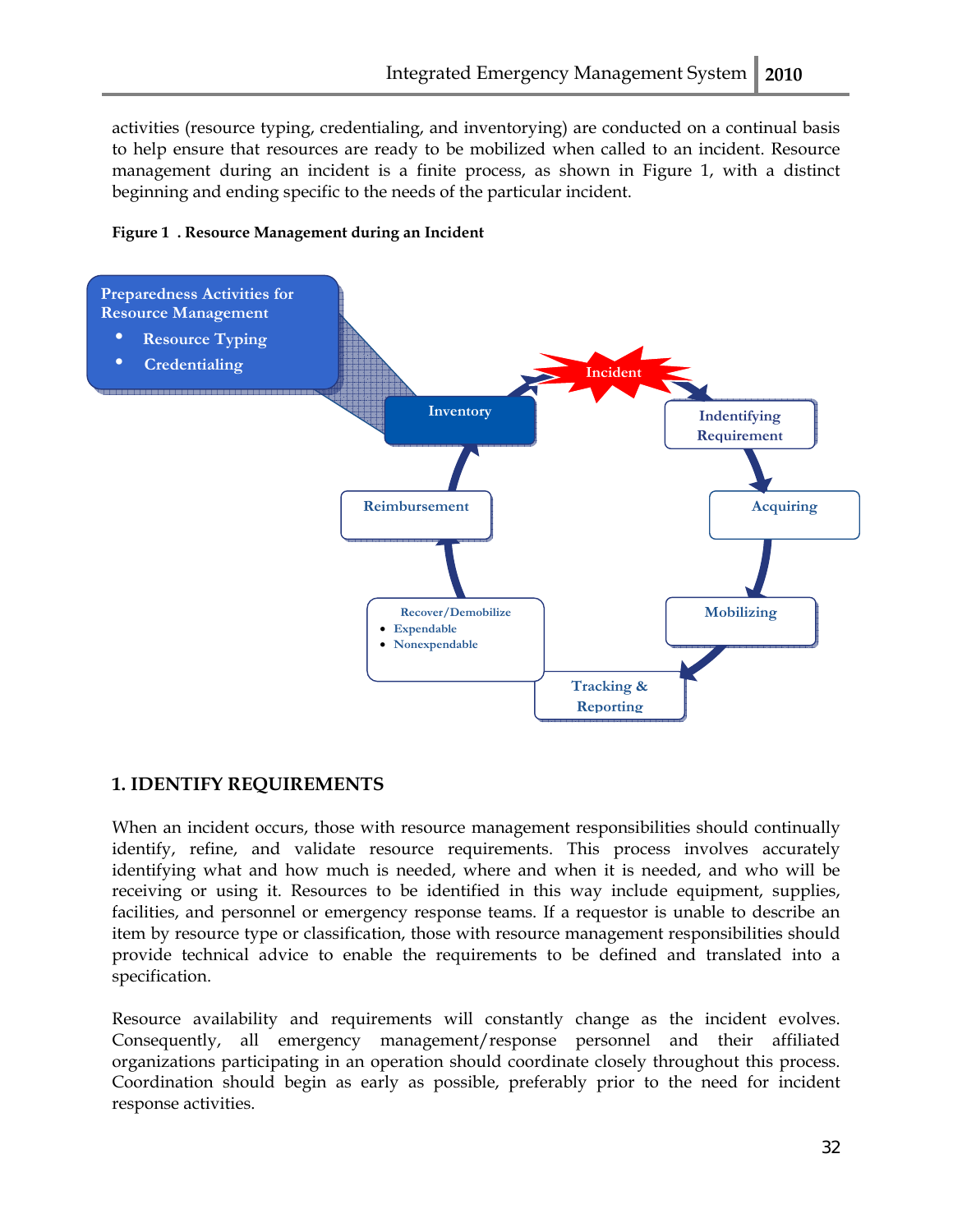In instances when an incident is projected to have catastrophic implications (e.g., a major hurricane or flooding), Government and her regional branches may position resources in the anticipated incident area. In cases where there is time to assess the requirements and plan for a catastrophic incident, the central response will be coordinated with regional and local jurisdictions, and the positioning of central resources will be tailored to address the specific situation.

# **2. ORDER AND ACQUIRE**

Requests for resources that cannot be obtained locally are submitted using standardized resource-ordering procedures. These requests are generally forwarded first to an adjacent locality or sub-state region and then to the center.

The decision cycles for placing and filling resource orders are different for field/incident personnel with resource management responsibilities and resource coordination processes such as MACS. The IC will develop resource requests based on priorities that consider current and successive operational periods. Decisions about resource allocation are based on organization or agency protocol and possibly the resource demands of other incidents. Requested resources will be mobilized only with the consent of the jurisdiction that is being asked to provide the resources. Discrepancies between requested resources and those available for delivery must be communicated to the requestor.

# **3. MOBILIZE**

Emergency management/response personnel begin mobilizing when notified through established channels. At the time of notification, they are given the date, time, and place of departure; mode of transportation to the incident; estimated date and time of arrival; reporting location (address, contact name, and phone number); anticipated incident assignment; anticipated duration of deployment; resource order number; incident number; and applicable cost and funding codes. The resource-tracking and mobilization processes are directly linked. When resources arrive on scene, they must be formally checked in. This starts the on-scene check-in process and validates the order requirements. Notification that the resources have arrived is made through the appropriate channels.

The mobilization process may include deployment planning based on existing interagency mobilization guidelines; equipping; training; designating assembly points that have facilities suitable for logistical support; and obtaining transportation to deliver resources to the incident most quickly, in line with priorities and budgets. Mobilization plans should also recognize that some resources are fixed facilities, such as laboratories, hospitals, EOCs, shelters, and waste management systems. These facilities assist operations without moving into the incident area in the way that other resources are mobilized. Plans and systems to monitor resource mobilization status should be flexible enough to adapt to both types of mobilization.

Managers should plan and prepare for the demobilization process at the same time that they begin the resource mobilization process. Early planning for demobilization facilitates accountability and makes the transportation of resources as efficient as possible—in terms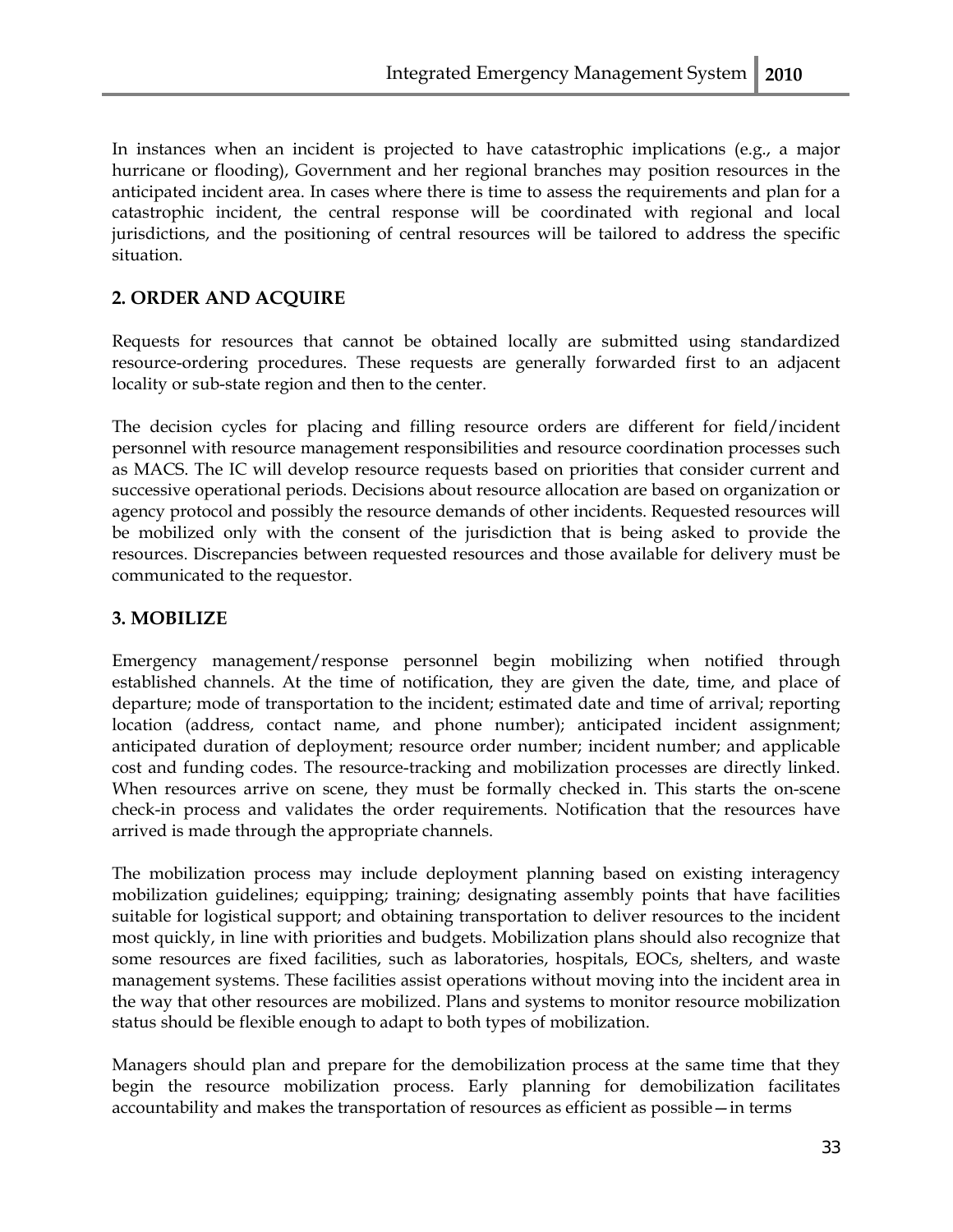of both costs and time of delivery.

## **4. TRACK AND REPORT**

Resource tracking is a standardized, integrated process conducted prior to, during, and after an incident by all emergency management/response personnel and their affiliated organizations, as appropriate. This process provides a clear picture of where resources are located; helps staff prepare to receive resources; protects the safety and security of equipment, supplies, and personnel; and enables their coordination and movement. Those with resource management responsibilities use established procedures to track resources continuously from mobilization through demobilization. Managers should follow all procedures for acquiring and managing resources, including reconciliation, accounting, auditing, and inventorying.

## **5. RECOVER AND DEMOBILIZE**

Recovery involves the final disposition of all resources, including those located at the incident site and at fixed facilities. During this process, resources are rehabilitated, replenished, disposed of, and/or retrograded.

Demobilization is the orderly, safe, and efficient return of an incident resource to its original location and status. It can begin at any point of an incident, but should begin as soon as possible to facilitate accountability. The demobilization process should coordinate between incident(s) and MACS to reassign resources, if necessary, and to prioritize critical resource needs during demobilization.

The Demobilization Unit in the Planning Section develops an Incident Demobilization Plan, containing specific demobilization instructions, as part of the Incident Action Plan. Demobilization planning and processes should include provisions addressing the safe return of resources to their original location and status, and notification of return. Demobilization should also include processes for tracking resources and for addressing applicable reimbursement. Furthermore, documentation regarding the transportation of resources should be collected and maintained for reimbursement, if applicable. Demobilization provisions may need to meet specific organizational requirements.

## **a. Nonexpendable Resources**

Nonexpendable resources (such as personnel, fire engines, and durable equipment) are fully accounted for both during the incident and when they are returned to the providing organization. The organization then restores the resources to fully functional capability and readies them for the next mobilization. Broken or lost items should be replaced through the appropriate resupply process by the organization with invoicing responsibility for the incident, or as defined in existing agreements. It is critical that fixed-facility resources also be restored to their full functional capability in order to ensure readiness for the next mobilization. In the case of human resources, such as Incident Management Teams, adequate rest and recuperation time and facilities should be provided. Important occupational health and mental health issues should also be addressed, including monitoring the immediate and long-term effects of the incident (chronic and acute) on emergency management/response personnel.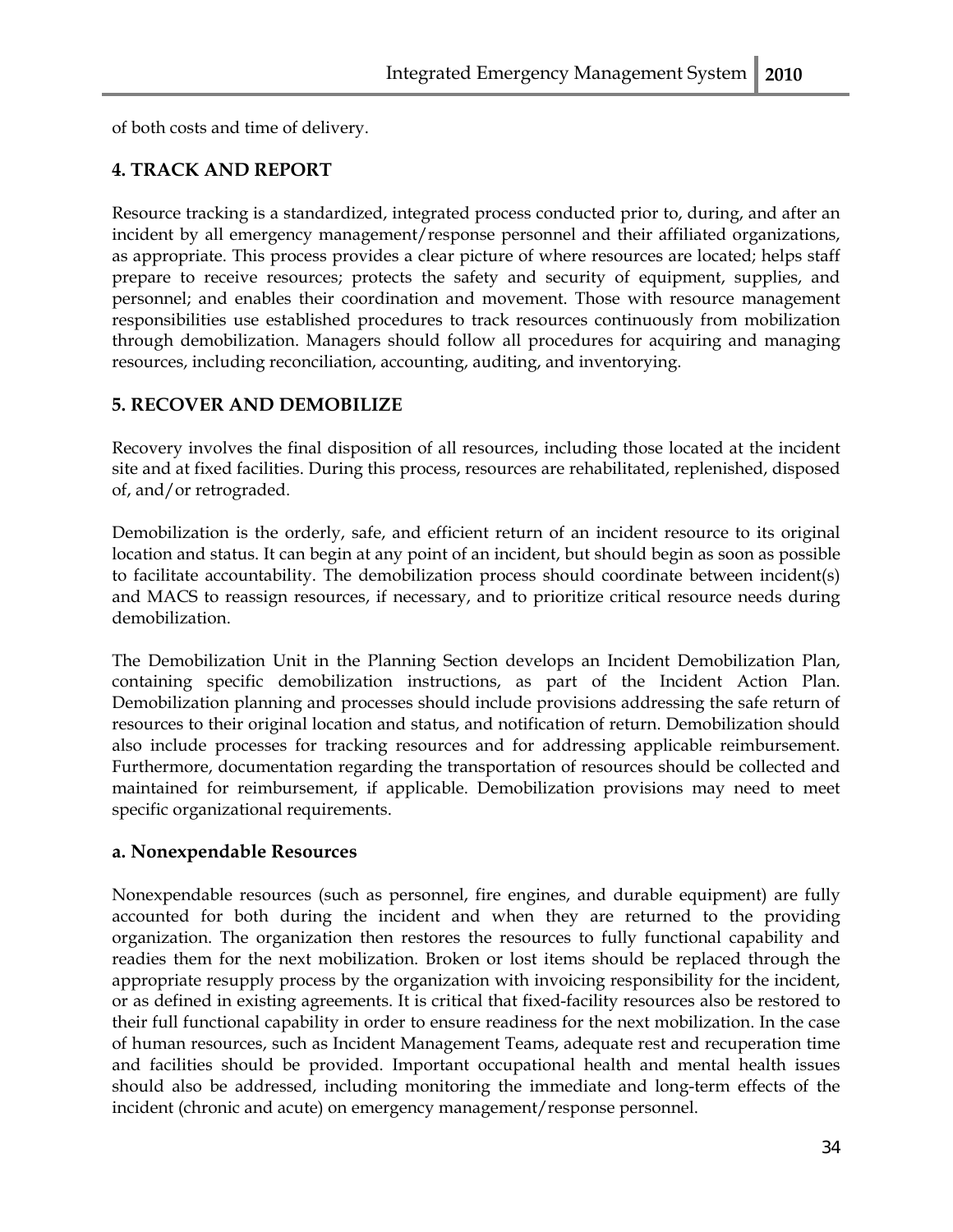## **b. Expendable Resources**

Expendable resources, such as water, food, fuel, and other one-time-use supplies, must be fully accounted for. The incident management organization bears the costs of expendable resources, as authorized in financial agreements executed by preparedness organizations. Returned resources that are not in restorable condition, whether expendable or non-expendable, must be declared as excess according to established regulations and policies of the controlling jurisdiction, agency, or organization. Waste management is of special note in the process of recovering resources, as resources that require special handling and disposition (e.g., biological waste and contaminated supplies, debris, and equipment) are handled according to established regulations and policies.

## **6. REIMBURSE**

Reimbursement provides a mechanism to recoup funds expended for incident-specific activities. Processes for reimbursement play an important role in establishing and maintaining the readiness of resources and should be in place to ensure that resource providers are reimbursed in a timely manner. They should include mechanisms for collecting bills, validating costs against the scope of the work, ensuring that proper authorities are involved, and accessing reimbursement programs. Reimbursement mechanisms should be included in preparedness plans, mutual aid agreements, and assistance agreements. Some resources rendered may or may not be reimbursed, based on agreements established before the incident.

## **7. INVENTORY**

Resource management uses various resource inventory systems to assess the availability of assets provided by jurisdictions. Preparedness organizations should inventory and maintain current data on their available resources. The data are then made available to communications/dispatch centers and EOCs and organizations within MACS. Resources identified within an inventory system are not an indication of automatic availability. The jurisdiction and/or owner of the resources have the final determination on availability.

Inventory systems for resource management should be adaptable and scalable and should account for the potential of double-counting personnel and/or equipment. In particular, resource summaries should clearly reflect any overlap of personnel across different resource pools. Personnel inventories should reflect single resources with multiple skills, taking care not to overstate the total resources. For example, many firefighters also have credentials as emergency medical technicians (EMTs). A resource summary, then, could count a firefighter as a firefighter or as an EMT, but not as both. The total should reflect the number of available personnel, not simply the sum of the firefighter and EMT counts.

Deployable resources have different inventory, ordering, and response profiles depending on their primary use during the response or recovery phases of an incident. Planning for resource use, inventory, and tracking should recognize the fundamental difference in resource deployment in the response and recovery phases. The response phase relies heavily on mutual aid agreements and assistance agreements, while recovery resources are typically acquired through contracts with NGOs and/or the private sector.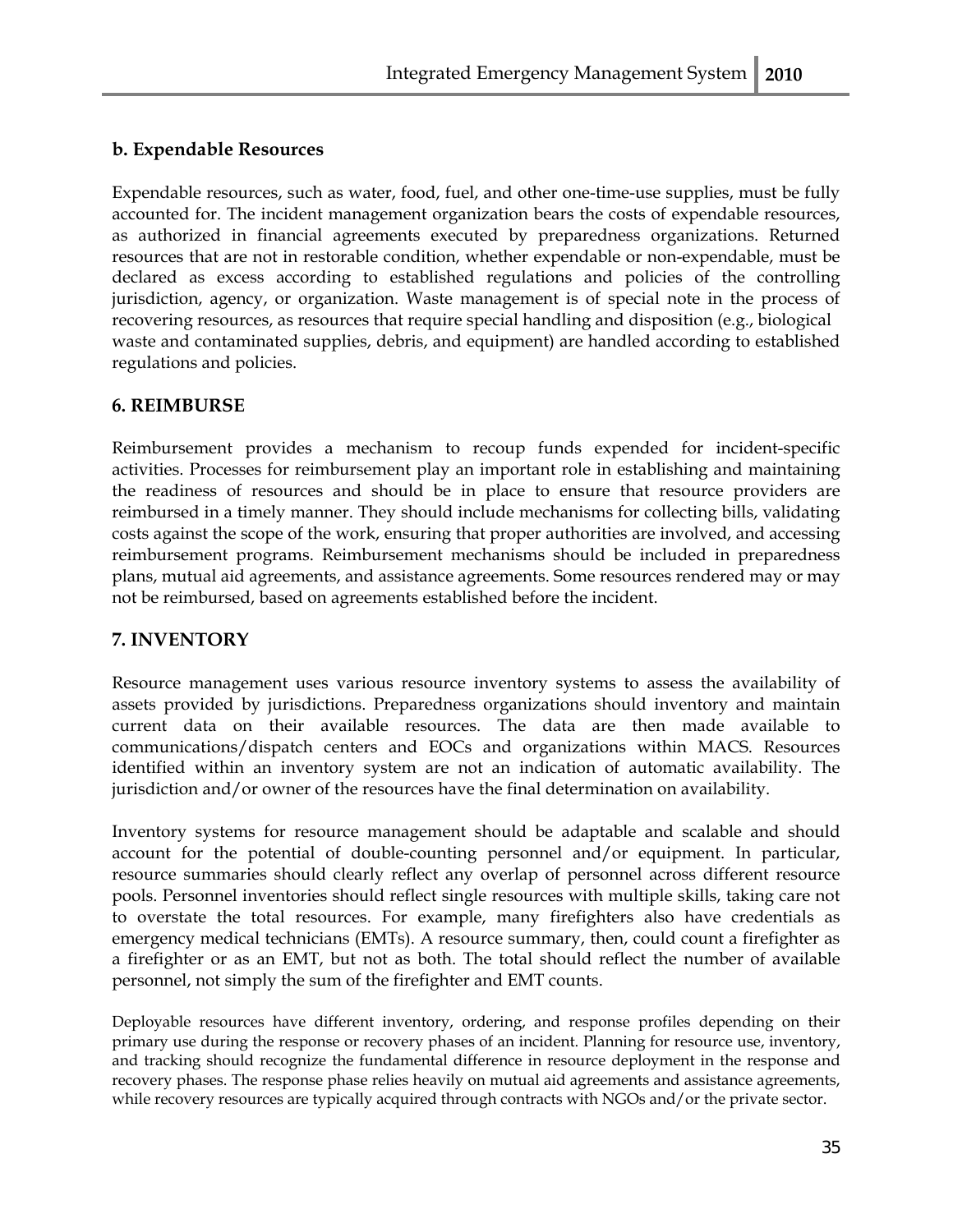# **a. Credentialing**

The credentialing process entails the objective evaluation and documentation of an individual's current certification, license, or degree; training and experience; and competence or proficiency to meet nationally accepted standards, provide particular services and/or functions, or perform specific tasks under specific conditions during an incident.

For the purpose of IEMS, credentialing is the administrative process for validating personnel qualifications and providing authorization to perform specific functions and to have specific access to an incident involving mutual aid.

While credentialing includes the issuing of identification cards or credentials, it is separate and distinct from the incident badging process. When access to a site is controlled through special badging, the badging process must be based on verification of identity, qualifications, and deployment authorization.

Organizations utilizing volunteers, especially spontaneous volunteers, are responsible for ensuring each volunteer's eligibility to participate in a response. These organizations governmental agencies responsible for coordinating emergency responses, volunteer management agencies (e.g., Red Cross), and other potential users of volunteers (e.g., hospitals, fire and police departments, etc.) must develop protocols governing the activation and use of volunteers.

## **b. Identifying and Typing Resources**

Resource typing is categorizing, by capability, the resources requested, deployed, and used in

incidents.<sup>17</sup> Measurable standards identifying resource capabilities and performance levels serve as the basis for categories. Resource users at all levels use these standards to identify and inventory resources. Resource kinds may be divided into subcategories to define more precisely the capabilities needed to meet specific requirements. Resource typing is a continuous process designed to be as simple as possible; it facilitates frequent use and accuracy in obtaining needed resources. To allow resources to be deployed and used on a national basis, the EMI (with input from Central, State, tribal, local, private- sector, nongovernmental, and national professional organizations) is responsible for facilitating the development and issuance of national standards for resource typing and ensuring that these typed resources reflect operational capabilities.

# *(1) Category*

This is the function for which a resource would be most useful. Table 2 lists examples of categories used in a national resource-typing protocol.

#### **Table 2. Example Categories for National Resource Typing**

| $\blacksquare$ Transportation |       |  | • Health and medical |           |
|-------------------------------|-------|--|----------------------|-----------|
| $\blacksquare$ Communications |       |  | • Search and rescue  |           |
| Public                        | works |  | and • Hazardous      | materials |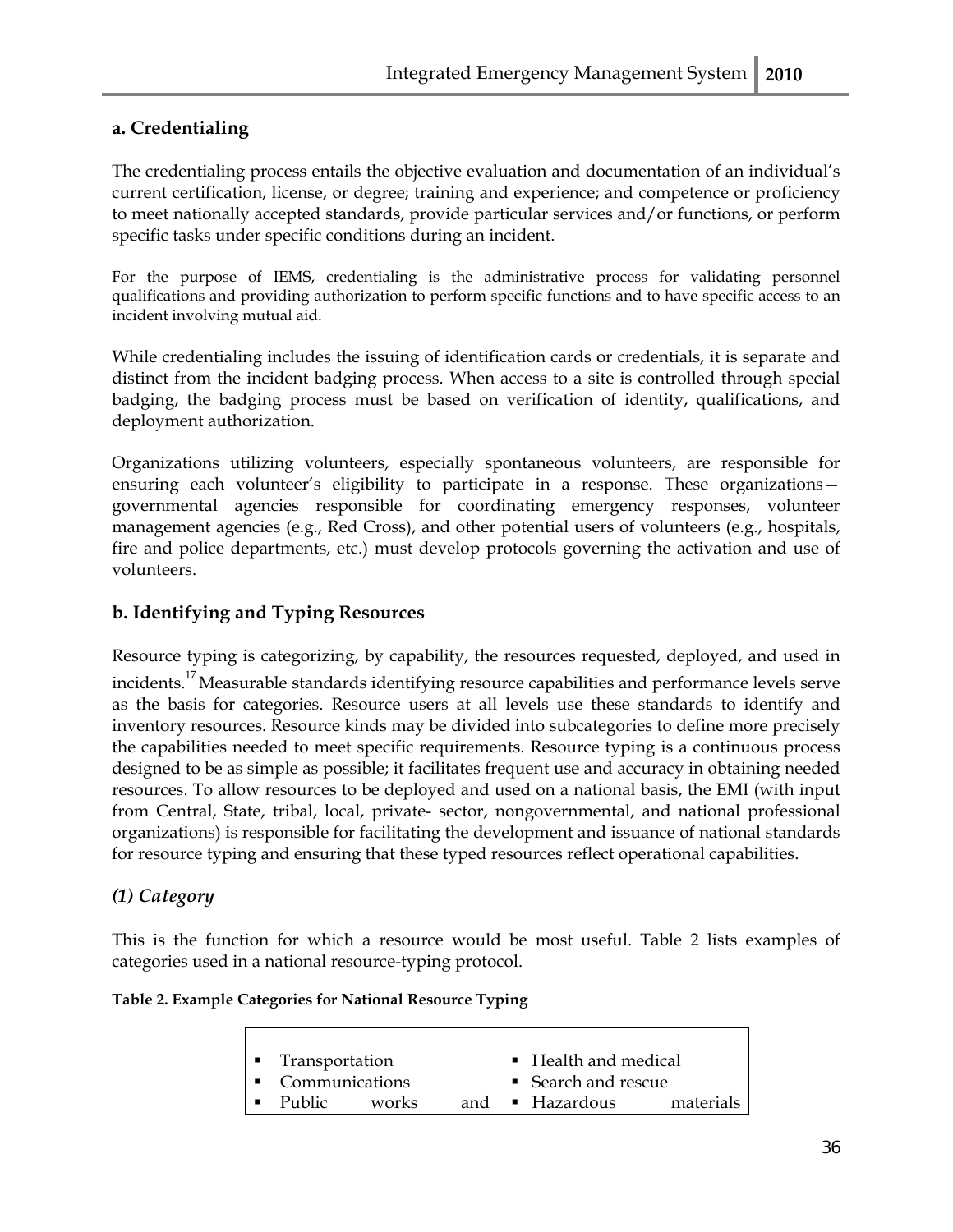| engineering              | response                   |
|--------------------------|----------------------------|
| • Firefighting           | • Food and water           |
| Information and planning | $\blacksquare$ Energy      |
| Law enforcement<br>and   | • Public information       |
| security                 | • Animals and agricultural |
| Mass care                | issues                     |
| Resource management      | • Volunteers and donations |
|                          |                            |

# *(2) Kind*

Kind refers to broad classes that characterize like resources, such as teams, personnel, equipment, supplies, vehicles, and aircraft.

## *(a) Components*

Components are the elements that make up a resource. For example, an engine company may be listed as having the eight components shown in Table 3.

## **Table 3. Example of a Resource with Multiple Components (Firefighting Engine Company)**

| $(1)$ Pomp                  | (5) Water tank    |
|-----------------------------|-------------------|
| $(2)$ Hose $2\frac{1}{2}$ " | (6) Ladder        |
| $(3)$ Hose $1\frac{3}{4}$ " | (7) Master stream |
| (4) Hand tools              | (8) Personnel     |
|                             |                   |

As another example, urban search and rescue teams consist of two 31-person teams, four canines, and a comprehensive equipment cache. The cache is divided into five separate colorcoded elements and is stored in containers that meet specific requirements.

# *(b) Measures*

Measures are standards that identify capability and/or capacity. The specific measures used will depend on the kind of resource being typed and the mission envisioned. Measures must be useful in describing a resource's capability to support the mission. As an example, one measure for a disaster medical assistance team is the number of patients it can care for per day. An appropriate measure for a hose might be the number of gallons of water per hour that can flow through it.

# *(3) Type*

Type refers to the level of resource capability. Assigning the Type 1 label to a resource implies that it has a greater level of capability than a Type 2 of the same resource (for example, due to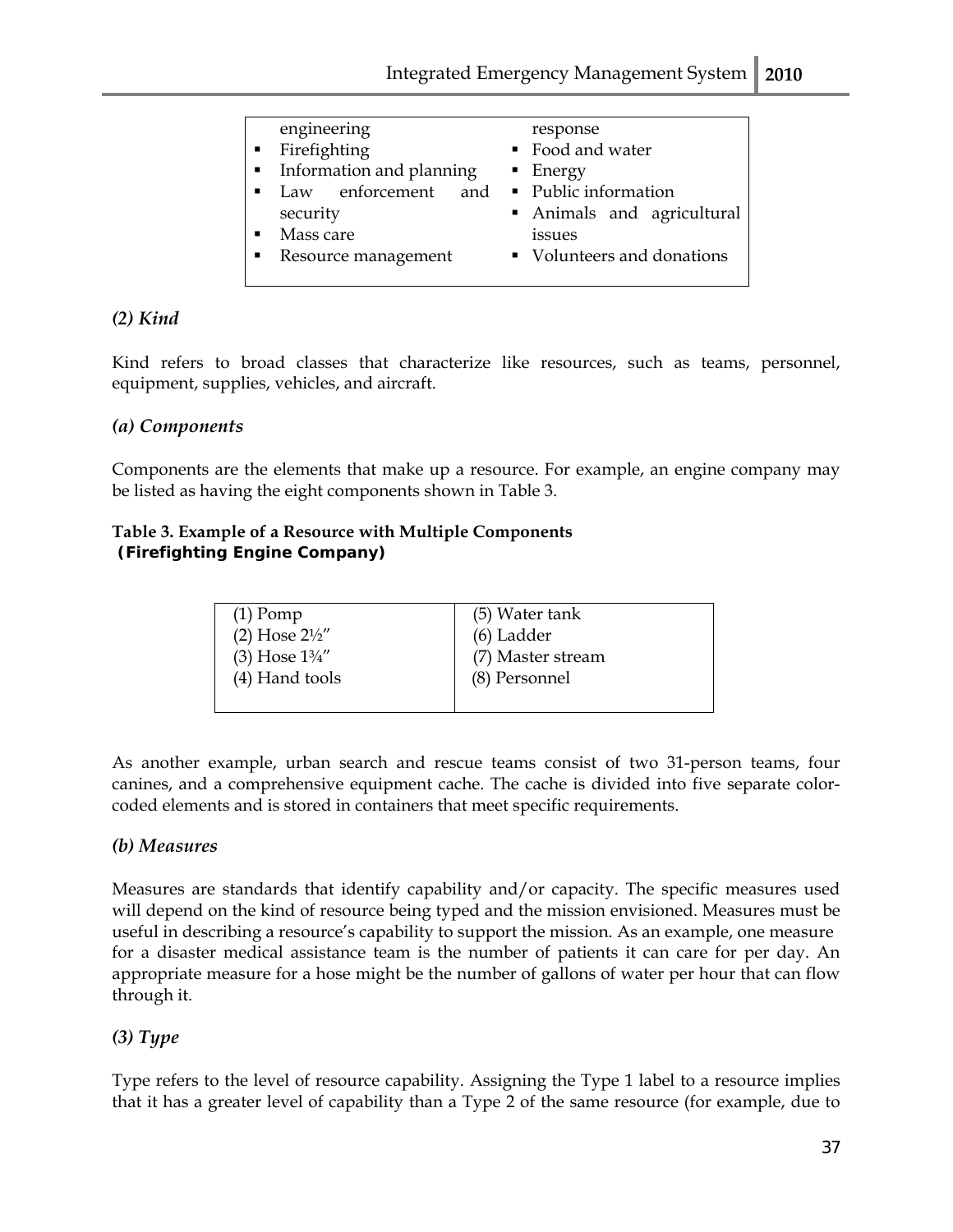its power, size, or capacity), and so on to Type 4. Typing provides managers with additional information to aid in the selection and best use of resources. In some cases, a resource may have fewer than or more than four types; in such cases, either additional types will be identified, or the type will be described as "not applicable." The type assigned to a resource or a component is based on a minimum level of capability described by the identified measure(s) for that resource.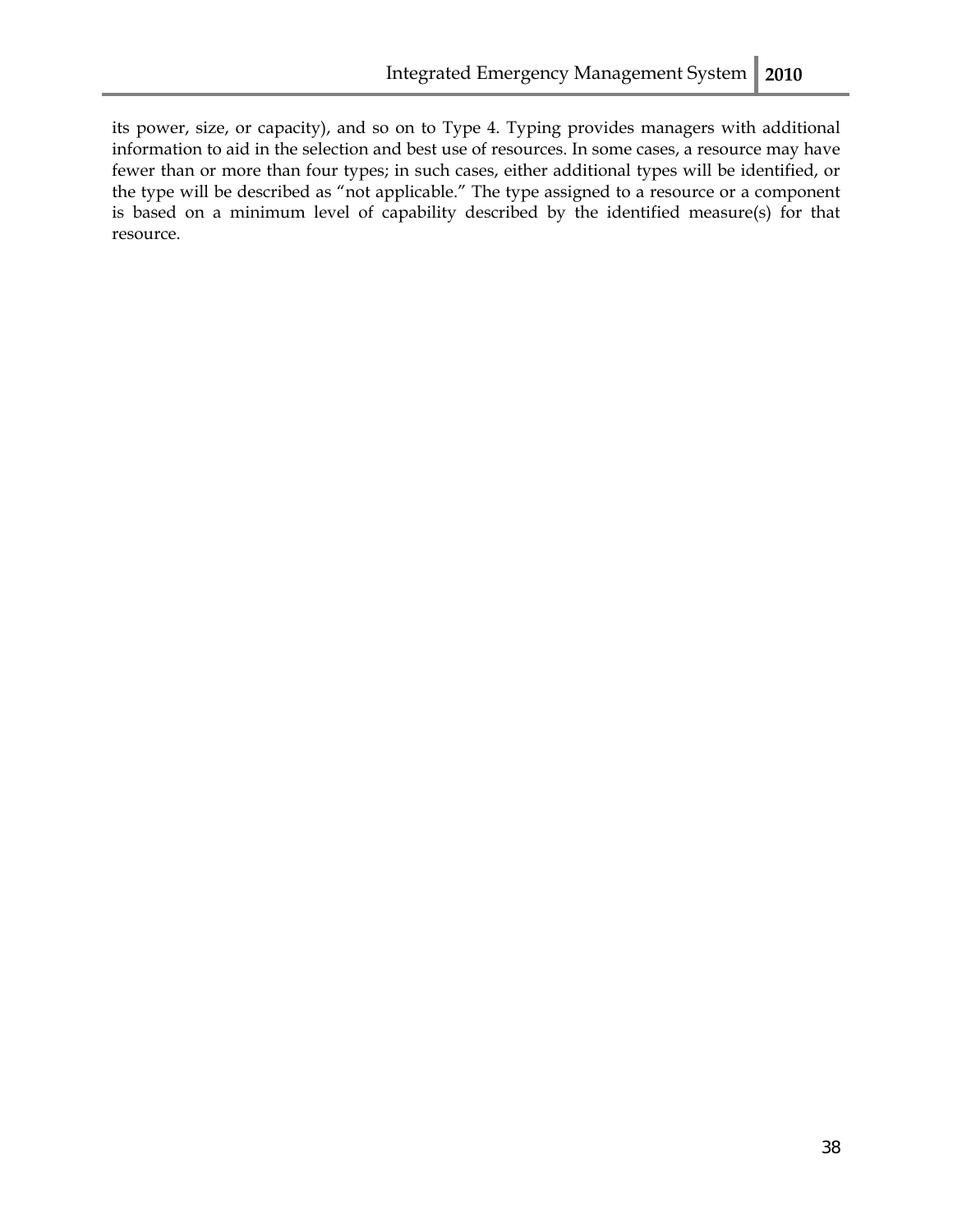# **COMPONENT IV:**

## **COMMAND AND MANAGEMENT**

The IEMS components discussed previously (Preparedness, Communications and Information Management, and Resource Management) provide a framework to facilitate clear response authority, resource acquisition, and effective management during incident response. The Incident Command System (ICS), Multiagency Coordination System (MACS), and Public Information are the fundamental elements of incident management. These elements provide standardization through consistent terminology and established organizational structures. Emergency management and incident response refer to the broad spectrum of activities and organizations providing effective and efficient operations, coordination, and support. Incident management, by distinction, includes directing specific incident operations; acquiring, coordinating, and delivering resources to incident sites; and sharing information about the incident with the public. Taken together, these elements of Command and Management are the most visible aspects of incident management, typically executed with a sense of urgency. This component describes the systems used to facilitate incident Command and Management operations.

#### **A. INCIDENT COMMAND SYSTEM**

Most incidents are managed locally and are typically handled by local communications/ dispatch centers and emergency management/response personnel<sup>19</sup> within a single jurisdiction. The majority of responses need go no further. In other instances, incidents that begin with a single response within a single jurisdiction rapidly expand to multidisciplinary, multijurisdictional levels requiring significant additional resources and operational support. ICS provides a flexible core mechanism for coordinated and collaborative incident management, whether for incidents where additional resources are required or are provided from different organizations within a single jurisdiction or outside the jurisdiction, or for complex incidents with national implications (such as an emerging infectious disease or a bioterrorism attack). When a single incident covers a large geographical area, multiple local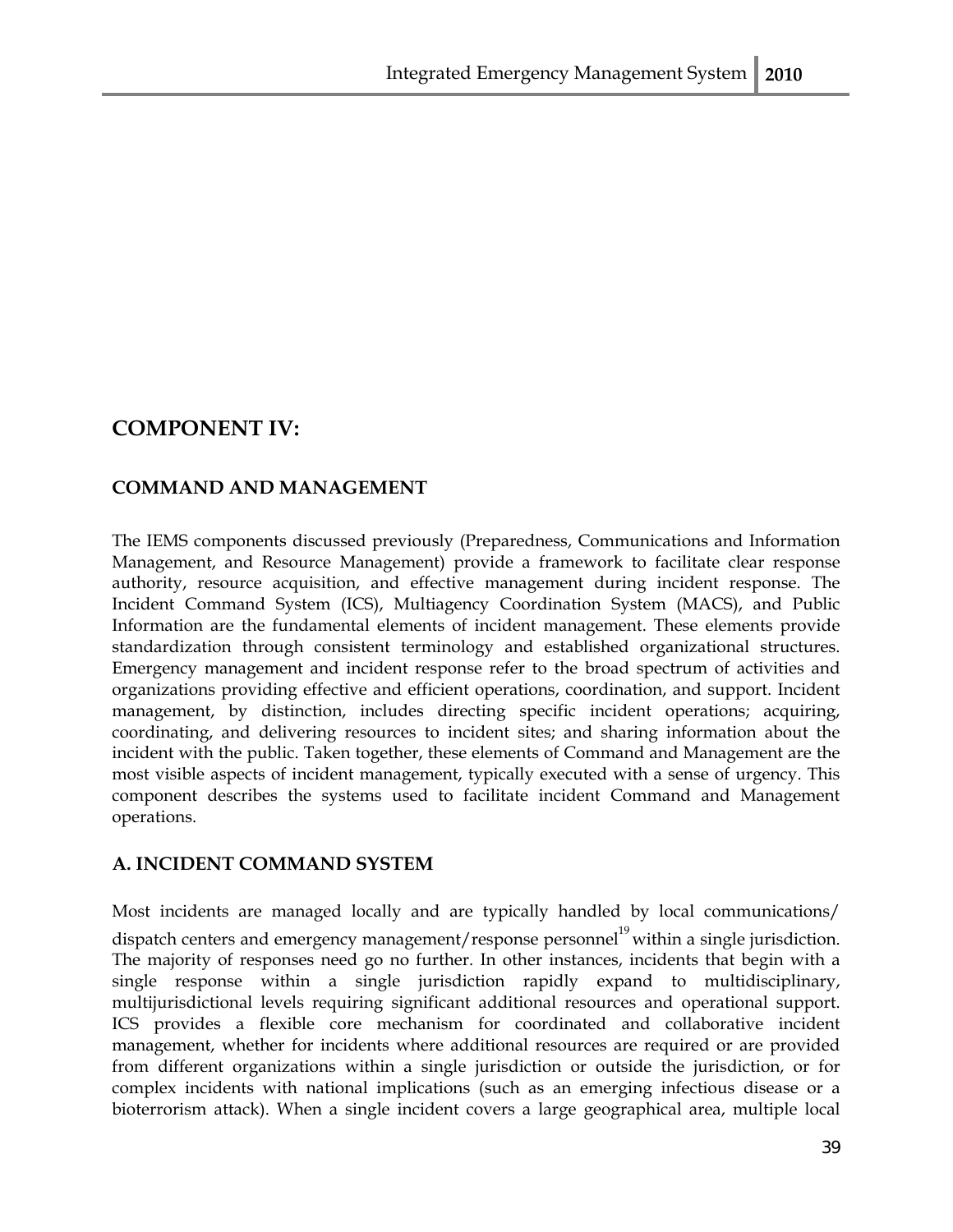emergency management and incident response agencies may be required. The responding "agencies" are defined as the governmental agencies, though in certain circumstances nongovernmental organizations (NGOs) and private-sector organizations may be included. Effective cross-jurisdictional coordination using processes and systems is absolutely critical in this situation.

ICS is a widely applicable management system designed to enable effective, efficient incident management by integrating a combination of facilities, equipment, personnel, procedures, and communications operating within a common organizational structure. ICS is a fundamental form of management established in a standard format, with the purpose of enabling incident managers to identify the key concerns associated with the incident—often under urgent conditions—without sacrificing attention to any component of the command system.

ICS is used to organize on-scene operations for a broad spectrum of emergencies from small to complex incidents, both natural and manmade. The field response level is where emergency management/response personnel, under the command of an appropriate authority, carry out tactical decisions and activities in direct response to an incident or threat. Resources from central, regional and local levels, when appropriately deployed, become part of the field ICS as prescribed by the local authority.

As a system, ICS is extremely useful; not only does it provide an organizational structure for incident management, but it also guides the process for planning, building, and adapting that structure. Using ICS for every incident or planned event helps hone and maintain skills needed for the large-scale incidents.

ICS is used by all levels of government as well as by many NGOs and the private sector. ICS is also applicable across disciplines. It is normally structured to facilitate activities in five major functional areas: Command, Operations, Planning, Logistics, and Finance/Administration. Intelligence/Investigations is an optional sixth functional area that is activated on a case-bycase basis.

Acts of biological, chemical, radiological, and nuclear terrorism may present unique challenges for the traditional ICS structure. Incidents that are not site specific, are geographically dispersed, or evolve over longer periods of time will require extraordinary coordination among all participants, including all levels of government, as well as NGOs and the private sector.

# **1. MANAGEMENT CHARACTERISTICS**

ICS is based on 14 proven management characteristics, each of which contributes to the strength and efficiency of the overall system.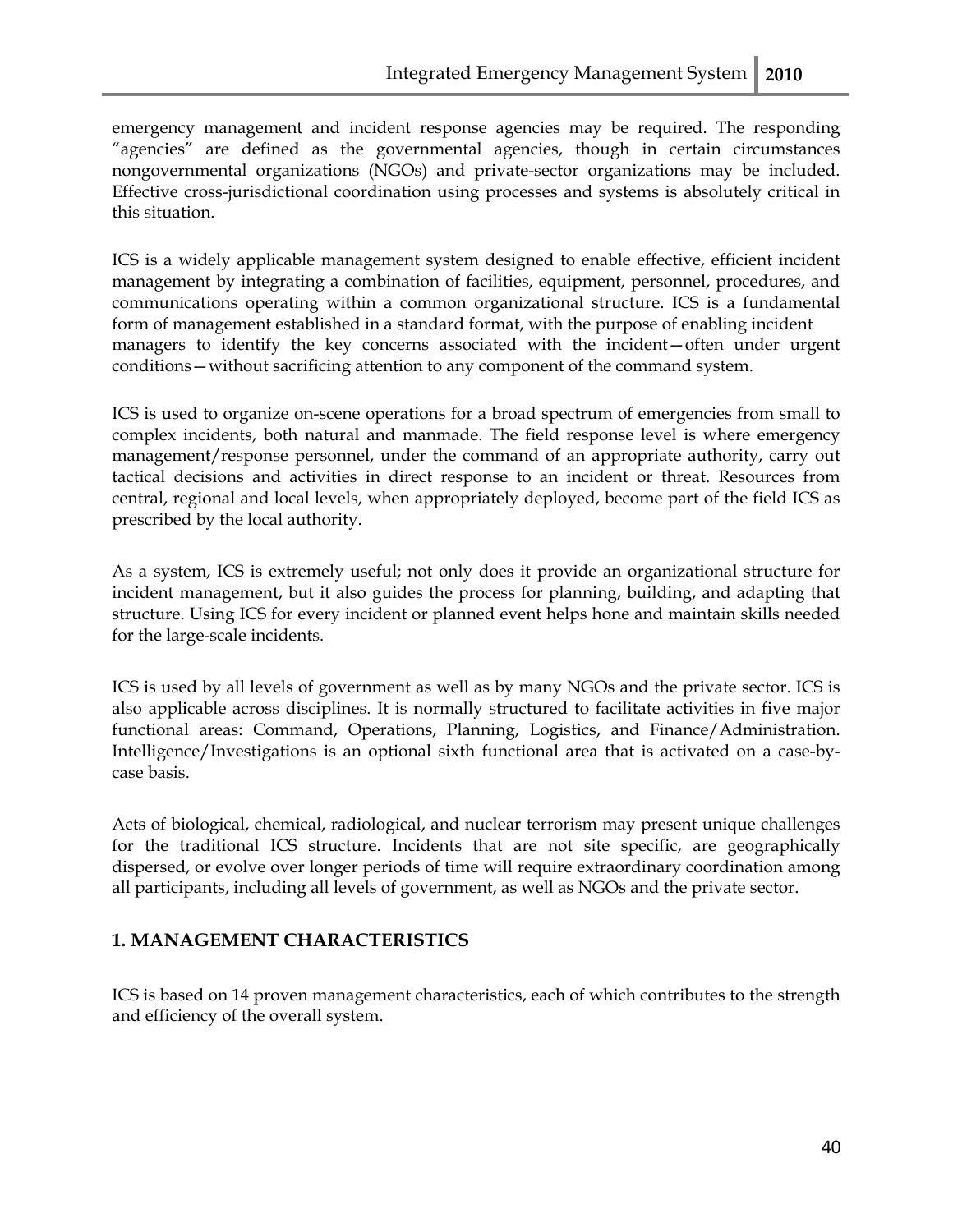# **a. Common Terminology**

ICS establishes common terminology that allows diverse incident management and support organizations to work together across a wide variety of incident management functions and hazard scenarios. This common terminology covers the following:

## *(1) Organizational Functions*

Major functions and functional units with incident management responsibilities are named and defined. Terminology for the organizational elements is standard and consistent.

## *(2) Resource Descriptions*

Major resources (including personnel, facilities, and major equipment and supply items) that support incident management activities are given common names and are "typed" with respect to their capabilities, to help avoid confusion and to enhance interoperability.

## *(3) Incident Facilities*

Common terminology is used to designate the facilities in the vicinity of the incident area that will be used during the course of the incident.

## **b. Modular Organization**

The ICS organizational structure develops in a modular fashion based on the size and complexity of the incident, as well as the specifics of the hazard environment created by the incident. When needed, separate functional elements can be established, each of which may be further subdivided to enhance internal organizational management and external coordination. Responsibility for the establishment and expansion of the ICS modular organization ultimately rests with Incident Command, which bases the ICS organization on the requirements of the situation. As incident complexity increases, the organization expands from the top down as functional responsibilities are delegated. Concurrently with structural expansion, the number of management and supervisory positions expands to address the requirements of the incident adequately.

## **c. Management by Objectives**

Management by objectives is communicated throughout the entire ICS organization and includes:

- Establishing incident objectives.
- Developing strategies based on incident objectives.
- Developing and issuing assignments, plans, procedures, and protocols.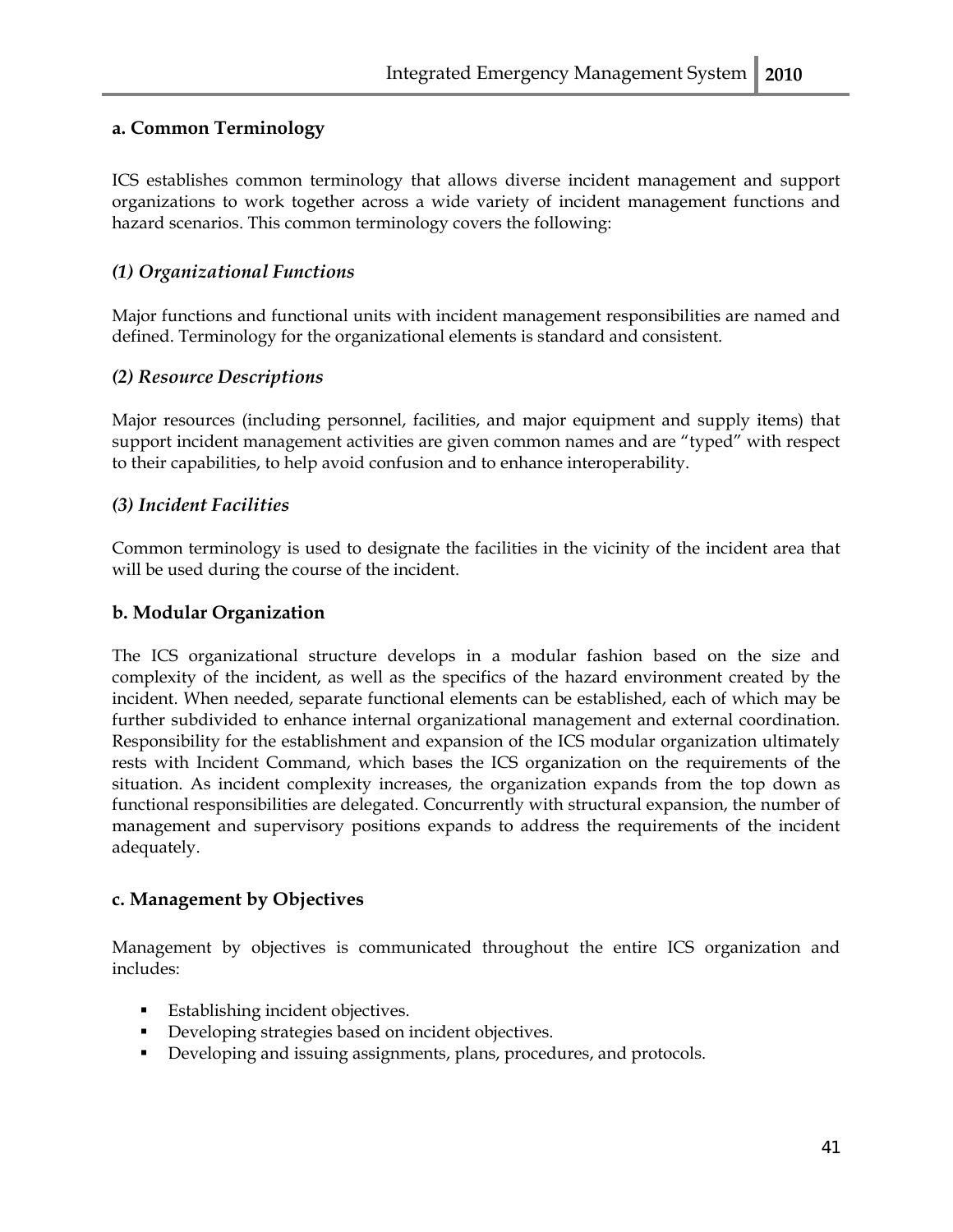- Establishing specific, measurable tactics or tasks for various incident management functional activities, and directing efforts to accomplish them, in support of defined strategies.
- Documenting results to measure performance and facilitate corrective actions.

# **d. Incident Action Planning**

Centralized, coordinated incident action planning should guide all response activities. An Incident Action Plan (IAP) provides a concise, coherent means of capturing and communicating the overall incident priorities, objectives, strategies, and tactics in the context of both operational and support activities.

Every incident must have an action plan. However, not all incidents require written plans. The need for written plans and attachments is based on the requirements of the incident and the decision of the Incident Commander (IC) or Unified Command (UC). Most initial response operations are not captured with a formal IAP. However, if an incident is likely to extend beyond one operational period, become more complex, or involve multiple jurisdictions and/or agencies, preparing a written IAP will become increasingly important to maintain effective, efficient, and safe operations.

# **e. Manageable Span of Control**

Span of control is key to effective and efficient incident management. Supervisors must be able to adequately supervise and control their subordinates, as well as communicate with and manage all resources under their supervision. The type of incident, nature of the task, hazards and safety factors, and distances between personnel and resources all influence span-of-control considerations.

# **f. Incident Facilities and Locations**

Various types of operational support facilities are established in the vicinity of an incident, depending on its size and complexity, to accomplish a variety of purposes. The IC will direct the identification and location of facilities based on the requirements of the situation. Typically designated facilities include Incident Command Posts, Bases, Camps, Staging Areas, mass casualty triage areas, point-of-distribution sites, and others as required.

# **g. Comprehensive Resource Management**

Maintaining an accurate and up-to-date picture of resource utilization is a critical component of incident management and emergency response. Resources to be identified in this way include personnel, teams, equipment, supplies, and facilities available or potentially available for assignment or allocation. Resource management is described in detail in Component III.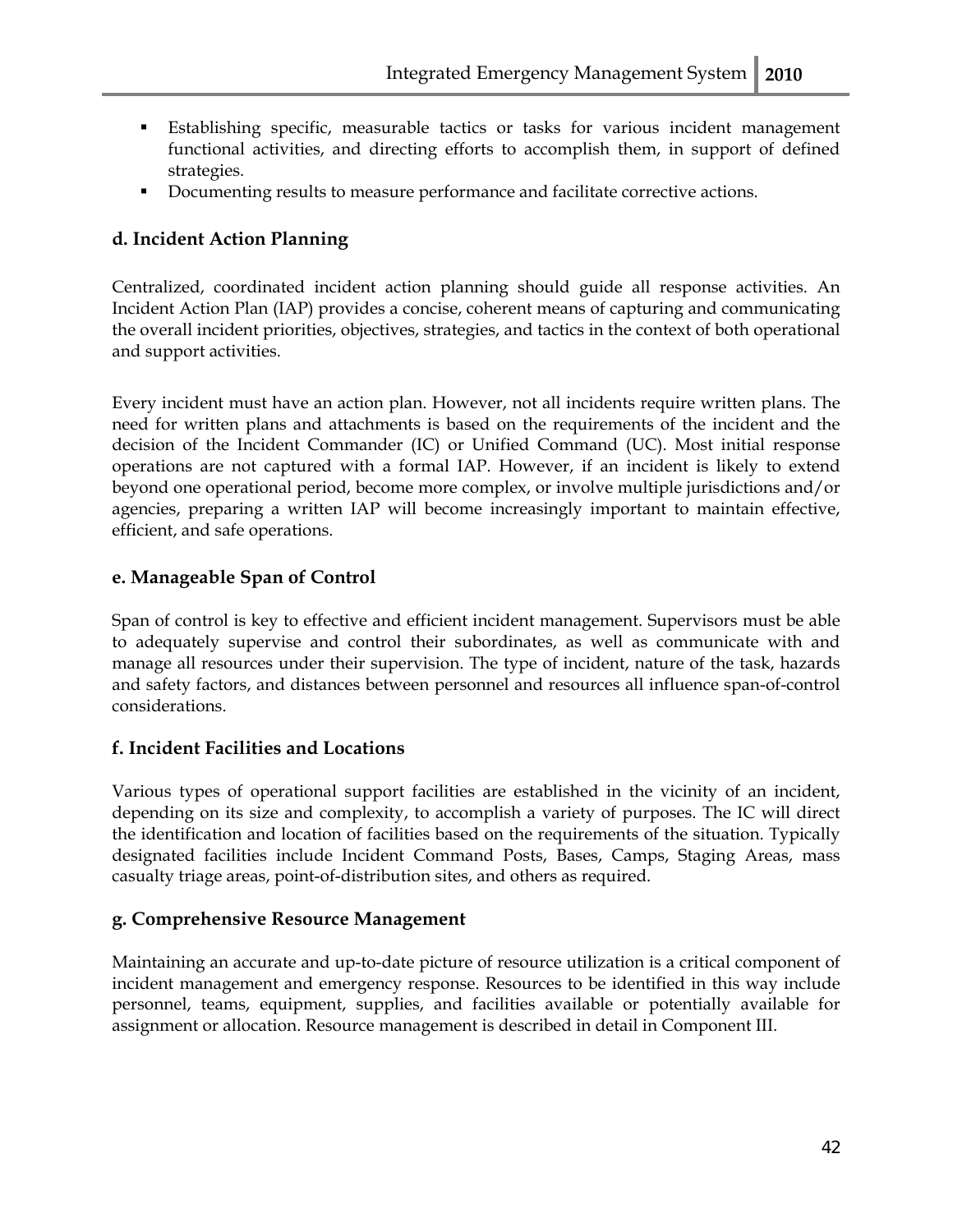# **h. Integrated Communications**

Incident communications are facilitated through the development and use of a common communications plan and interoperable communications processes and architectures. This integrated approach links the operational and support units of the various agencies, involved and is necessary to maintain communications connectivity and discipline and to enable common situational awareness and interaction. Preparedness planning should address the equipment, systems, and protocols necessary to achieve integrated voice and data communications.

## **i. Establishment and Transfer of Command**

The command function must be clearly established from the beginning of incident operations. The agency with primary jurisdictional authority over the incident designates the individual at the scene responsible for establishing command. When command is transferred, the process must include a briefing that captures all essential information for continuing safe and effective operations.

# **j. Chain of Command and Unity of Command**

Chain of command refers to the orderly line of authority within the ranks of the incident management organization. Unity of command means that all individuals have a designated supervisor to whom they report at the scene of the incident. These principles clarify reporting relationships and eliminate the confusion caused by multiple, conflicting directives. Incident managers at all levels must be able to direct the actions of all personnel under their supervision.

# **k. Unified Command**

In incidents involving multiple jurisdictions, a single jurisdiction with multiagency involvement, or multiple jurisdictions with multiagency involvement, Unified Command allows agencies with different legal, geographic, and functional authorities and responsibilities to work together effectively without affecting individual agency authority, responsibility, or accountability.

## **l. Accountability**

Effective accountability of resources at all jurisdictional levels and within individual functional areas during incident operations is essential. To that end, Check-In/Check-Out, Incident Action Planning, Unity of Command, Personal Responsibility, Span of Control, and Resource Tracking are the principles of accountability, which must be adhered to.

## **m. Dispatch/Deployment**

Resources should respond only when requested or when dispatched by an appropriate authority through established resource management systems. Resources not requested must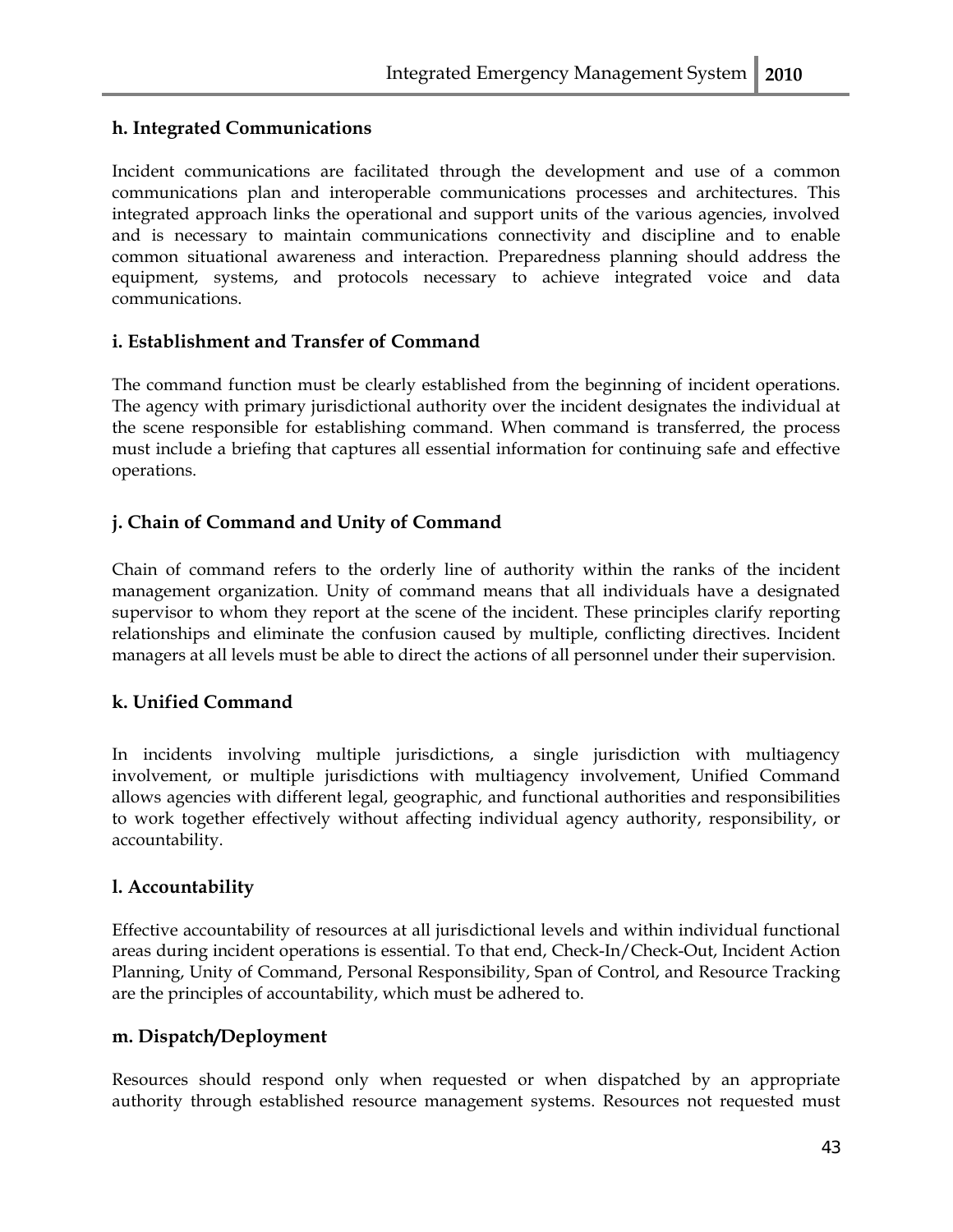refrain from spontaneous deployment to avoid overburdening the recipient and compounding accountability challenges.

## **n. Information and Intelligence Management**

The incident management organization must establish a process for gathering, analyzing, assessing, sharing, and managing incident-related information and intelligence.

# **2. INCIDENT COMMAND AND COMMAND STAFF**

Incident Command is responsible for overall management of the incident. Overall management includes Command Staff assignments required to support the command function. The Command and General Staffs are typically located at the Incident Command Post (ICP).

## **a. Incident Command**

The command function may be conducted in one of two general ways:

# *(1) Single Incident Commander*

When an incident occurs within a single jurisdiction and there is no jurisdictional or functional agency overlap, a single IC should be designated with overall incident management responsibility by the appropriate jurisdictional authority. (In some cases where incident management crosses jurisdictional and/or functional agency boundaries, a single IC may be designated if agreed upon.) Jurisdictions should consider designating ICs for established Incident Management Teams (IMTs).

The designated IC will develop the incident objectives on which subsequent incident action planning will be based. The IC will approve the IAP and all requests pertaining to ordering and releasing incident resources.

# *(2) Unified Command*

UC is an important element in multijurisdictional or multiagency incident management. It provides guidelines to enable agencies with different legal, geographic, and functional responsibilities to coordinate, plan, and interact effectively. As a team effort, UC allows all agencies with jurisdictional authority or functional responsibility for the incident to jointly provide management direction through a common set of incident objectives and strategies and a single IAP. Each participating agency maintains its authority, responsibility, and accountability.

UC functions as a single integrated management organization, which involves:

- Co-located command at the ICP.
- One Operations Section Chief to direct tactical efforts.
- A coordinated process for resource ordering.
- Shared planning, logistical, and finance/administration functions, wherever possible.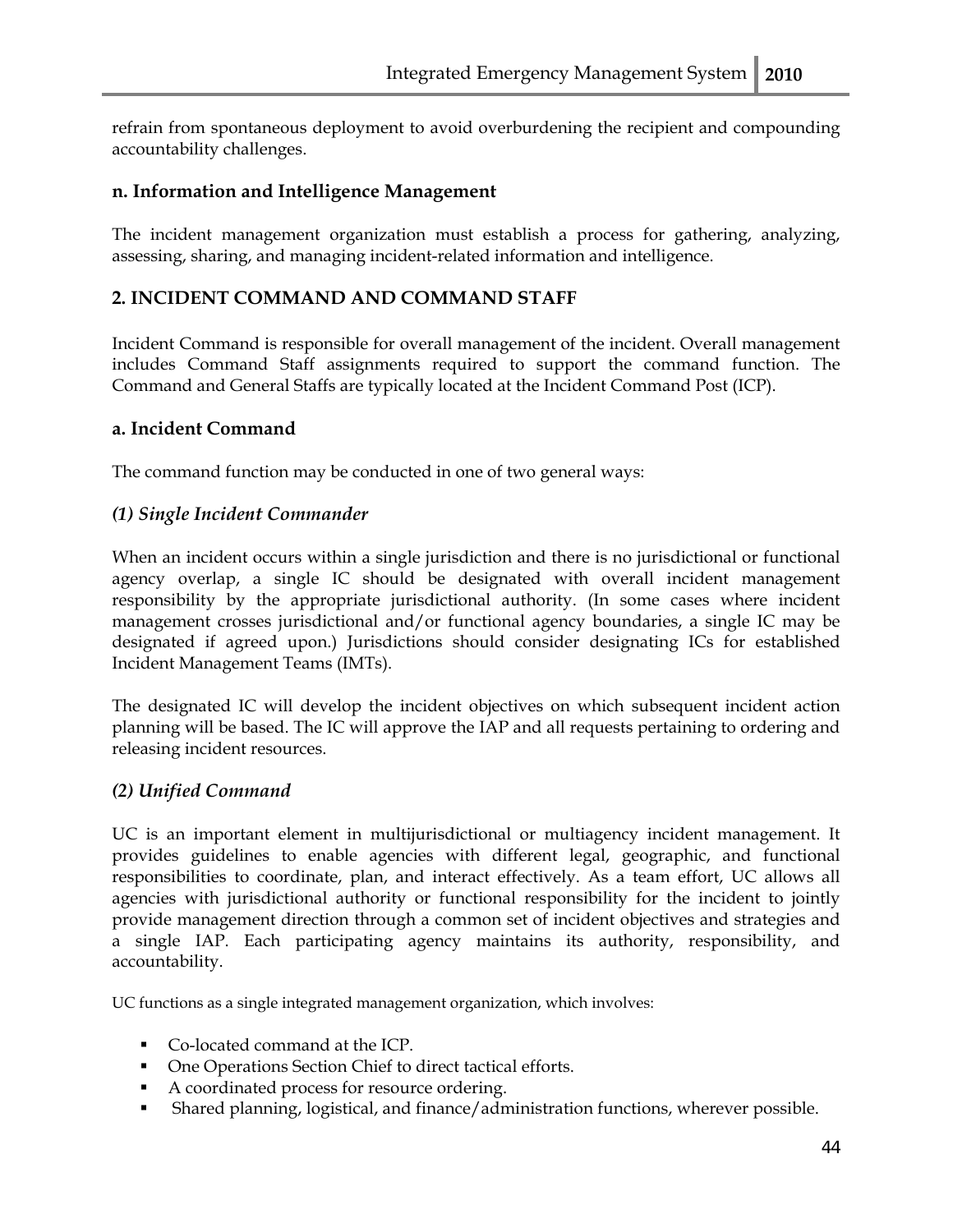**Coordinated approval of information releases.** 

All agencies in the UC structure contribute to the process of:

- Selecting objectives.
- Determining overall incident strategies.
- Ensuring that joint planning for tactical activities is accomplished in accordance with approved incident objectives.
- **Ensuring the integration of tactical operations.**
- Approving, committing, and making optimum use of all assigned resources.

The exact composition of the UC structure will depend on the location(s) of the incident (i.e., which geographical jurisdictions or organizations are involved) and the type of incident (i.e., which functional agencies of the involved jurisdiction(s) or organization(s) are required). The designation of a single IC for some multijurisdictional incidents, if planned for in advance, may be considered in order to promote greater unity of effort and efficiency.

The designated agency officials participating in the UC represent different legal authorities and functional areas of responsibility and use a collaborative process to establish, identify, and rank incident priorities and to determine appropriate objectives consistent with the priorities. Agencies that are involved in the incident but lack jurisdictional responsibility or authorities are defined as supporting and/or assisting agencies. They are represented in the command structure and effect coordination on behalf of their parent agency through the Liaison Officer. Jurisdictional responsibilities of multiple incident management officials are consolidated into a single planning process that includes:

- Responsibilities for incident management.
- **Incident objectives.**
- Resource availability and capabilities.
- **Limitations.**
- Areas of agreement and disagreement between agency officials.

Incidents are managed under a single collaborative approach that includes:

- Common organizational structure.
- Single Incident Command Post.
- Unified planning process.
- **Unified resource management.**

Under UC, the IAP is assembled by the Planning Section and is approved by the UC. A single individual, the Operations Section Chief, directs the tactical implementation of the IAP. The Operations Section Chief will usually come from the organization with the greatest jurisdictional involvement. UC participants will agree on the designation of the Operations Section Chief.

UC works best when the participating members of the UC co-locate at the ICP and observe the following practices: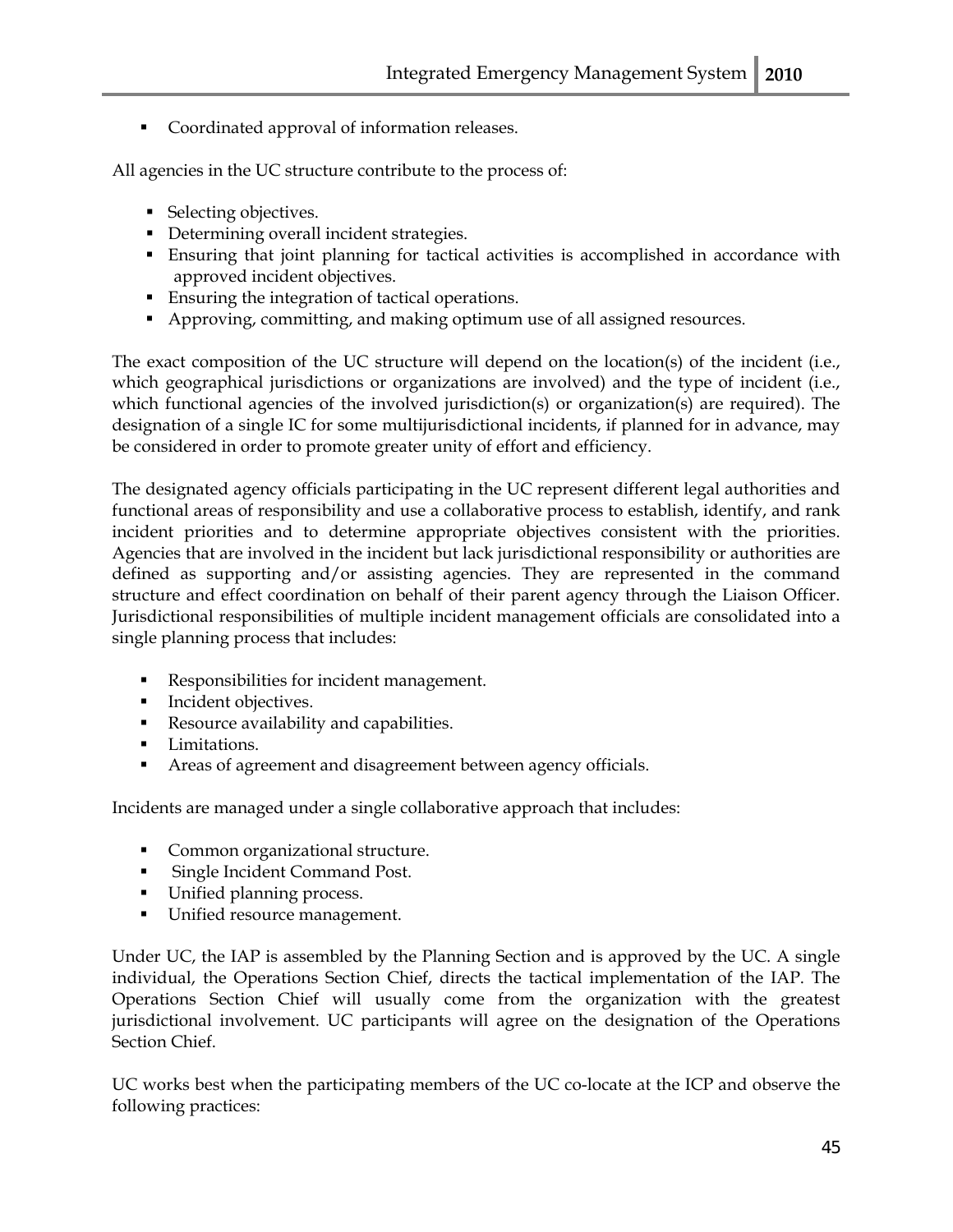- Select an Operations Section Chief for each operational period.
- Keep each other informed of specific requirements.
- Establish consolidated incident objectives, priorities, and strategies.
- Establish a single system for ordering resources.
- Develop a consolidated written or oral IAP to be evaluated and updated at regular intervals.
- Establish procedures for joint decision-making and documentation.

## **b. Command Staff**

In an incident command organization, the Command Staff typically includes a Public Information Officer, a Safety Officer, and a Liaison Officer, who report directly to the IC/UC and may have assistants as necessary (see Figure 4). Additional positions may be required, depending on the nature, scope, complexity, and location(s) of the incident(s), or according to specific requirements established by the IC/UC.

## *(1) Public Information Officer*

The Public Information Officer is responsible for interfacing with the public and media and/or with other agencies with incident-related information requirements. The Public Information Officer gathers, verifies, coordinates, and disseminates accurate, accessible, and timely information on the incident's cause, size, and current situation; resources committed; and other matters of general interest for both internal and external audiences. The Public Information Officer may also perform a key public information-monitoring role. Whether the command structure is single or unified, only one Public Information Officer should be designated per incident. Assistants may be assigned from other involved agencies, departments, or organizations. The IC/UC must approve the release of all incident-related information. In largescale incidents or where multiple command posts are established, the Public Information Officer should participate in or lead the Joint Information Center (JIC) in order to ensure consistency in the provision of information to the public.

# *(2) Safety Officer*

The Safety Officer monitors incident operations and advises the IC/UC on all matters relating to operational safety, including the health and safety of emergency responder personnel. The ultimate responsibility for the safe conduct of incident management operations rests with the IC/UC and supervisors at all levels of incident management. The Safety Officer is, in turn, responsible to the IC/UC for the systems and procedures necessary to ensure ongoing assessment of hazardous environments, including the incident Safety Plan, coordination of multiagency safety efforts, and implementation of measures to promote emergency responder safety as well as the general safety of incident operations. The Safety Officer has immediate authority to stop and/or prevent unsafe acts during incident operations. It is important to note that the agencies, organizations, or jurisdictions that contribute to joint safety management efforts do not lose their individual identities or responsibility for their own programs, policies, and personnel. Rather, each contributes to the overall effort to protect all responder personnel involved in incident operations.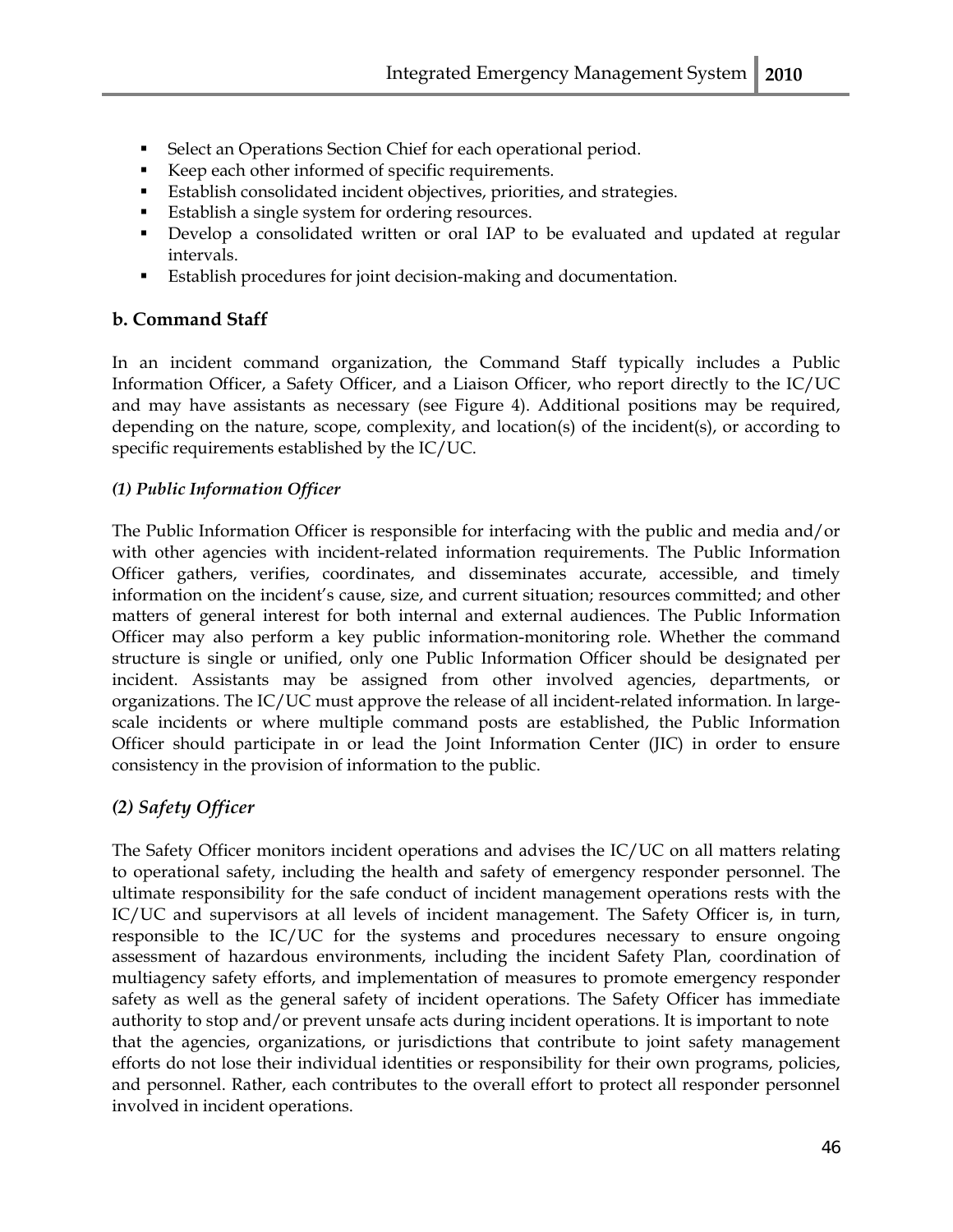# *(3) Liaison Officer*

The Liaison Officer is Incident Command's point of contact for representatives of other governmental agencies, NGOs, and the private sector (with no jurisdiction or legal authority) to provide input on their agency's policies, resource availability, and other incident-related matters. Under either a single-IC or a UC structure, representatives from assisting or cooperating agencies and organizations coordinate through the Liaison Officer. Agency and organizational representatives assigned to an incident must have the authority to speak for their parent agencies or organizations on all matters, following appropriate consultations with their agency leadership. Assistants and personnel from other agencies or organizations, public or private, involved in incident management activities may be assigned to the Liaison Officer to facilitate coordination.

## *(4) Additional Command Staff*

Additional Command Staff positions may also be necessary, depending on the nature and location(s) of the incident or specific requirements established by Incident Command. For example, a legal counsel might be assigned to the Planning Section as a technical specialist or directly to the Command Staff to advise Incident Command on legal matters, such as emergency proclamations, the legality of evacuation and quarantine orders, and legal rights and restrictions pertaining to media access. Similarly, a medical advisor might be designated to provide advice and recommendations to Incident Command about medical and mental health services, mass casualty, acute care, vector control, epidemiology, or mass prophylaxis considerations, particularly in response to a bioterrorism incident. In addition, a special needs advisor might be designated to provide expertise regarding communication, transportation, supervision, and essential services for diverse populations in the affected area.

#### **Figure 4. Incident Command System: Command Staff and General Staff**

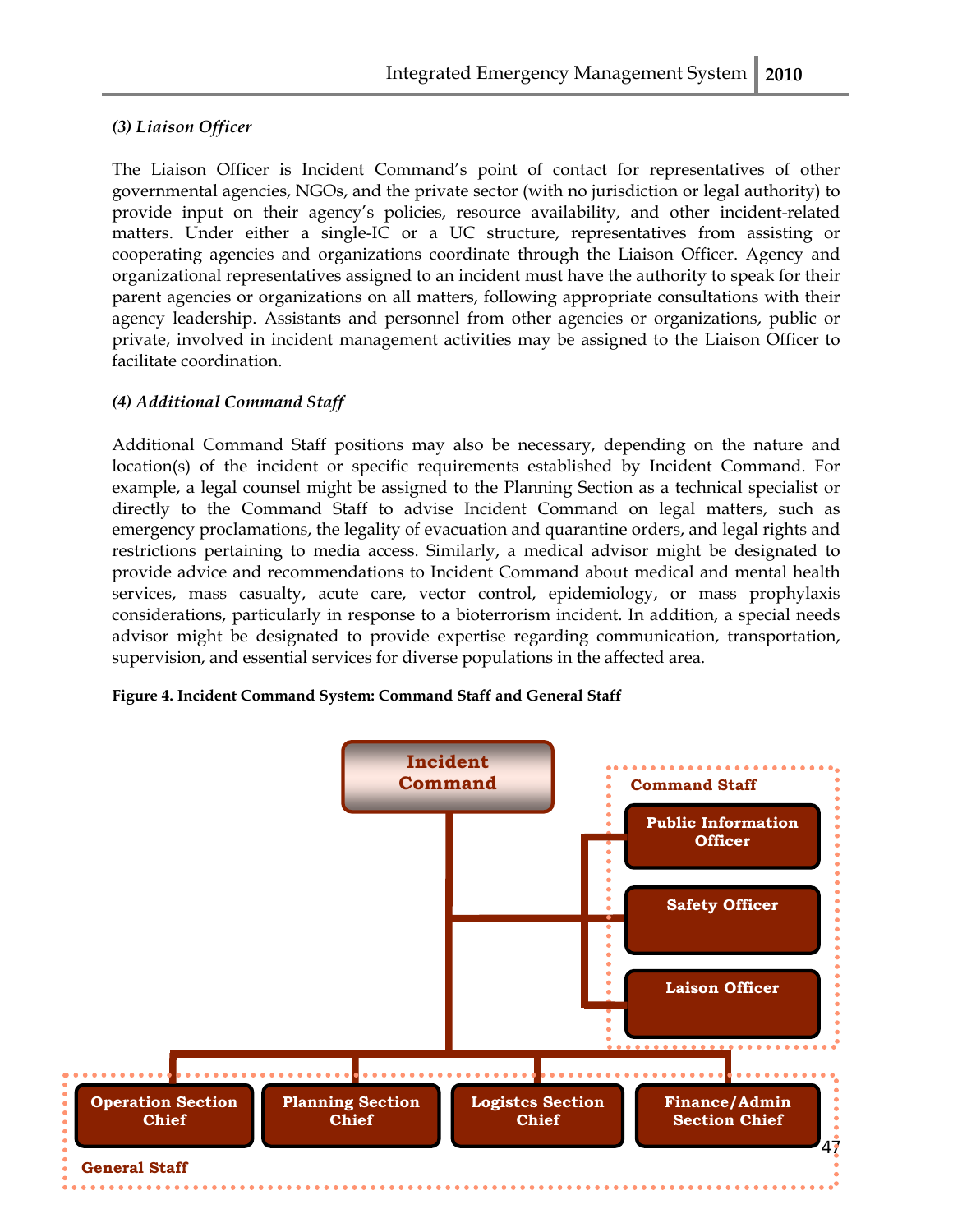# **c. Incident Command Organization**

The incident Command and Management organization is located at the ICP. Incident Command directs operations from the ICP, which is generally located at or in the immediate vicinity of the incident site. Typically, one ICP is established for each incident. As emergency management/response personnel deploy, they must, regardless of agency affiliation, report to and check in at the designated Staging Area, Base, Camp, or location and notify the IC/UC to receive an assignment in accordance with the procedures established by the IC/UC.

# **3. GENERAL STAFF**

The General Staff is responsible for the functional aspects of the incident command structure. The General Staff typically consists of the Operations, Planning, Logistics, and Finance/Administration Section Chiefs. The Section Chiefs may have one or more deputies assigned, with the assignment of deputies from other agencies encouraged in the case of multijurisdictional incidents. The functional Sections are discussed more fully below.

# **a. Operations Section**

This Section is responsible for all tactical activities focused on reducing the immediate hazard, saving lives and property, establishing situational control, and restoring normal operations. Lifesaving and responder safety will always be the highest priorities and the first objectives in the IAP.

Figure 5 depicts the organizational template for an Operations Section. Expansions of this basic structure may vary according to numerous considerations and operational factors. In some cases, a strictly functional approach may be used. In other cases, the organizational structure will be determined by geographical/jurisdictional boundaries. In still others, a mix of functional and geographical considerations may be appropriate. ICS offers flexibility in determining the right structural approach for the specific circumstances of the incident at hand.

## **Figure 5. Major Organisational Elements of Operations Section**

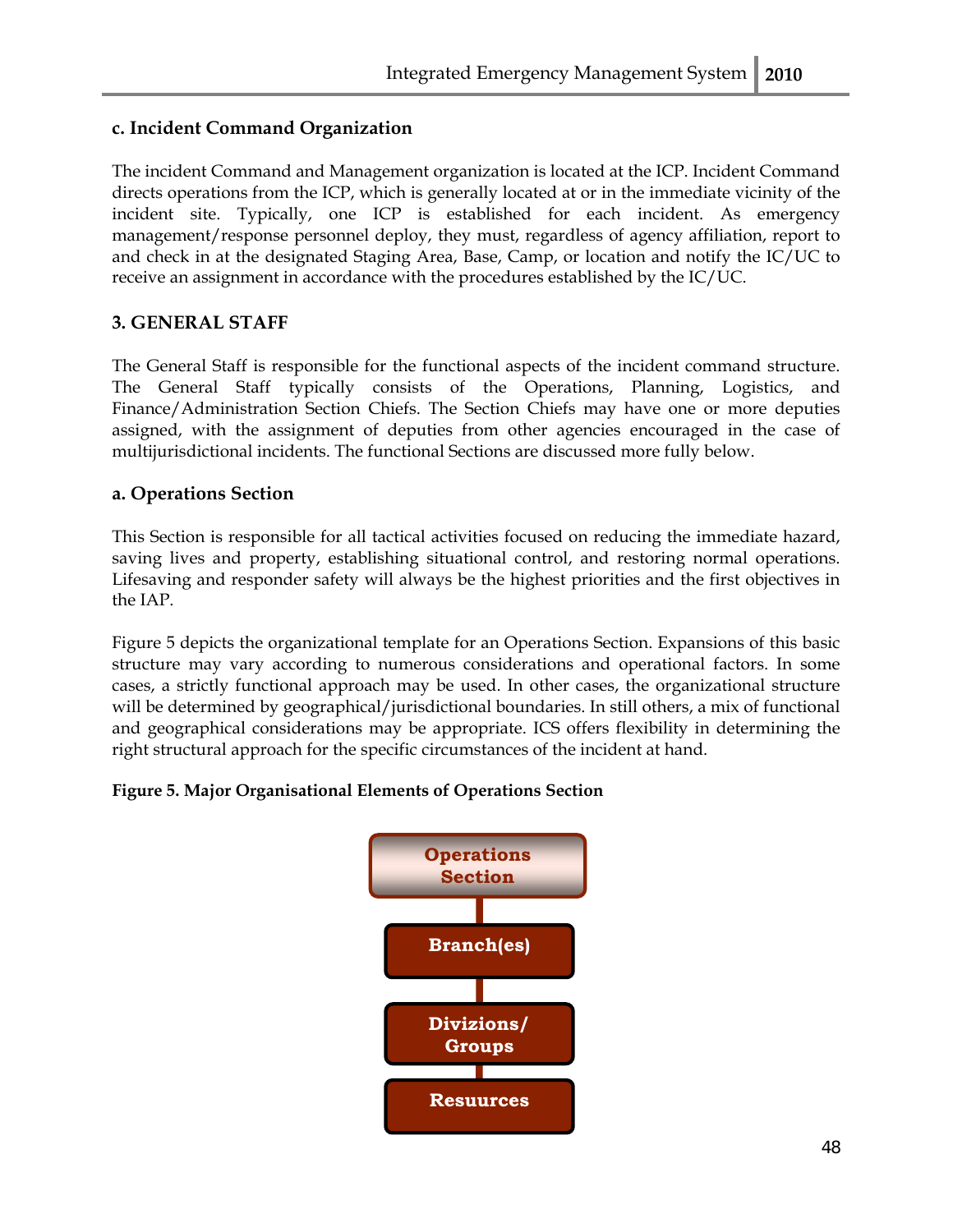# *(1) Operations Section Chief*

The Operations Section Chief is responsible to Incident Command for the direct management of all incident-related tactical activities. The Operations Section Chief will establish tactics for the assigned operational period. An Operations Section Chief should be designated for each operational period, and responsibilities include direct involvement in development of the IAP.

## *(2) Branches*

Branches may be functional, geographic, or both, depending on the circumstances of the incident. In general, Branches are established when the number of Divisions or Groups exceeds the recommended span of control. Branches are identified by the use of Roman numerals or by functional area.

## *(3) Divisions and Groups*

Divisions and/or Groups are established when the number of resources exceeds the manageable span of control of Incident Command and the Operations Section Chief. Divisions are established to divide an incident into physical or geographical areas of operation. Groups are established to divide the incident into functional areas of operation. For certain types of incidents, for example, Incident Command may assign evacuation or mass-care responsibilities to a functional Group in the Operations Section. Additional levels of supervision may also exist below the Division or Group level.

## *(4) Resources*

Resources may be organized and managed in three different ways, depending on the requirements of the incident.

- *Single Resources:* Individual personnel or equipment and any associated operators.
- *Task Forces:* Any combination of resources assembled in support of a specific mission or operational need. All resource elements within a Task Force must have common communications and a designated leader.
- *Strike Teams:* A set number of resources of the same kind and type that have an established minimum number of personnel. All resource elements within a Strike Team must have common communications and a designated leader.

The use of Task Forces and Strike Teams is encouraged, when appropriate, to optimize the use of resources, reduce the span of control over a large number of single resources, and reduce the complexity of incident management coordination and communications.

# **b. Planning Section**

The Planning Section collects, evaluates, and disseminates incident situation information and intelligence to the IC/UC and incident management personnel. This Section then prepares status reports, displays situation information, maintains the status of resources assigned to the incident, and prepares and documents the IAP, based on Operations Section input and guidance from the IC/UC.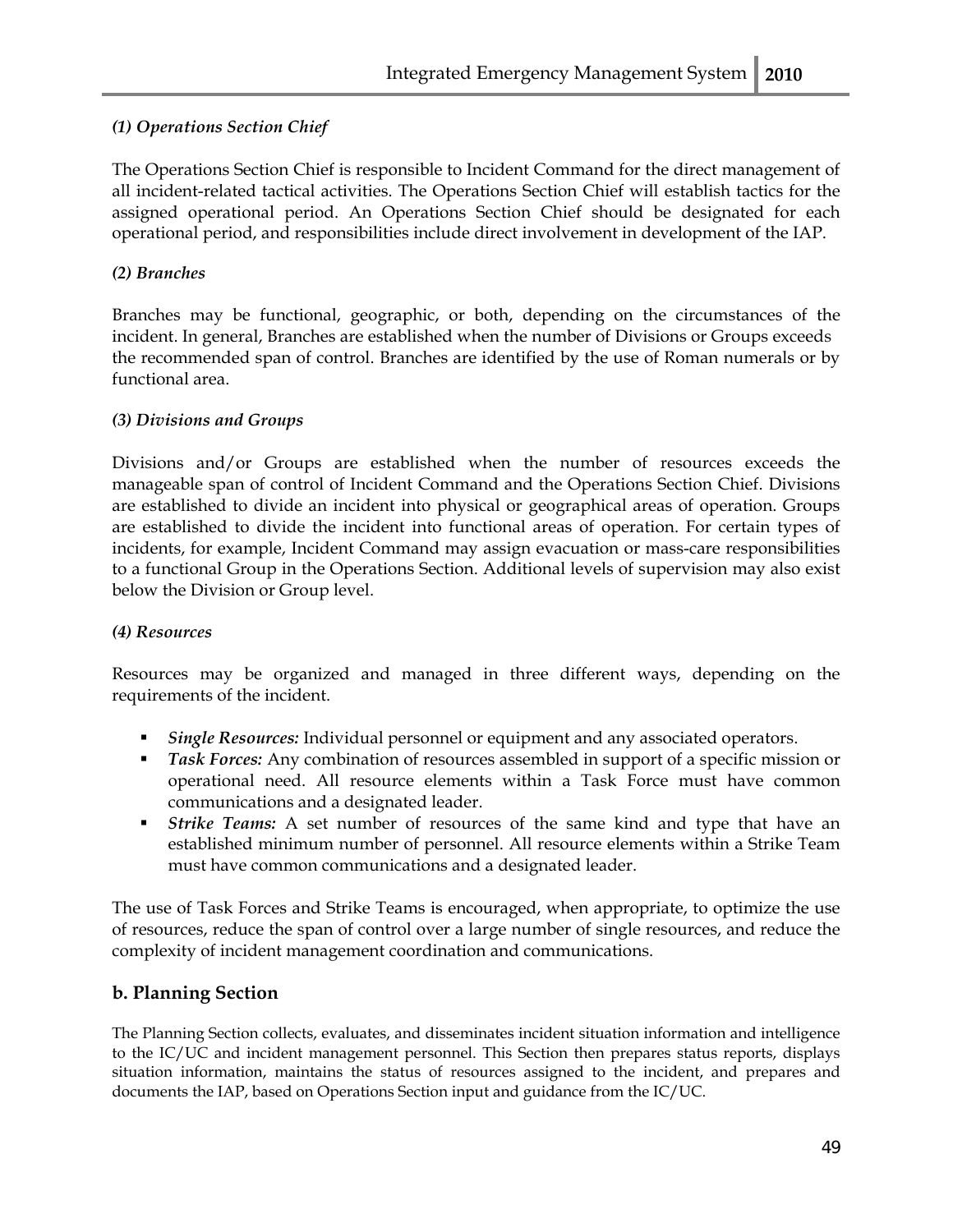As shown in Figure 6, the Planning Section is comprised of four primary Units, as well as a number of technical specialists to assist in evaluating the situation, developing planning options, and forecasting requirements for additional resources. Within the Planning Section, the following primary Units fulfill functional requirements:

- *Resources Unit:* Responsible for recording the status of resources committed to the incident. This Unit also evaluates resources committed currently to the incident, the effects additional responding resources will have on the incident, and anticipated resource needs.
- *Situation Unit:* Responsible for the collection, organization, and analysis of incident status information, and for analysis ao the situation as it progresses.
- *Demobilization Unit:* Responsible for ensuring orderly, safe, and efficient demobilization of incident resources.
- **Documentation Unit:** Responsible for collecting, recording, and safeguarding all documents relevant to the incident.
- *Technical Specialist(s):* Personnel with special skills that can be used anywhere within the ICS organization.

#### **Figure 6. Planning Section Organization**



The Planning Section is normally responsible for gathering and disseminating information and intelligence critical to the incident, unless the IC/UC places this function elsewhere. The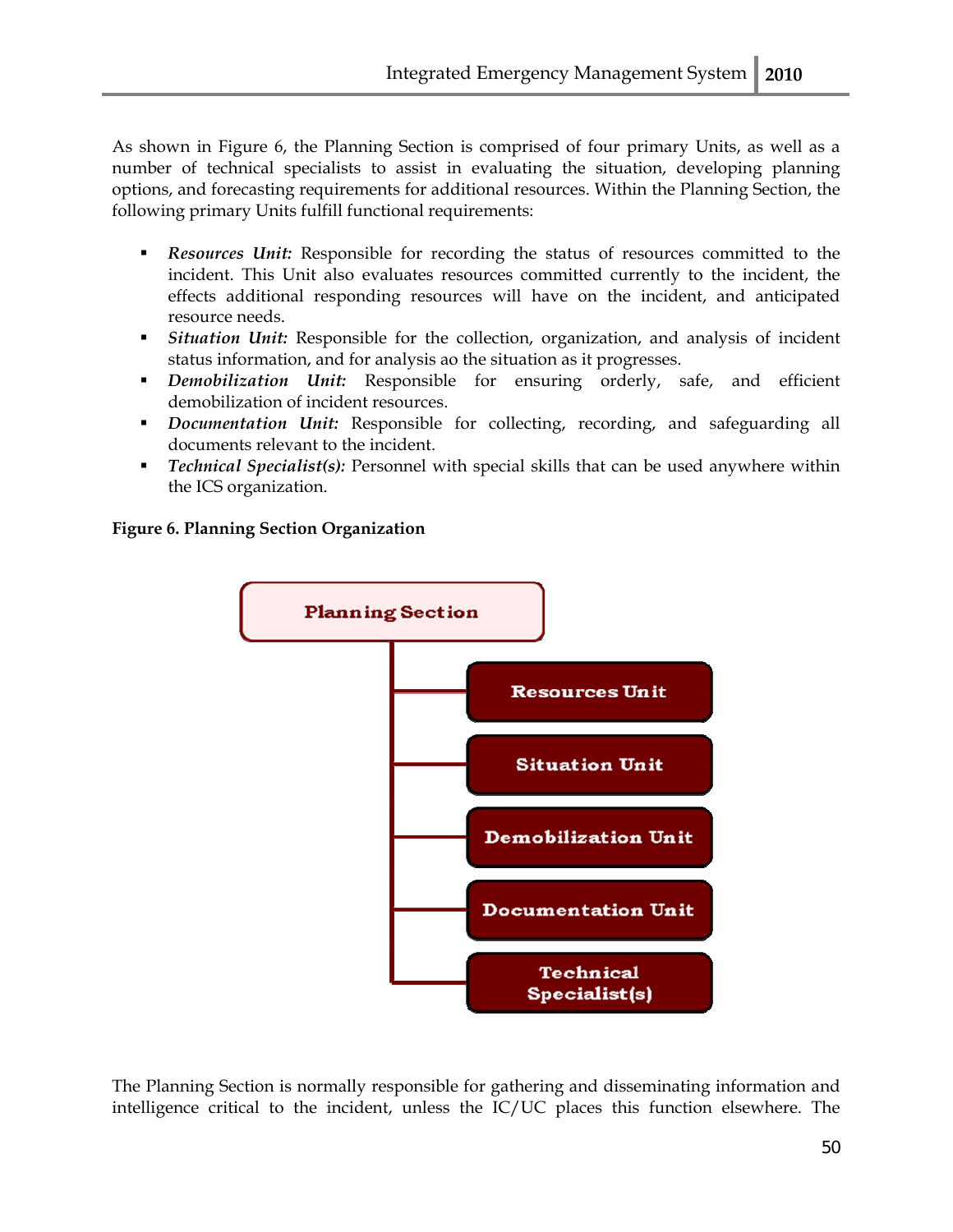Planning Section is also responsible for assembling the IAP. The IAP includes the overall incident objectives and strategies established by Incident Command. In the case of a UC, the IAP must adequately address the mission and policy needs of each jurisdictional agency, as well as interaction between jurisdictions, functional agencies, and private organizations. The IAP also addresses tactics and support activities required for the planned operational period, generally 12 to 24 hours.

The IAP should incorporate changes in strategies and tactics based on lessons learned during earlier operational periods. A written IAP is especially important when:

- Resources from multiple agencies and/or jurisdictions are involved;
- The incident will span several operational periods;
- Changes in shifts of personnel and/or equipment are required; or
- There is a need to document actions and decisions.

The IAP will typically contain a number of components, as shown in Table 5. **Table 5. Sample IAP Outline**

| Component                                              | <b>Normally Prepared By:</b>              |  |  |
|--------------------------------------------------------|-------------------------------------------|--|--|
| <b>Incident Objectives</b>                             | <b>Incident Commander</b>                 |  |  |
| Organization Assignment List or Chart                  | Resource Unit                             |  |  |
| Assignment List                                        | Resource Unit                             |  |  |
| <b>Incident Radio Communications Plan</b>              | <b>Communication Unit</b>                 |  |  |
| Medical Plan                                           | Medical Unit                              |  |  |
| <b>Incident Maps</b>                                   | <b>Situation Unit</b>                     |  |  |
| General Safety Message/Site Safety Plan                | Safety Officer                            |  |  |
| <b>Other Potential Components (incident dependent)</b> |                                           |  |  |
| Air Operations Summary                                 | Air Operations                            |  |  |
| <b>Traffic Plan</b>                                    | Ground Support Unit                       |  |  |
| Decontamination Plan                                   | <b>Technical Specialist</b>               |  |  |
| Waste Management or Disposal Plan                      | <b>Technical Specialist</b>               |  |  |
| Demobilization Plan                                    | Demobilization Unit                       |  |  |
|                                                        | Law Enforcement, Technical Specialist, or |  |  |
| Site Security Plan                                     | <b>Security Manager</b>                   |  |  |
| <b>Investigative Plan</b>                              | Low Enforcement                           |  |  |
| <b>Evidence Recovery Plan</b>                          | Low Enforcement                           |  |  |
| <b>Evakuation Plan</b>                                 | As Required                               |  |  |
| Sheltering/Mass Care Plan                              | As Required                               |  |  |
| Other (as required)                                    | As Required                               |  |  |

## **c. Logistics Section**

The Logistics Section (see Figure 7) is responsible for all service support requirements needed to facilitate effective and efficient incident management, including ordering resources from offincident locations. This Section also provides facilities, security (of the incident command facilities and personnel), transportation, supplies, equipment maintenance and fuel, food services, communications and information technology support, and emergency responder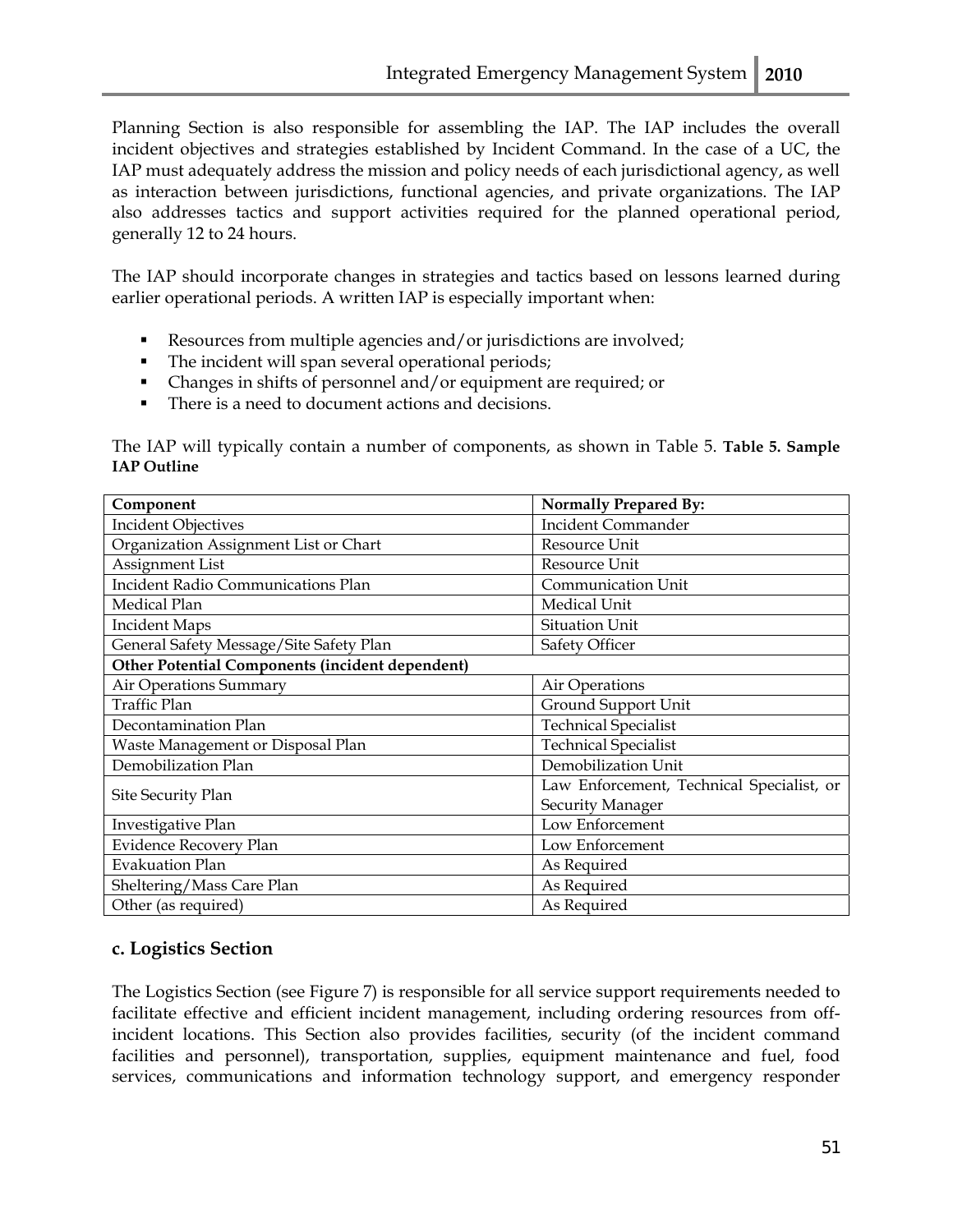medical services, including inoculations, as required. Within the Logistics Section, six primary Units fulfill functional requirements:

- *Supply Unit:* Orders, receives, stores, and processes all incident-related resources, personnel, and supplies.
- *Ground Support Unit:* Provides all ground transportation during an incident. In conjunction with providing transportation, the Unit is also responsible for maintaining and supplying vehicles, keeping usage records, and developing incident Traffic Plans.
- *Facilities Unit:* Sets up, maintains, and demobilizes all facilities used in support of incident operations. The Unit also provides facility maintenance and security services required to support incident operations.
- *Food Unit:* Determines food and water requirements, plans menus, orders food, provides cooking facilities, cooks, serves, maintains food service areas, and manages food security and safety concerns.
- *Communications Unit:* Major responsibilities include effective communications planning as well as acquiring, setting up, maintaining, and accounting for communications equipment.
- *Medical Unit:* Responsible for the effective and efficient provision of medical services to incident personnel.



# **Figure 7. Logistics Section Organization**

## **d. Finance/Administration Section**

A Finance/Administration Section is established when the incident management activities require on-scene or incident-specific finance and other administrative support services. Some of the functions that fall within the scope of this Section are recording personnel time, maintaining vendor contracts, administering compensation and claims, and conducting an overall cost analysis for the incident. If a separate Section is established, close coordination with the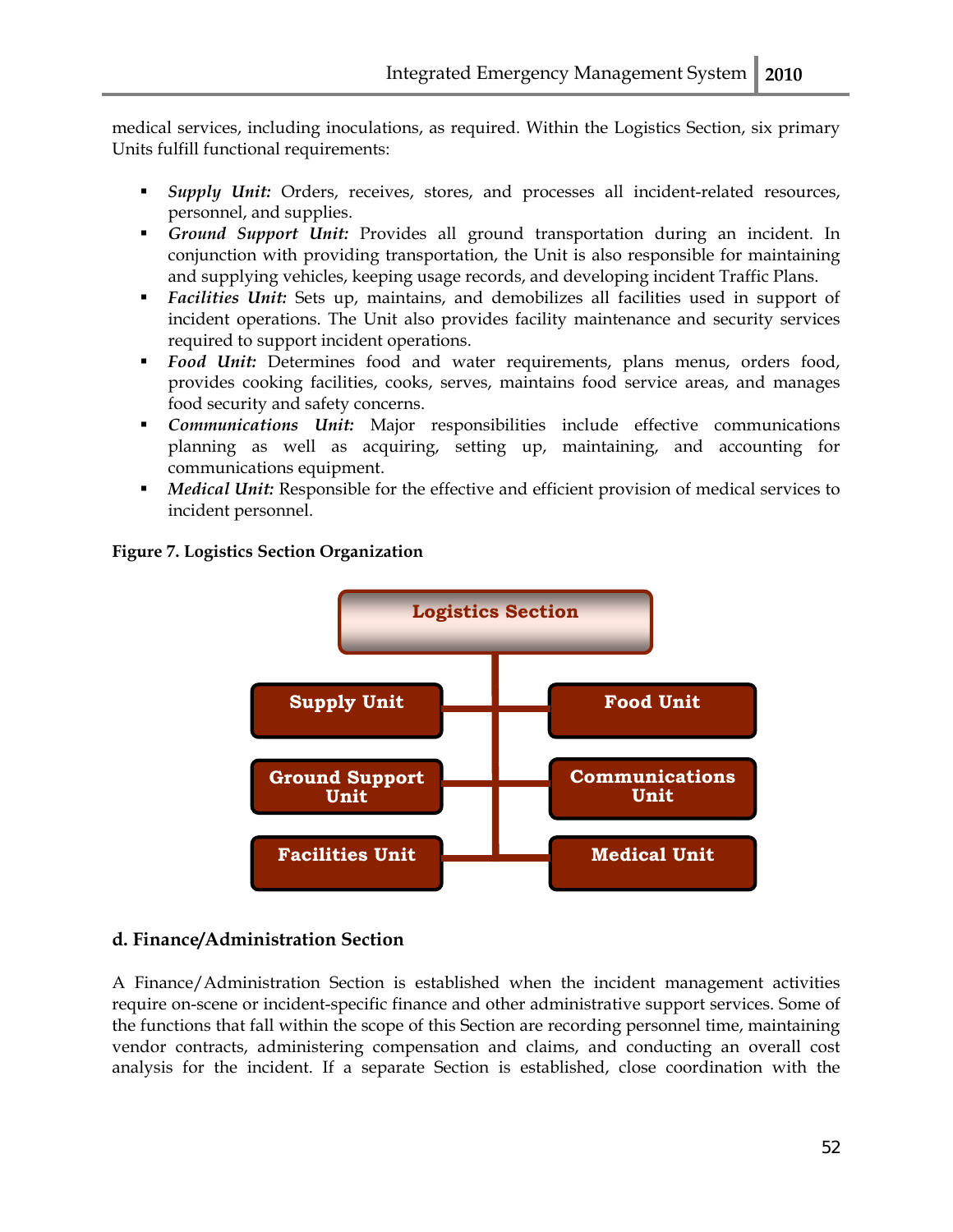Planning Section and Logistics Section is also essential so that operational records can be reconciled with financial documents.

The Finance/Administration Section is a critical part of ICS in large, complex incidents involving significant funding originating from multiple sources. In addition to monitoring multiple sources of funds, the Section Chief must track and report to Incident Command the accrued cost as the incident progresses. This allows the IC/UC to forecast the need for additional funds before operations are negatively affected. Figure 8 illustrates the basic organizational structure for a Finance/Administration Section. When such a Section is established, the depicted Units may be staffed as required. Within the Finance/Administration Section, four primary Units fulfill functional requirements:

- *Compensation/Claims Unit:* Responsible for financial concerns resulting from property damage, injuries, or fatalities at the incident.
- *Cost Unit:* Responsible for tracking costs, analyzing cost data, making estimates, and recommending cost savings measures.
- **Procurement Unit:** Responsible for financial matters concerning vendor contracts.
- *Time Unit:* Responsible for recording time for incident personnel and hired equipment.



# **Figure 8. Finance/Administration Section Organization**

## **e. Intelligence/Investigations Function**

The collection, analysis, and sharing of incident-related intelligence are important elements of ICS. Normally, operational information and situational intelligence are management functions located in the Planning Section, with a focus on three incident intelligence areas: situation status, resource status, and anticipated incident status or escalation (e.g., weather forecasts and location of supplies). This information and intelligence is utilized for incident management decision-making. In addition, technical specialists in the Planning Section may be utilized to provide specific information that supports tactical decisions.

Incident management organizations must also establish a system for the collection, analysis, and sharing of information developed during intelligence/investigation efforts. Some incidents require intelligence and investigative information, which is defined in either of two ways. First,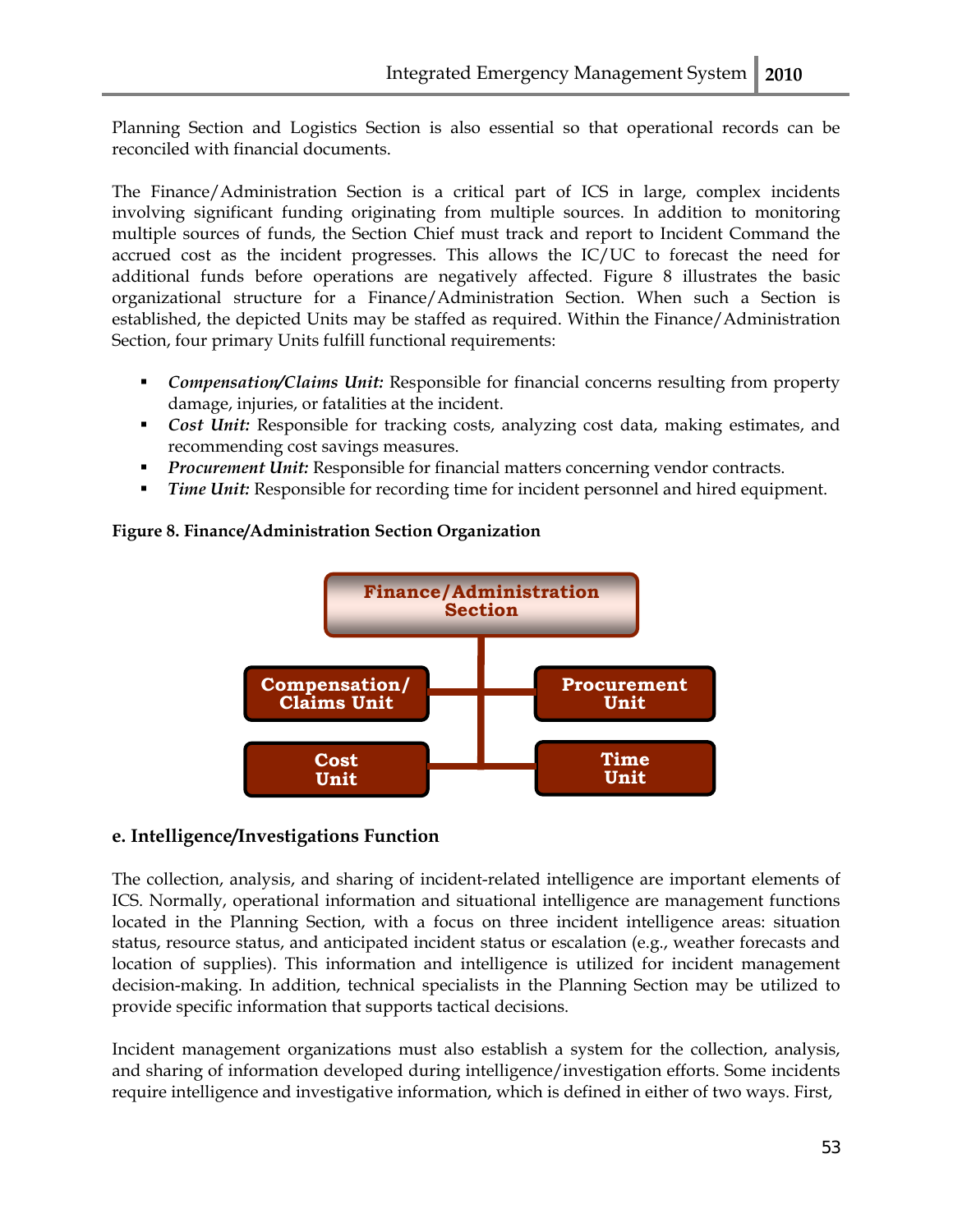it is defined as information that leads to the detection, prevention, apprehension, and prosecution of criminal activities or the individuals involved, including terrorist incidents. Second, it is defined as information that leads to determination of the cause, projection of spread, assessment of impact, or selection of countermeasures for a given incident (regardless of the source) such as public health events, disease outbreaks, or fires with unknown origins.

ICS allows for organizational flexibility, so the Intelligence/Investigations Function can be embedded in several different places within the organizational structure.

- *Within the Planning Section:* This is the traditional placement for this function and is appropriate for incidents with little or no investigative information requirements nor a significant amount of specialized information.
- *As a Separate General Staff Section:* This option may be appropriate when a there is a significant intelligence/investigations component to the incident for criminal or epidemiological purposes or when multiple investigative agencies are involved. A separate Intelligence/Investigations Section may be needed when highly specialized
- Information requiring technical analysis is both critical and time sensitive to lifesaving operations (e.g., chemical, biological, radiological, or nuclear incidents) or when there is a need for classified intelligence.
- *Within the Operations Section:* This option may be appropriate for incidents that require a high degree of linkage and coordination between the investigative information and the operational tactics that are being employed.
- *Within the Command Staff:* This option may be appropriate for incidents with little need for tactical information or classified intelligence and where supporting Agency Representatives are providing real-time information to the IC/UC.

The mission of the Intelligence/Investigations Function is to ensure that all investigative and intelligence operations, functions, and activities within the incident response are properly managed, coordinated, and directed in order to:

- Prevent/deter additional activity, incidents, or attacks.
- Collect, process, analyze, and appropriately disseminate intelligence information.
- Conduct a thorough and comprehensive investigation.
- Identify, process, collect, create a chain of custody for, safeguard, examine/analyze, and store all probative evidence.
- Determine source or cause and control spread and impact, in the investigation of emerging incidents (fire, disease outbreak, etc.).

The Intelligence/Investigations Function has responsibilities that cross all interests of departments involved during an incident; however, certain functions remain specific to law enforcement response and mission areas. Two examples of these are to expeditiously identify and apprehend all perpetrators, and to successfully prosecute all defendants.

Regardless of how the Intelligence/Investigations Function is organized, a close liaison will be maintained, and information will be transmitted to Incident Command, the Operations Section, and the Planning Section. However, classified information requiring a security clearance,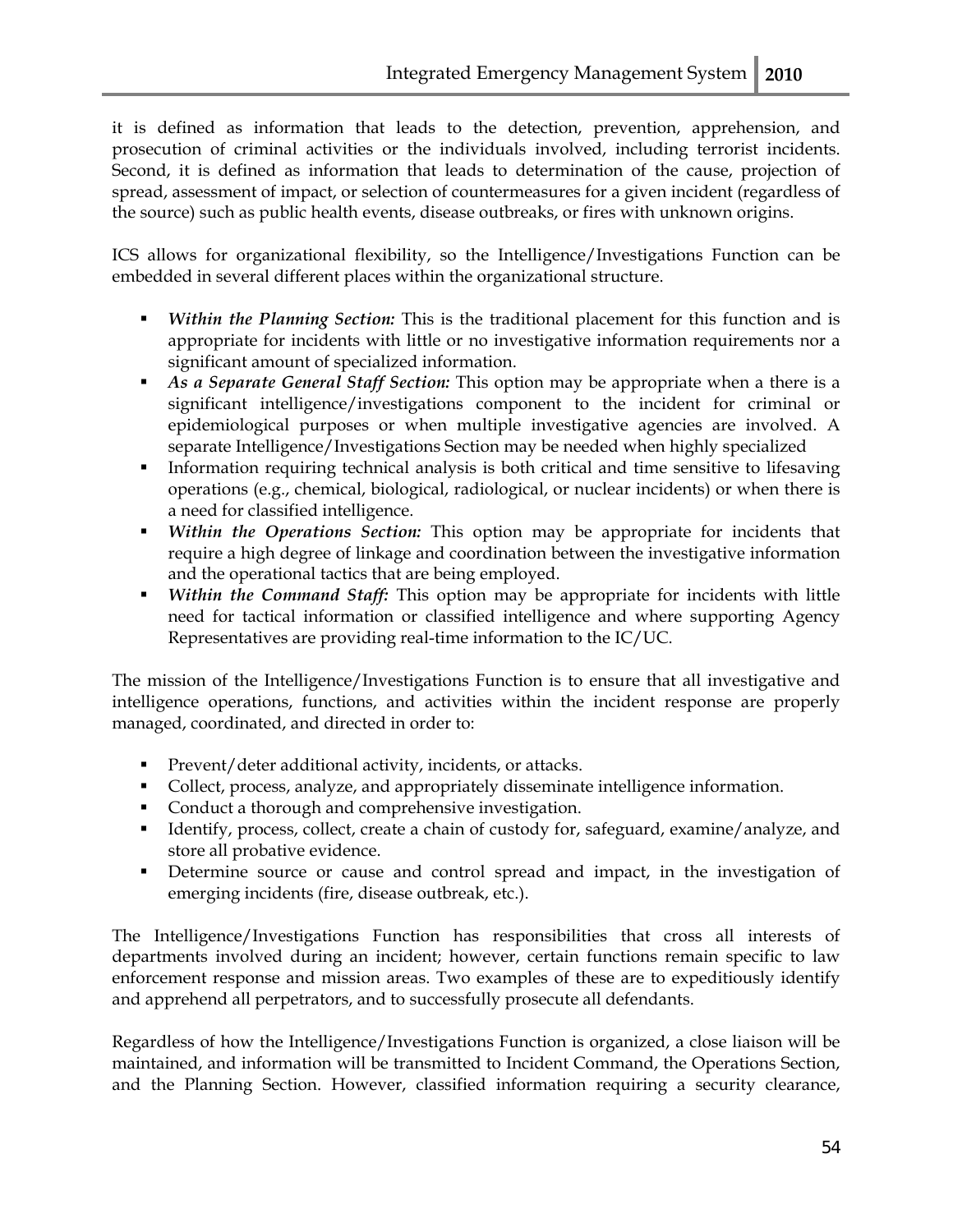sensitive information, or specific investigative tactics that would compromise the investigation will be shared only with those who have the appropriate security clearance or a need to know.

The Intelligence/Investigations Function can be organized in a variety of ways. The following are examples of Groups that may be activated if needed:

- *Investigative Operations Group:* Responsible for overall investigative effort.
- *Intelligence Group:* Responsible for obtaining unclassified, classified, and open source intelligence.
- **Forensic Group:** Responsible for collection and integrity of forensic evidence, and in incidents of a criminal nature, the integrity of the crime scene.
- *Investigative Support Group:* Responsible for ensuring that required investigative personnel are made available expeditiously and that the necessary resources are properly distributed, maintained, safeguarded, stored, and returned, when appropriate.

Other Groups may be created to handle the following responsibilities: ensuring that missing or unidentified persons and human remains are investigated and identified expeditiously and that required notifications are made in a timely manner. These responsibilities include the collection of ante mortem information and exemplars in a family assistance center.

# **4. INCIDENT MANAGEMENT TEAMS**

An IMT is an incident command organization made up of the Command and General Staff members and other appropriate personnel in an ICS organization and can be deployed or activated, as needed. Central, regional, and some local IMTs have formal certification and qualification, notification, deployment, and operational procedures in place. In other cases, IMTs are formed at an incident or for specific events. The level of training and experience of the IMT members, coupled with the IMT's identified formal response requirements and responsibilities, are factors in determining an IMT's type, or level.

# **6. REGIONAL COMMAND**

# **a. Description**

Area Command is an organization to oversee the management of multiple incidents handled individually by separate ICS organizations or to oversee the management of a very large or evolving incident engaging multiple IMTs. An Agency Executive or other public official with jurisdictional responsibility for the incident usually makes the decision to establish a Regional Command. A Regional Command is activated only if necessary, depending on the complexity of the incident and incident management span-of-control considerations.

Regional Commands are particularly relevant to incidents that are typically not site specific, are not immediately identifiable, are geographically dispersed, and evolve over longer periods of time (e.g., public health emergencies, earthquakes, tornadoes, civil disturbances, and any geographic area where several IMTs are being used and these incidents are all requesting similar resources). Incidents such as these, as well as acts of biological, chemical, radiological,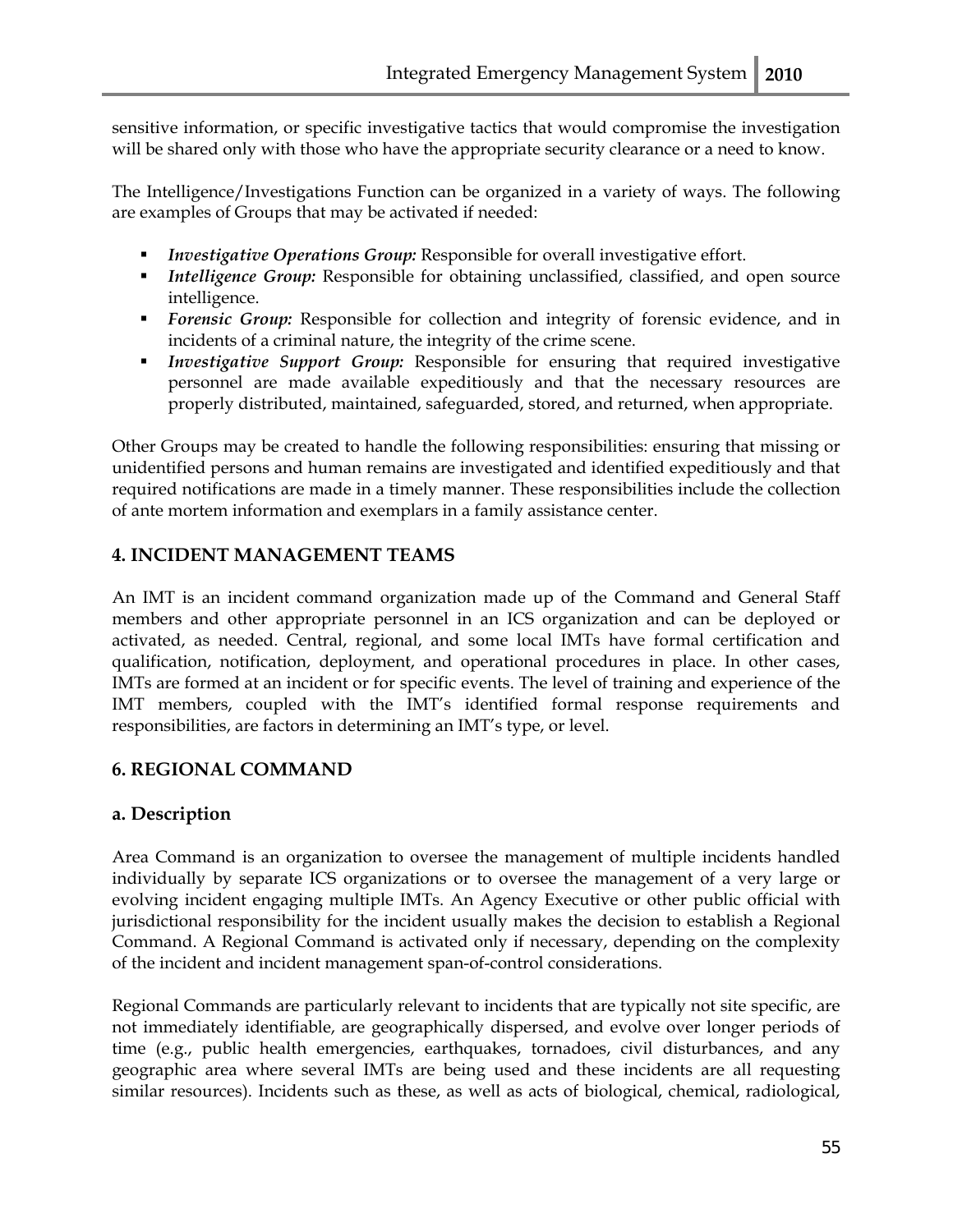and nuclear terrorism, require a coordinated intergovernmental, NGO, and private-sector response, with large-scale coordination typically conducted at a higher jurisdictional level. Regional Command is also used when a number of incidents of the same type in the same area are competing for the same resources, such as multiple hazardous material incidents, spills, or fires.

When incidents are of different types and/or do not have similar resource demands, they are usually handled as separate incidents or are coordinated through an Emergency Operations Center (EOC) or Multiagency Coordination Group (MAC Group). If the incidents under the authority of the Regional Command span multiple jurisdictions, a Unified Regional Command should be established (see Figure 9). This allows each jurisdiction to have appropriate representation in the Regional Command.

Regional Command should not be confused with the functions performed by MACS: Regional Command oversees management coordination of the incident(s), while a MACS element, such as a communications/dispatch center, EOC, or MAC Group, coordinates support.

**Figure 9. Chain of Command and Reporting Relationships** 



# **b. Responsibilities**

For incidents under its authority, a Regional Command has the following responsibilities:

- Develop broad objectives for the impacted area(s).
- Coordinate the development of individual incident objectives and strategies.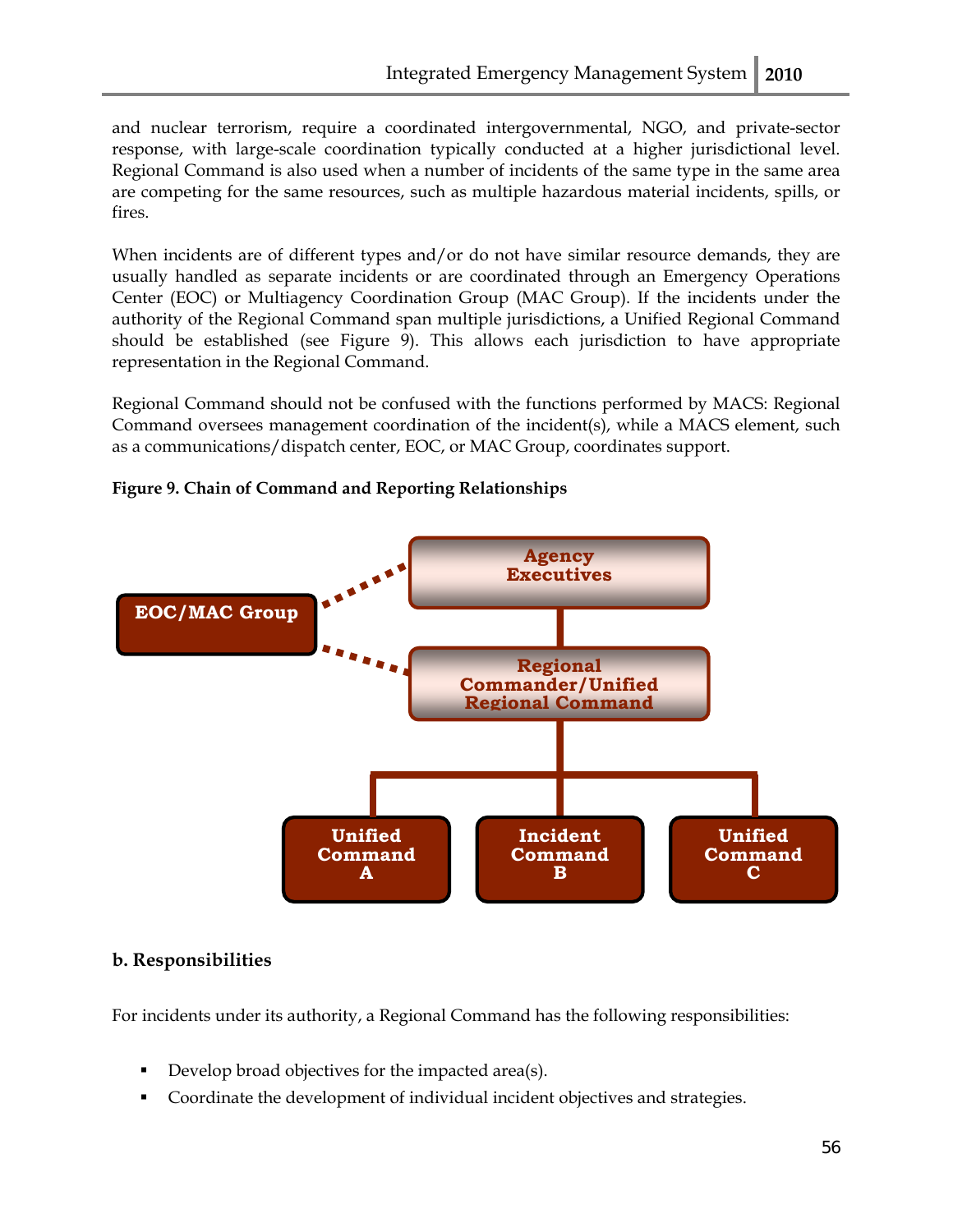- (Re) allocate resources as the established priorities change.
- **Ensure that incidents are properly managed.**
- **Ensure effective communications.**
- Ensure that incident management objectives are met and do not conflict with each other or with agency policies.
- Identify critical resource needs and report them to the established EOC/MAC Groups.
- Ensure that short-term "emergency" recovery is coordinated to assist in the transition to full recovery operations.

## **B. MULTIAGENCY COORDINATION SYSTEMS**

Multiagency coordination is a **process** that allows all levels of government and all disciplines to work together more efficiently and effectively. Multiagency coordination occurs across the different disciplines involved in incident management, across jurisdictional lines, or across levels of government.

Multiagency coordination can and does occur on a regular basis whenever personnel from different agencies interact in such activities as preparedness, prevention, response, recovery, and mitigation. Often, cooperating agencies develop a MACS to better define how they will work together and to work together more efficiently; however, multiagency coordination can take place without established protocols. MACS may be put in motion regardless of the location, personnel titles, or organizational structure. MACS includes planning and coordinating resources and other support for planned, notice, or no-notice events. MACS defines business practices, standard operating procedures, processes, and protocols by which participating agencies will coordinate their interactions. Integral elements of MACS are dispatch procedures and protocols, the incident command structure, and the coordination and support activities taking place within an activated EOC. Fundamentally, MACS provide support, coordination, and assistance with policy-level decisions to the ICS structure managing an incident.

Written agreements allow agencies within the system to conduct activities using established rules and are often self-defined by the participating organizations. A fully implemented MACS is critical for seamless multiagency coordination activities and essential to the success and safety of the response whenever more than one jurisdictional agency responds. Moreover, the use of MACS is one of the fundamental components of Command and Management within IEMS, as it promotes scalability and flexibility necessary for a coordinated response.

## **1. DEFINITION**

The primary function of MACS is to coordinate activities above the field level and to prioritize the incident demands for critical or competing resources, thereby assisting the coordination of the operations in the field. MACS consist of a combination of elements: personnel, procedures,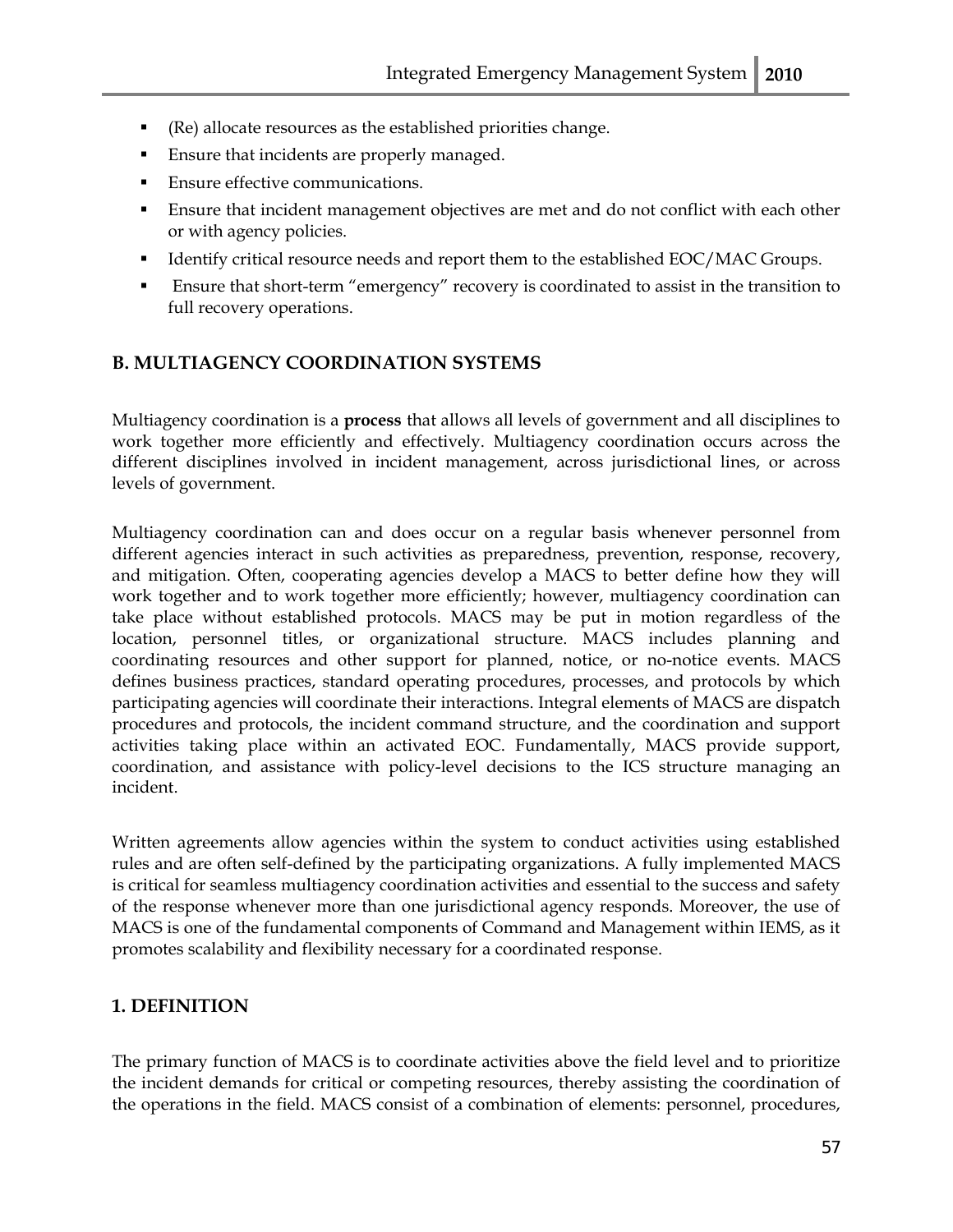protocols, business practices, and communications integrated into a common system. For the purpose of coordinating resources and support between multiple jurisdictions, MACS can be implemented from a fixed facility or by other arrangements outlined within the system.

In some instances, MACS is informal and based on oral agreements between jurisdictions, but usually it is more formalized and supported by written agreements, operational procedures, and protocols. The formal process, where issues are addressed before an incident occurs, is the preferred and recommended approach, as it streamlines the coordination function. While ad hoc arrangements between jurisdictions may result in effective multiagency coordination on relatively minor incidents, coordination on larger, more complex incidents is most successful when it takes place within a planned and well-established system.

## **2. SYSTEM ELEMENTS**

MACS includes a combination of facilities, equipment, personnel, and procedures integrated into a common system with responsibility for coordination of resources and support to emergency operations.

## **a. Facilities**

The need for location(s) (such as a communications/dispatch center, EOC, city hall, virtual location) to house system activities will depend on the anticipated functions of the system.

## **b. Equipment**

To accomplish system activities, equipment (such as computers and phones) must be identified and procured.

## **c. Personnel**

Typical personnel include Agency Executives, or their appointed representatives, who are authorized to commit agency resources and funds in a coordinated response effort. Personnel can also be authorized representatives from supporting agencies, NGOs, and the private sector who assist in coordinating activities above the field level.

# **d. Procedures**

Procedures include processes, protocols, agreements, and business practices that prescribe the activities, relationships, and functionality of the MACS. Identifying the interactive communications activities and associated implementation plans are critical components of the system.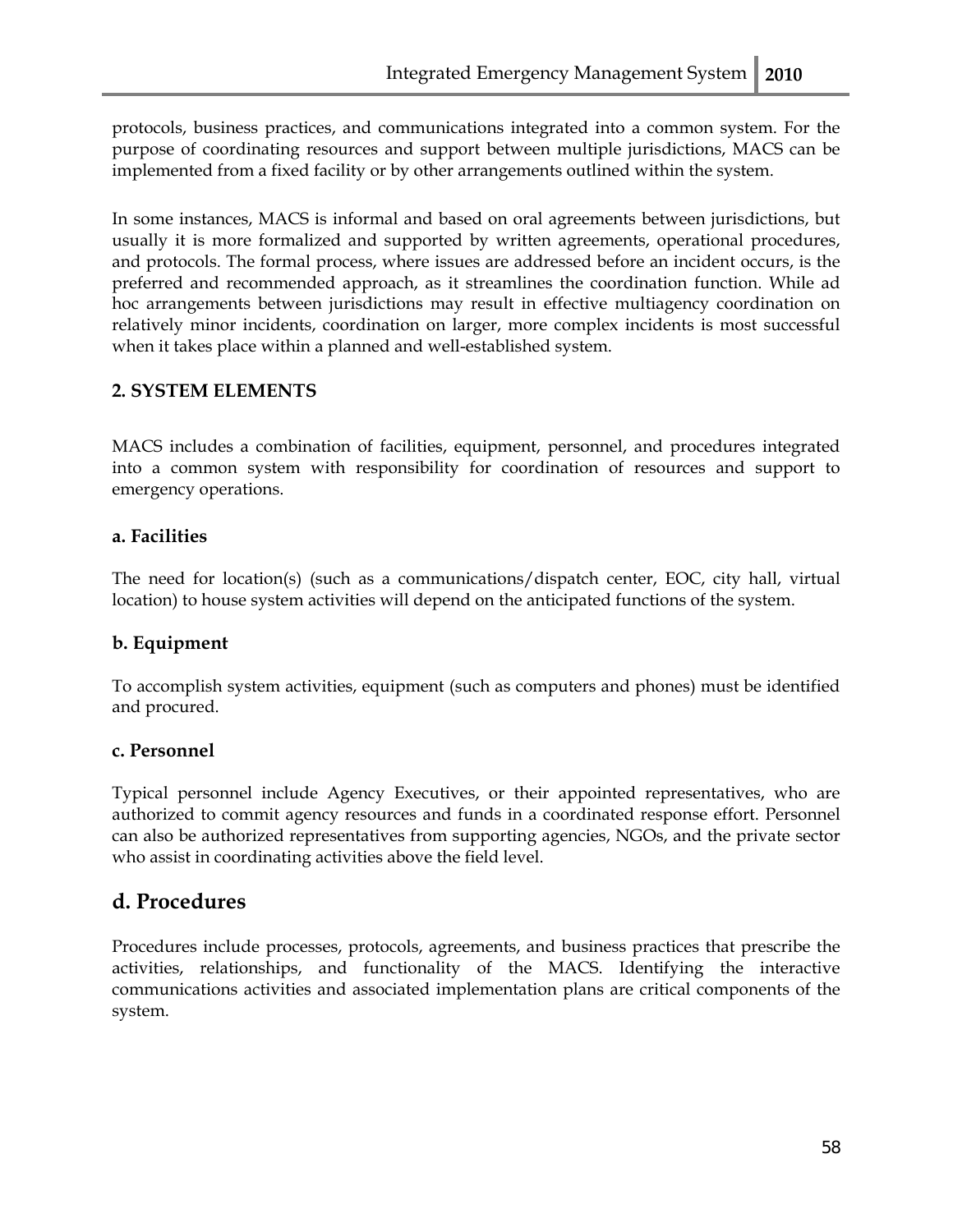# **3. EXAMPLES OF SYSTEM ELEMENTS**

The two most commonly used elements of the Multiagency Coordination System are EOCs and MAC Groups.

## **a. Emergency Operations Center**

EOCs may be organized by major discipline (e.g., fire, law enforcement, or emergency medical services); by emergency support function (e.g., transportation, communications, public works and engineering, or resource support); by jurisdiction (e.g., city, county, or region); or, more likely, by some combination thereof. ICPs need good communication links to EOCs to ensure effective and efficient incident management.

Often, agencies within a political jurisdiction will establish coordination, communications, control, logistics, etc., at the department level for conducting overall management of their assigned resources. Governmental departments (or agencies, bureaus, etc.) or private organizations may also have operations centers (referred to here as Department Operations Centers, or DOCs) that serve as the interface between the ongoing operations of that organization and the emergency operations it is supporting. The DOC may directly support the incident and receive information relative to its operations. In most cases, DOCs are physically represented in a combined agency EOC by authorized agent(s) for the department or agency.

EOCs may be staffed by personnel representing multiple jurisdictions and functional disciplines and a wide variety of resources. For example, a local EOC established in response to a bioterrorism incident would likely include a mix of law enforcement, emergency management, public health, and medical personnel (local, State, or Central public health officials and possibly representatives of health care facilities, emergency medical services, etc.).

The physical size, staffing, and equipping of an EOC will depend on the size of the jurisdiction, resources available and anticipated incident management workload. EOCs may be organized and staffed in a variety of ways. Regardless of its specific organizational structure, an EOC should include the following core functions: coordination; communications; resource allocation and tracking; and information collection, analysis, and dissemination.

Upon activation of a local EOC, communications and coordination must be established between Incident Command and the EOC. ICS field organizations must also establish communications with the activated local EOC, either directly or through their parent organizations. Additionally,

EOCs at all levels of government and across functional agencies must be capable of communicating appropriately with other EOCs, including those maintained by private organizations. Communications between EOCs must be reliable and contain built-in redundancies. The efficient functioning of EOCs most frequently depends on the existence of mutual aid agreements and joint communications protocols among participating agencies.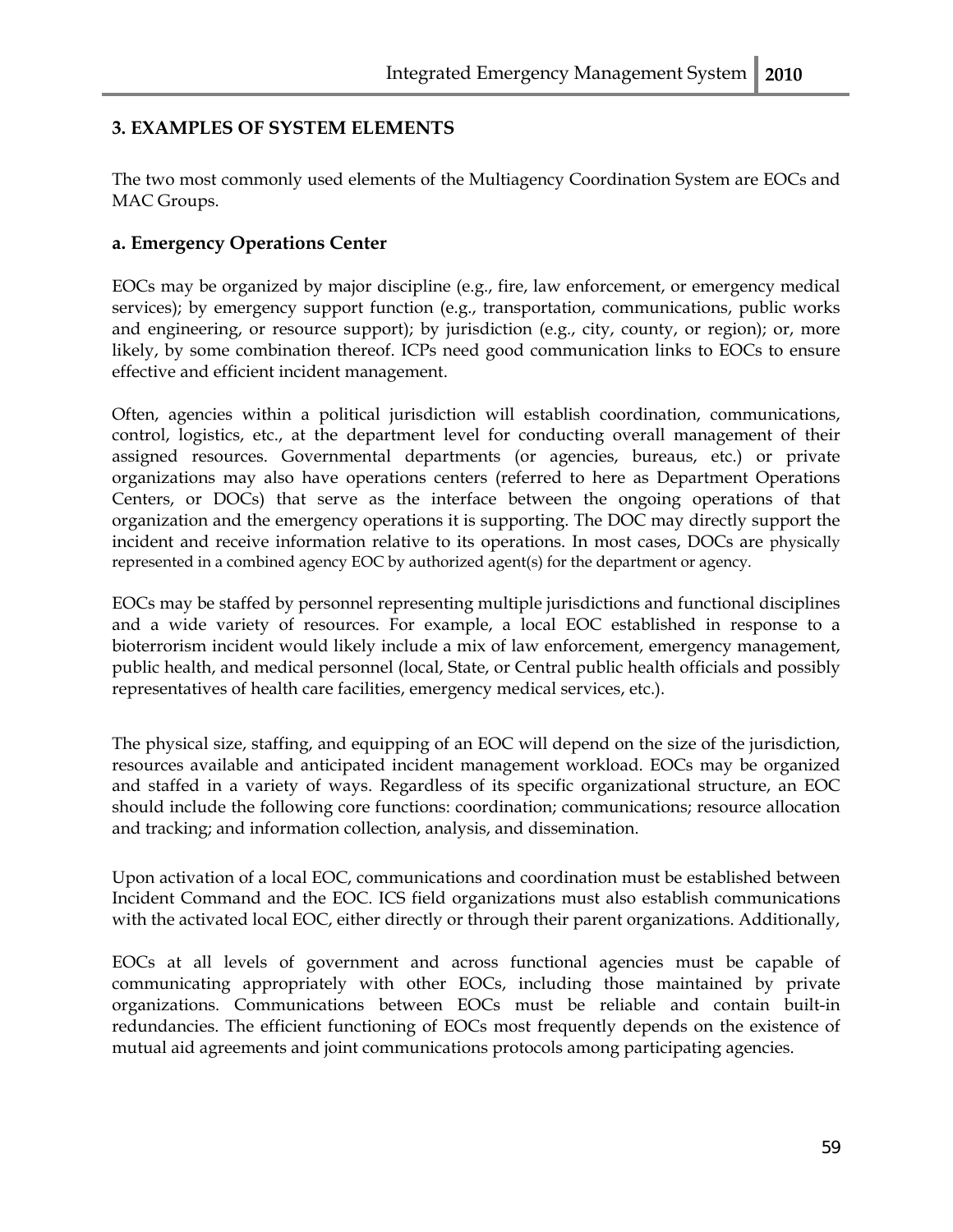# **b. MAC Group**

Typically, Agency Executives, or their designees, who are authorized to represent or commit agency resources and funds are brought together to form MAC Groups. MAC Groups may also be known as multiagency committees, emergency management committees, or as otherwise defined by the system. Personnel assigned to the EOC who meet the criteria for participation in a MAC Group may be asked to fulfill that role.

A MAC Group does not have any direct incident involvement and will often be located some distance from the incident site(s). In many cases a MAC Group can function virtually to accomplish its assigned tasks.

A MAC Group may require a support organization for its own logistics and documentation needs; to manage incident-related decision support information such as tracking critical resources, situation status, and intelligence or investigative information; and to provide public information to the news media and public. The number and skills of its personnel will vary by incident complexity, activity levels, needs of the MAC Group, and other factors identified through agreements or by preparedness organizations. A MAC Group may be established at any level (e.g., national, State, or local) or within any discipline (e.g., emergency management, public health, critical infrastructure, or private sector).

# **4. PRIMARY FUNCTIONS OF MACS**

The Multiagency Coordination System should be both flexible and scalable to be efficient and effective. MACS will generally perform common functions during an incident; however, not all of the system's functions will be performed during every incident, and functions may not occur in any particular order.

## **a. Situation Assessment**

This assessment includes the collection, processing, and display of all information needed. This may take the form of consolidating situation reports, obtaining supplemental information, and preparing maps and status boards.

# **b. Incident Priority Determination**

Establishing the priorities among ongoing incidents within the defined area of responsibility is another component of MACS. Typically, a process or procedure is established to coordinate with Area or Incident Commands to prioritize the incident demands for critical resources. Additional considerations for determining priorities include the following:

- **Life-threatening situations.**
- Threat to property.
- **High damage potential.**
- **Incident complexity.**
- **Environmental impact.**
- Economic impact.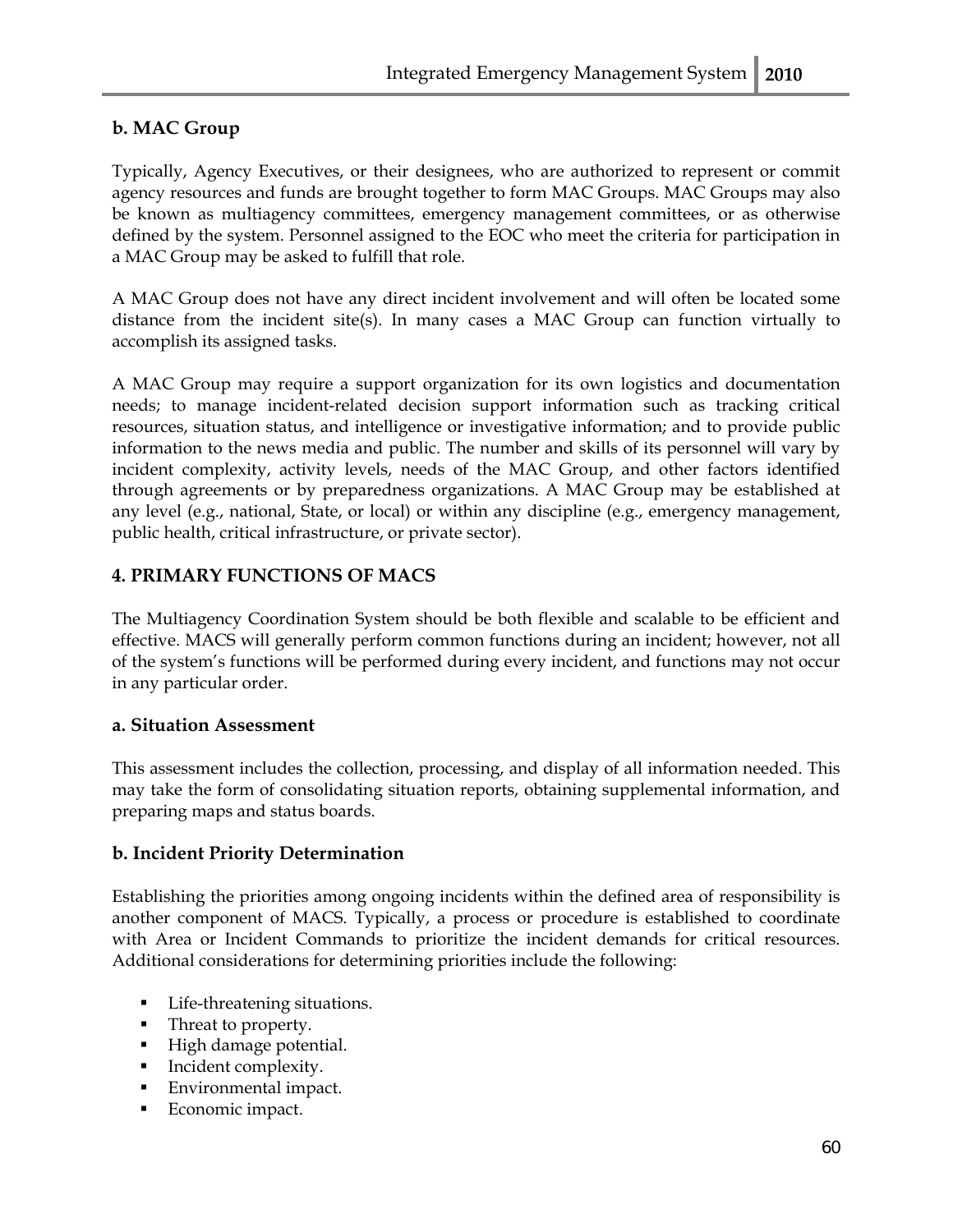Other criteria established by the Multiagency Coordination System.

# **c. Critical Resource Acquisition and Allocation**

Designated critical resources will be acquired, if possible, from the involved agencies or jurisdictions. These agencies or jurisdictions may shift resources internally to match the incident needs as a result of incident priority decisions. Resources available from incidents in the process of demobilization may be shifted, for example, to higher priority incidents.

Resources may also be acquired from outside the affected area. Procedures for acquiring outside resources will vary, depending on such things as the agencies involved and written agreements.

# **d. Support for Relevant Incident Management Policies and Interagency Activities**

A primary function of MACS is to coordinate, support, and assist with policy-level decisions and interagency activities relevant to incident management activities, policies, priorities, and strategies.

# **e. Coordination with other MACS Elements**

A critical part of MACS is outlining how each system element will communicate and coordinate with other system elements at the same level, the level above, and the level below. Those involved in multiagency coordination functions following an incident may be responsible for incorporating lessons learned into their procedures, protocols, business practices, and communications strategies. These improvements may need to be coordinated with other appropriate preparedness organizations.

# **f. Coordination With Elected and Appointed Officials**

Another primary function outlined in MACS is a process or procedure to keep elected and appointed officials at all levels of government informed. Maintaining the awareness and support of these officials, particularly those from jurisdictions within the affected area, is extremely important, as scarce resources may need to move to an agency or jurisdiction with higher priorities.

# **g. Coordination of Summary Information**

By virtue of the situation assessment function, personnel implementing the multiagency coordination procedures may provide summary information on incidents within their area of responsibility as well as provide agency/jurisdictional contacts for media and other interested agencies.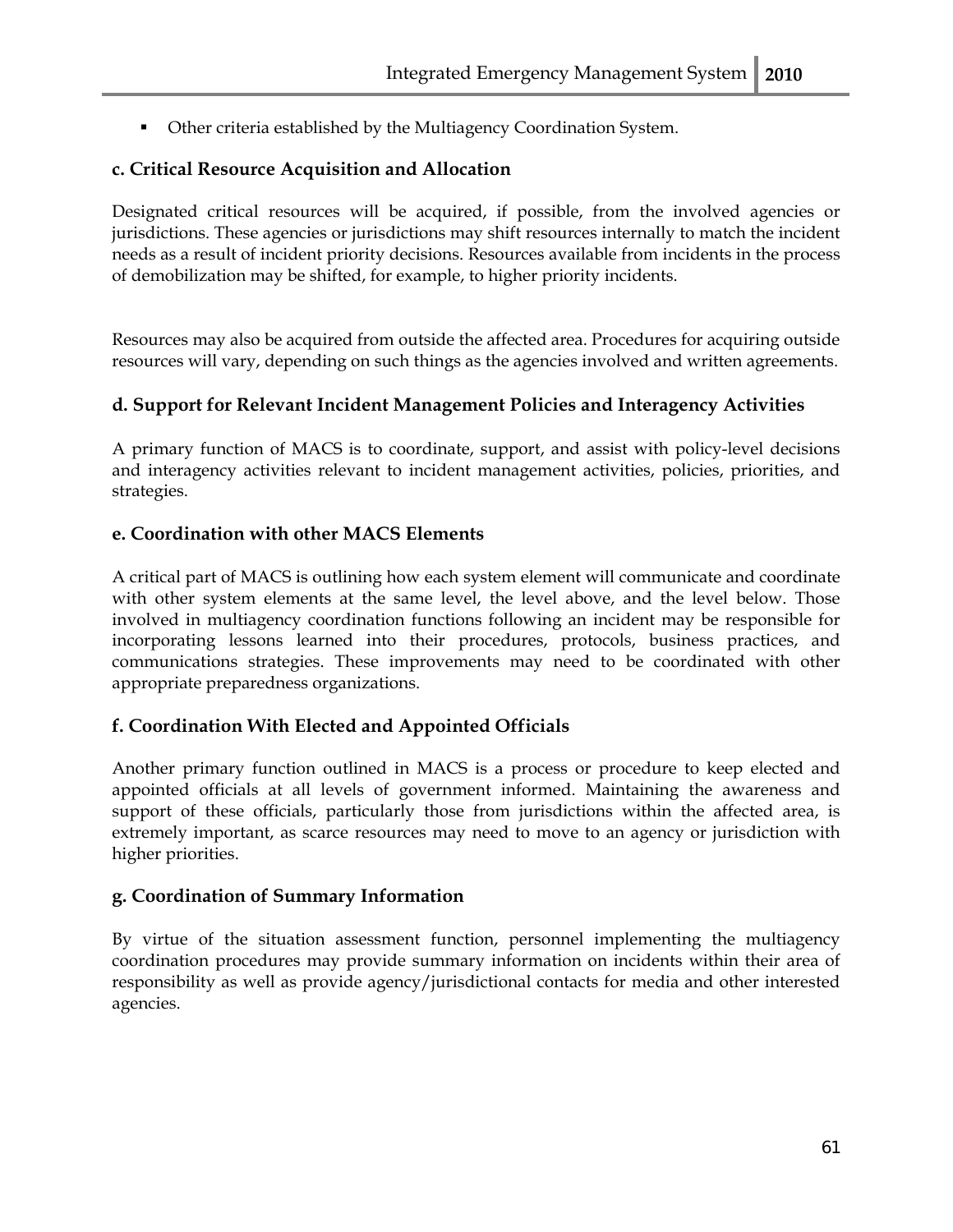# **C. PUBLIC INFORMATION**

# **1. INTRODUCTION**

Public Information consists of the processes, procedures, and systems to communicate timely, accurate, and accessible information on the incident's cause, size, and current situation to the public, responders, and additional stakeholders (both directly affected and indirectly affected). Public information must be coordinated and integrated across jurisdictions, agencies, and organizations; among Central, State, tribal, and local governments; and with NGOs and the private sector. Well-developed public information, education strategies, and communications plans help to ensure that lifesaving measures, evacuation routes, threat and alert systems, and other public safety information are coordinated and communicated to numerous audiences in a timely, consistent manner.

# **2. SYSTEM DESCRIPTION AND COMPONENTS**

# **a. Public Information Officer**

The Public Information Officer supports the incident command structure as a member of the Command staff. The Public Information Officer advises the IC/UC on all public information matters relating to the management of the incident. The Public Information Officer also handles inquiries from the media, the public, and elected officials; emergency public information and warnings; rumor monitoring and response; media relations; and other functions required to gather, verify, coordinate, and disseminate accurate, accessible, and timely information related

to the incident. Information on public health, safety, and protection is of particular importance.

Public Information Officers are able to create coordinated and consistent messages by collaborating to:

- Identify key information that needs to be communicated to the public.
- Craft messages conveying key information that are clear and easily understood by all, including those with special needs.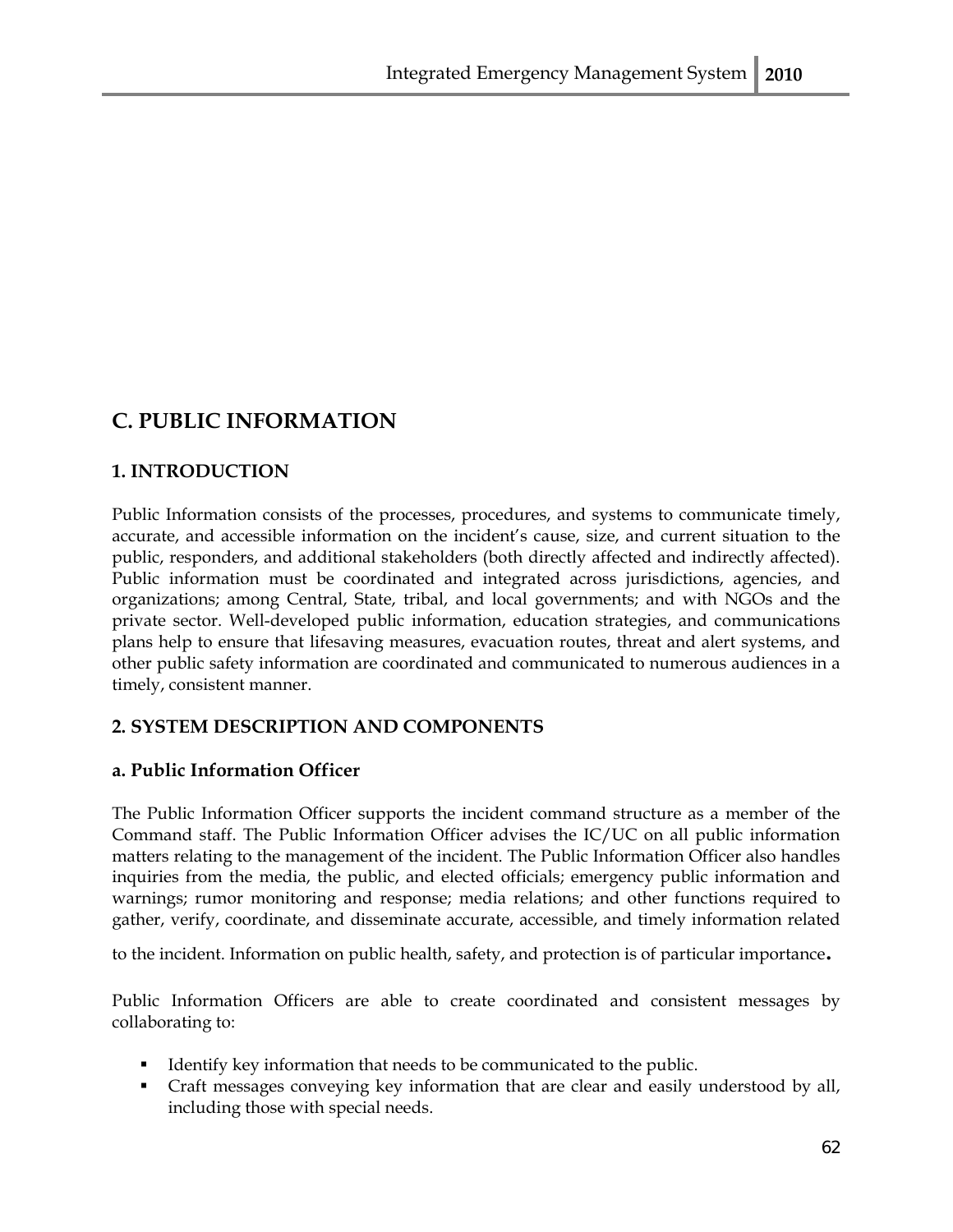- Prioritize messages to ensure timely delivery of information without overwhelming the audience.
- Verify accuracy of information through appropriate channels.
- Disseminate messages using the most effective means available.

# **b. Joint Information System**

The Joint Information System (JIS) provides the mechanism to organize, integrate, and coordinate information to ensure timely, accurate, accessible, and consistent messaging across multiple jurisdictions and/or disciplines with NGOs and the private sector. The JIS includes the plans, protocols, procedures, and structures used to provide public information. Public Information Officers of all levels and established JICs are critical supporting elements of the JIS. Key elements include the following:

- **Interagency coordination and integration.**
- Gathering, verifying, coordinating, and disseminating consistent messages.
- **Support for decision makers.**
- Flexibility, modularity, and adaptability.

## **c. Joint Information Center**

The JIC is a central location that facilitates operation of the JIS, where personnel with public information responsibilities perform critical emergency information functions, crisis communications, and public affairs functions. JICs may be established at various levels of government or at incident sites, or can be components of Central, State, tribal, territorial, regional, or local MACS (e.g., MAC Groups or EOCs). Depending on the requirements of the incident, an incident-specific JIC is typically established at a single, on-scene location in coordination with central, regional and local agencies or at the national level if the situation warrants. Releases are cleared through the IC/UC, EOC/MAC Group, and/or Central officials in the case of centrally coordinated incidents to ensure consistent messages, avoid release of conflicting information, and prevent negative impact on operations. This formal process for releasing information ensures the protection of incident-sensitive information. Agencies may issue their own releases related to their policies, procedures, programs, and capabilities; however, these should be coordinated with the incident-specific JIC(s).

A single JIC location is preferable, but the system is flexible and adaptable enough to accommodate multiple physical or virtual JIC locations. For example, multiple JICs may be needed for a complex incident spanning a wide geographic area or multiple jurisdictions. In instances when multiple JICs are activated, information must be coordinated among all appropriate JICs; each JIC must have procedures and protocols to communicate and coordinate effectively with one another. Whenever there are multiple JICs, the final release authority must be the senior command, whether using Unified or Area Command structures. A national JIC may be used when an incident requires central coordination and is expected to be of long duration (e.g., weeks or months) or when the incident affects a large area of the country.

JICs can be organized in many ways, depending on the nature of the incident. Table 7 identifies several types of JICs.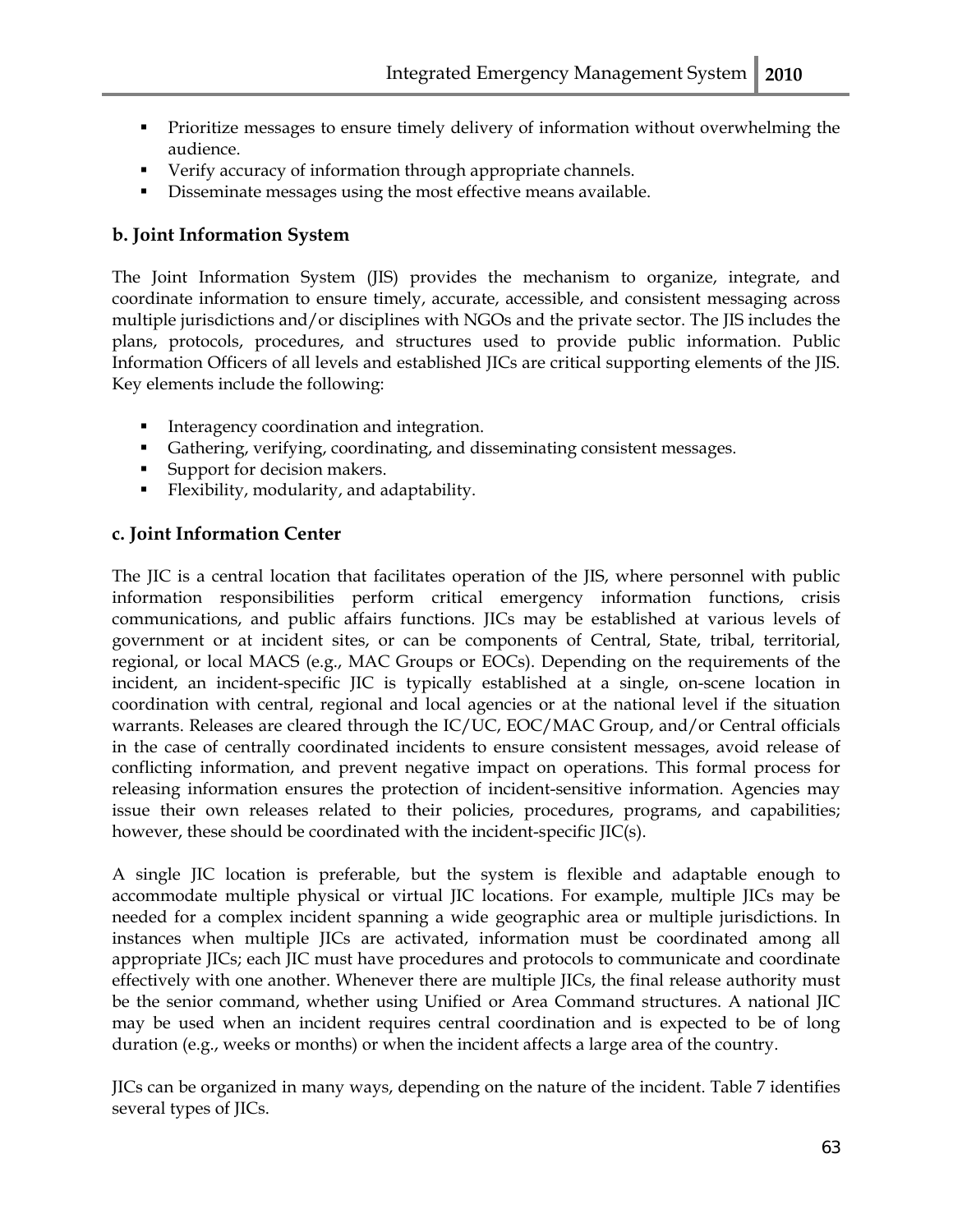| Incident         | • Optimal physical location for local and IC-assigned Public Information Officers to co- |
|------------------|------------------------------------------------------------------------------------------|
|                  | locate                                                                                   |
|                  | • Easy media access is paramount to success                                              |
| Virtual          | • Established when physical co-location is not feasible                                  |
|                  | • Incorporates technology and communication protocols                                    |
| <b>Satellite</b> | • Smaller in scale than other JICs                                                       |
|                  | • Established primarily to support the incident JIC                                      |
|                  | • Operates under the control of the primary JIC for that incident                        |
|                  | • Is not independent of that direction                                                   |
| Area             | • Supports wide-area multiple-incident ICS structures                                    |
|                  | • Could be established on a local or statewide basis                                     |
|                  | • Media access is paramount                                                              |
| Support          | • Established to support several incident JICs in multiple States                        |
|                  | • Offers supplemental staff and resources outside of the disaster area                   |
| <b>National</b>  | • Established for long-duration incidents                                                |
|                  | • Established to support Central response activities                                     |
|                  | • Staffed by numerous Central departments and/or agencies                                |

# **Table 7. Types of Joint Information Centers**

# **d. Organizational Independence**

Organizations participating in incident management retain their independence. Incident Command and MACS are responsible for establishing and overseeing JICs, including processes for coordinating and clearing public communications. In the case of Unified Command, the departments, agencies, organizations, or jurisdictions that contribute to joint public information management do not lose their individual identities or responsibility for their own programs or policies. Rather, each agency/organization contributes to the overall unified message.

# **e. Getting Information to the Public and Additional Stakeholders**

The process of getting information to the public and additional stakeholders during an incident is an ongoing cycle that involves four steps.

# *(1) Gathering Information*

Gathering information is the first step in the process of getting information to the public and additional stakeholders. Information is collected from:

- **D** *On-Scene Command:* A source of ongoing, official information on the response effort.
- *On-Scene Public Information Officers:* Report to the JIC what they are observing and hearing at the incident from the news media, elected officials and their staff, and the public.
- *Media Monitoring:* Used to assess the accuracy and content of news media reports. It also helps to identify trends and breaking issues.
- *News Media:* A valuable source of developing information and current issues.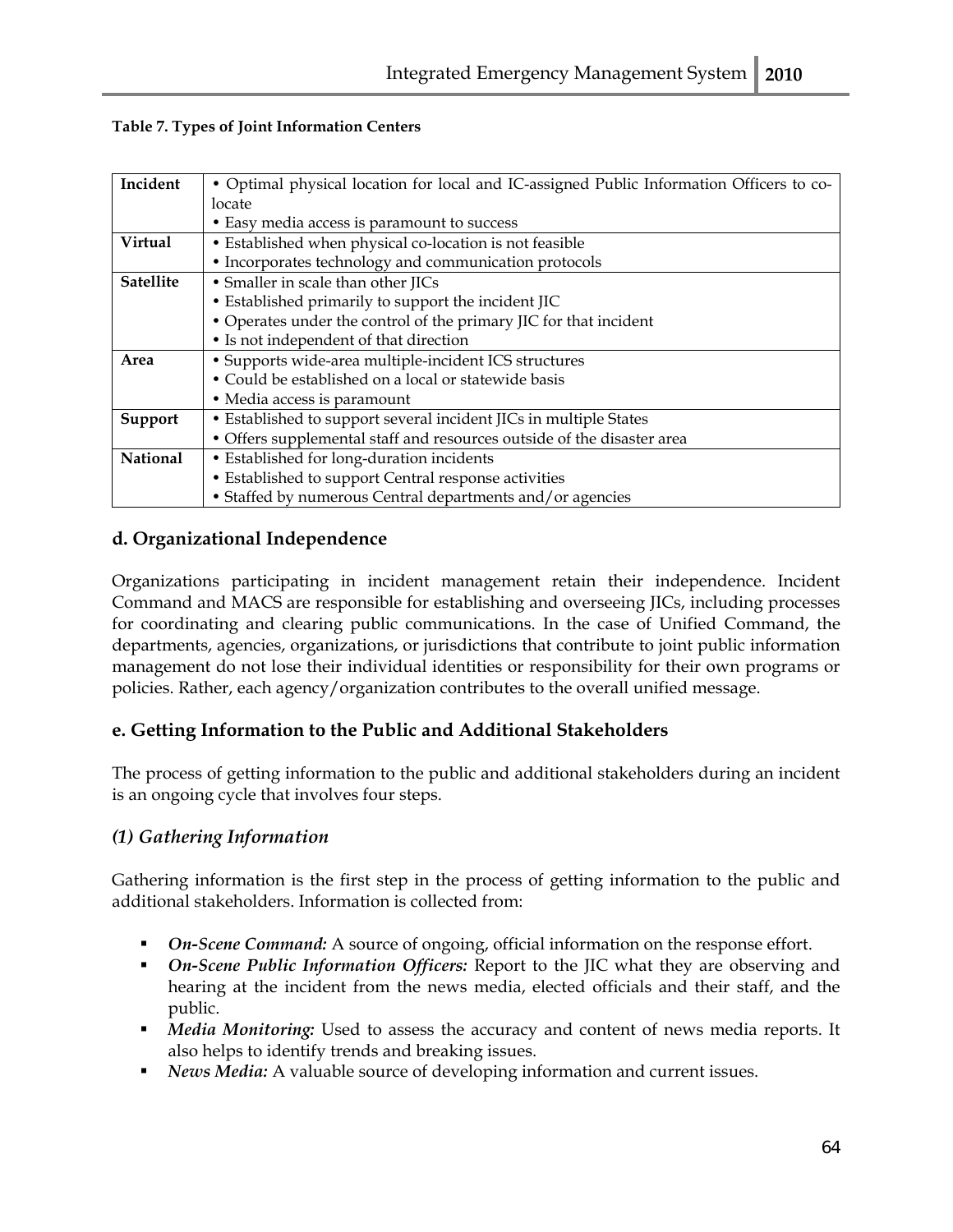*Public and Elected/Appointed Officials:* Inquiries from elected/appointed officials, community leaders, and the general public point to the specific concerns of those in the affected areas.

# *(2) Verifying Information*

The next step in the process is to verify the accuracy of the information that has been collected, by consulting the following sources:

- *Other Public Information Officers in the JIC:* Comparing notes—especially with the lead Public Information Officer and Public Information Officers who are liaisons to the various assistance programs or response/recovery partners—is one way to verify information accuracy.
- *EOC Sources:* Including program leads, who should be asked to confirm information.
- *On-Scene Public Information Officers:* A valuable source for checking the accuracy of information reported to the EOC with reports from the news media, the offices of elected officials, and people on the scene.

# *(3) Coordinating Information*

The next step in the process is to coordinate with other Public Information Officers who are part of the JIS. These Public Information Officers include both those represented in the JIC and those working from another location who are part of the JIS. Coordinating information involves:

- *Establishing Key Message(s):* After gathering information from all sources, unified messages are crafted that address all informational needs and are prioritized according to the overall Central, State, tribal, and local response/recovery strategy. The mission includes getting accurate, consistent information to the right people at the right time so they can make informed decisions.
- *Obtaining Approval/Clearance From Those With Authority:* Ensuring that the information is consistent, accurate, and accessible. The approval process should be streamlined, however, to ensure that the information is released in a timely manner.

# *(4) Disseminating Information*

The next step in the process is to disseminate information to the public and additional stakeholders. This step involves:

- *Using Multiple Methods:* In an emergency, there may not be many options. Phone calls and interviews might be the primary means of getting information to the news media. Personal visits or town meetings may be the most effective avenue for the public, elected/appointed officials, or other stakeholders. These outreach efforts can be supported by providing talking points and fliers to on-scene Public Information Officers.
- **Monitoring the Media:** Media monitoring is invaluable for ensuring that the message is understood by the news media and reported accurately and completely. Important inaccuracies should be addressed before they are reported incorrectly a second time.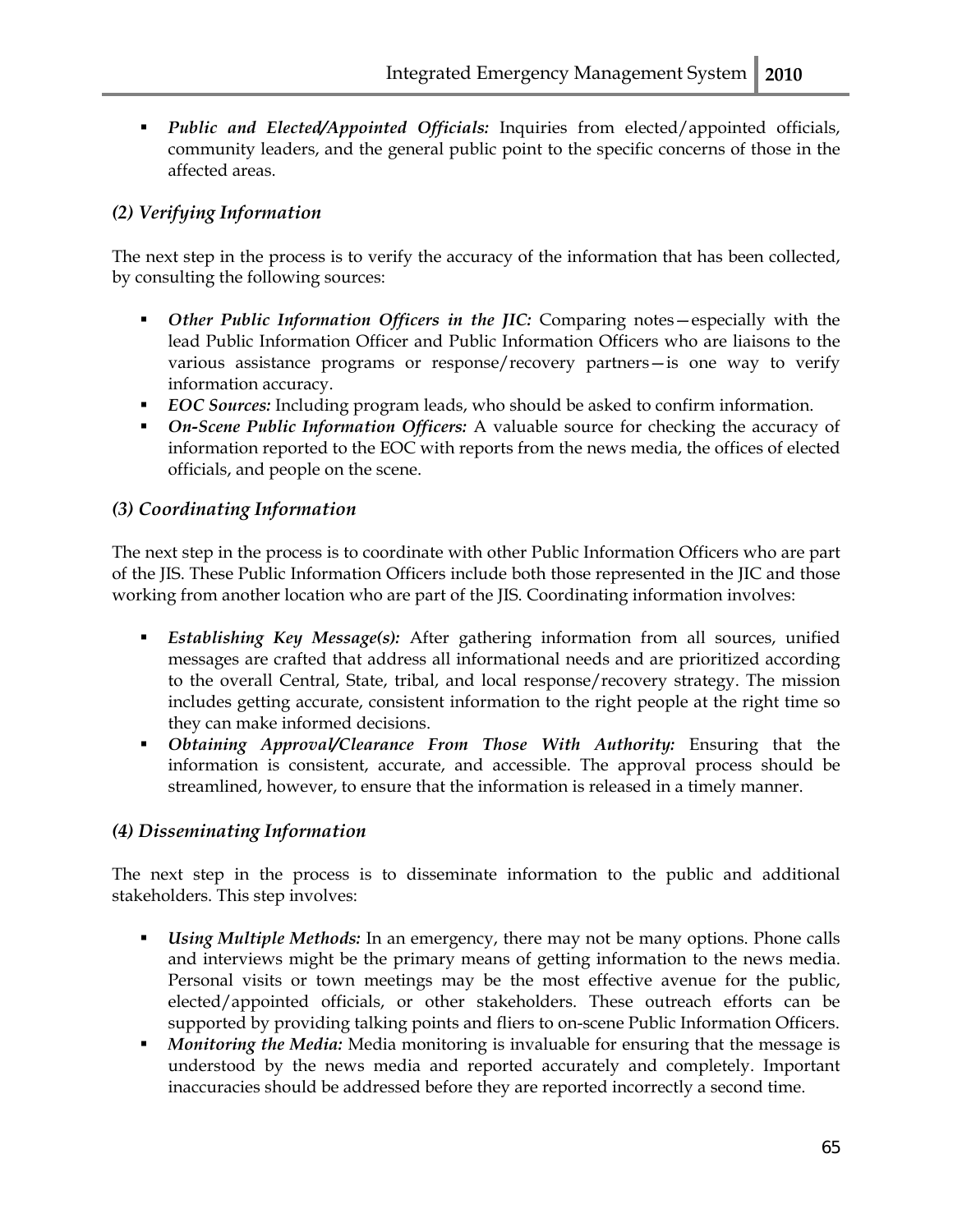# **3. PUBLIC INFORMATION COMMUNICATIONS PLANNING**

Information communications strategies and planning are essential to all aspects of public information. Plans should include processes, protocols, and procedures that require the development of draft news releases; media lists; and contact information for elected/appointed officials, community leaders, private-sector organizations, and public service organizations to facilitate the dissemination of accurate, consistent, accessible, and timely public information. Public information communications should be a critical component of training and exercises.

# **D. RELATIONSHIPS AMONG COMMAND AND MANAGEMENT ELEMENTS**

ICS, MACS, and Public Information have been described herein as separate elements of Command and Management within IEMS. However, IEMS relies on the relationships among these elements along with the elements themselves.

Some relationships are specifically defined. For example, a Regional Command or Incident Command coordinates with Public Information on incident-specific public information through an incident Public Information Officer within the JIS. The relationship between Regional Command or Incident Command and MACS is primarily defined by a communications link between Command and/or field-level personnel with resource management responsibilities and a particular staff position within multiagency coordination.

These relationships—along with other relationships among Command and Management elements that are not as clearly defined in advance—must be clearly defined and documented as each element evolves during an incident.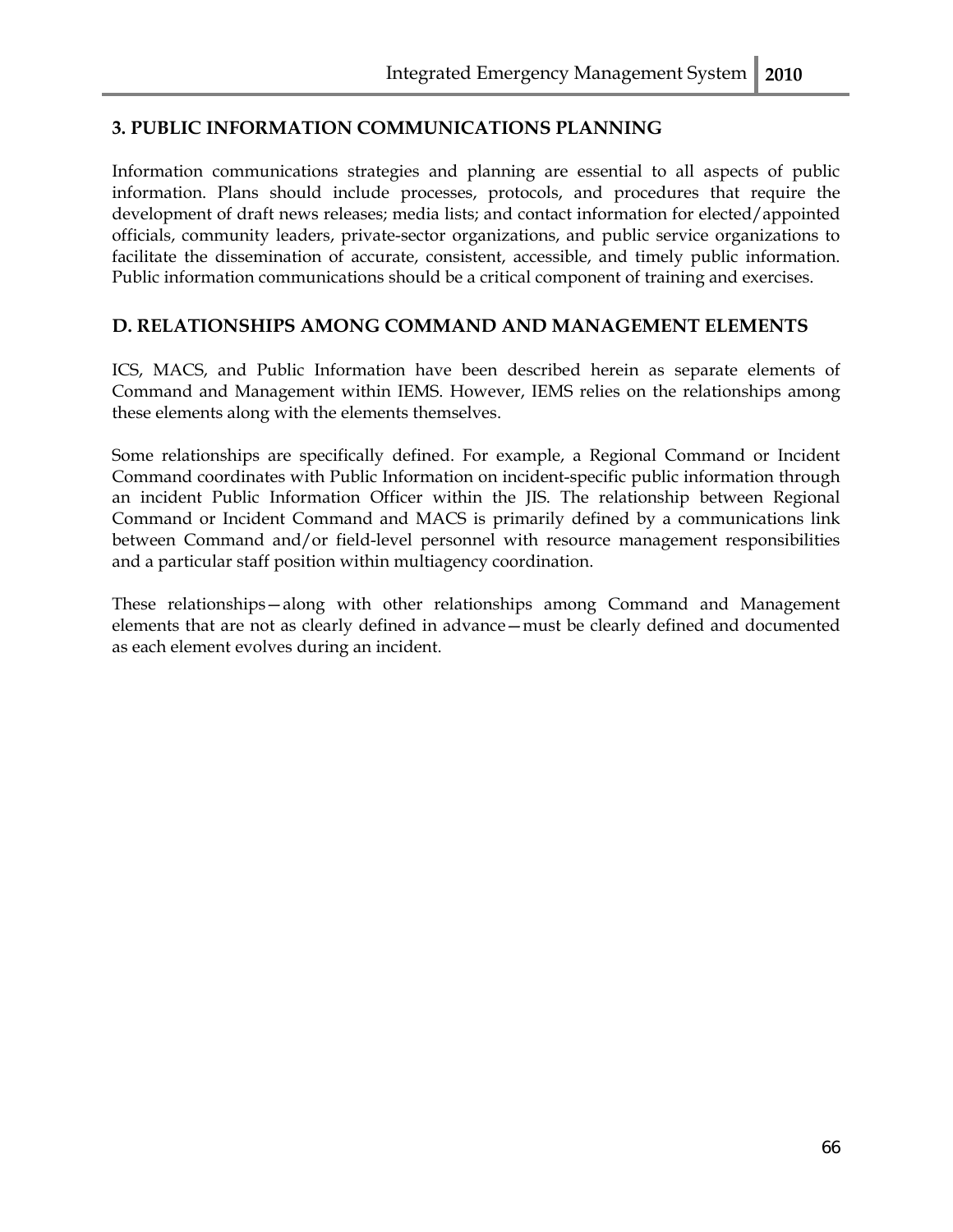# **COMPONENT V:**

# **ONGOING MANAGEMENT AND MAINTENANCE**

The Ongoing Management and Maintenance component of IEMS contains two subsections: the Emergency Management Institute (EMI) and Supporting Technologies. The EMI section of the document sets forth the responsibilities of the EMI. The Supporting Technologies Section discusses principles necessary to leverage science and technology to improve capabilities and lower costs.

# **A. EMERGENCY MANAGEMENT INSTITUT**

The EMI provides strategic direction for and oversight of IEMS, supporting routine maintenance and continuous refinement of the system and its components over the long term. The EMI solicits participation from ministries and central agencies; regional authorities, and local governments; and emergency management/response personnel, including those from NGOs and the private sector. Revisions to IEMS and other issues can be proposed by all IEMS users (including governments at all levels, as well as the private sector, voluntary organizations, academia, nonprofit organizations, and other IEMS-related professional associations). Additionally, the EMI administers IEMS compliance requirements, facilitates the development of guidance standards for typing and credentialing, supports IEMS training and exercises, and manages the publication of various IEMS-related materials.

# **1. CONCEPTS AND PRINCIPLES**

The process for managing and maintaining IEMS ensures that all users and stakeholders including all levels of government, functional disciplines, NGOs, and the private sector—are given the opportunity to participate in EMI activities. The IEMS management and maintenance process relies heavily on lessons learned from actual incidents and incident management training and exercises, as well as recognized best practices across jur and functional disciplines.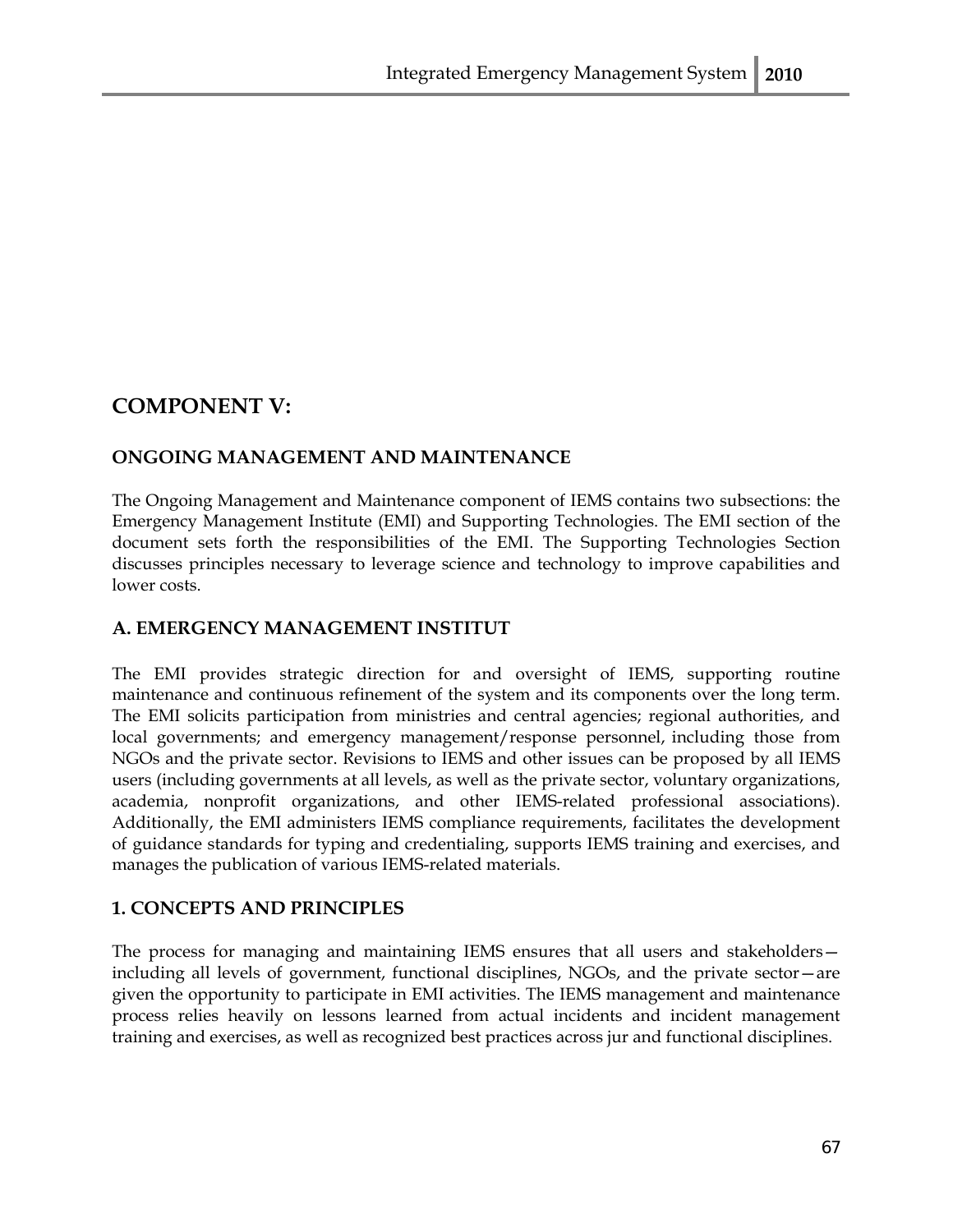# **2. IEMS REVISION PROCESS**

The IEMS document will be reviewed on a 2-year cycle and revised to incorporate new directives, legislative changes, and procedural changes based on lessons learned from exercises, actual incidents, and planned events. Proposed changes to IEMS will be submitted to the EMI for consideration, approval, and publication.

The Minister is responsible for publishing revisions and modifications to IEMS-related documents, including supplementary standards, procedures, and other materials, and will do so with regular consultation with other ministries, departments and agencies and local governments.

# **3. EMI RESPONSIBILITIES**

#### **a. Administration and Compliance**

To manage ongoing administration and implementation of IEMS, including specification of compliance measures, the EMI is responsible for working toward the following:

- Developing and maintaining a national program for IEMS education and awareness, including specific instruction on the purpose and content of this document and IEMS in general.
- Promoting compatibility between national-level standards for IEMS and those developed by other public, private, and professional groups.
- Facilitating the establishment and maintenance of a documentation and database system related to qualification, certification, and credentialing of emergency management/response personnel and organizations that includes reviewing and approving discipline-specific requirements
- Developing assessment criteria for the various components of IEMS.

#### **b. Standards and Credentialing**

The EMI will work with appropriate standards development organizations to ensure the adoption of common national standards and credentialing systems that are compatible and aligned with the implementation of IEMS. Identification, adoption, and development of common standards and credentialing programs include the following:

- Facilitating the development and publication of national standards, guidelines, and protocols for the qualification, licensure, and certification of emergency management/response personnel, as appropriate.
- Reviewing and approving discipline-specific qualification and certification requirements.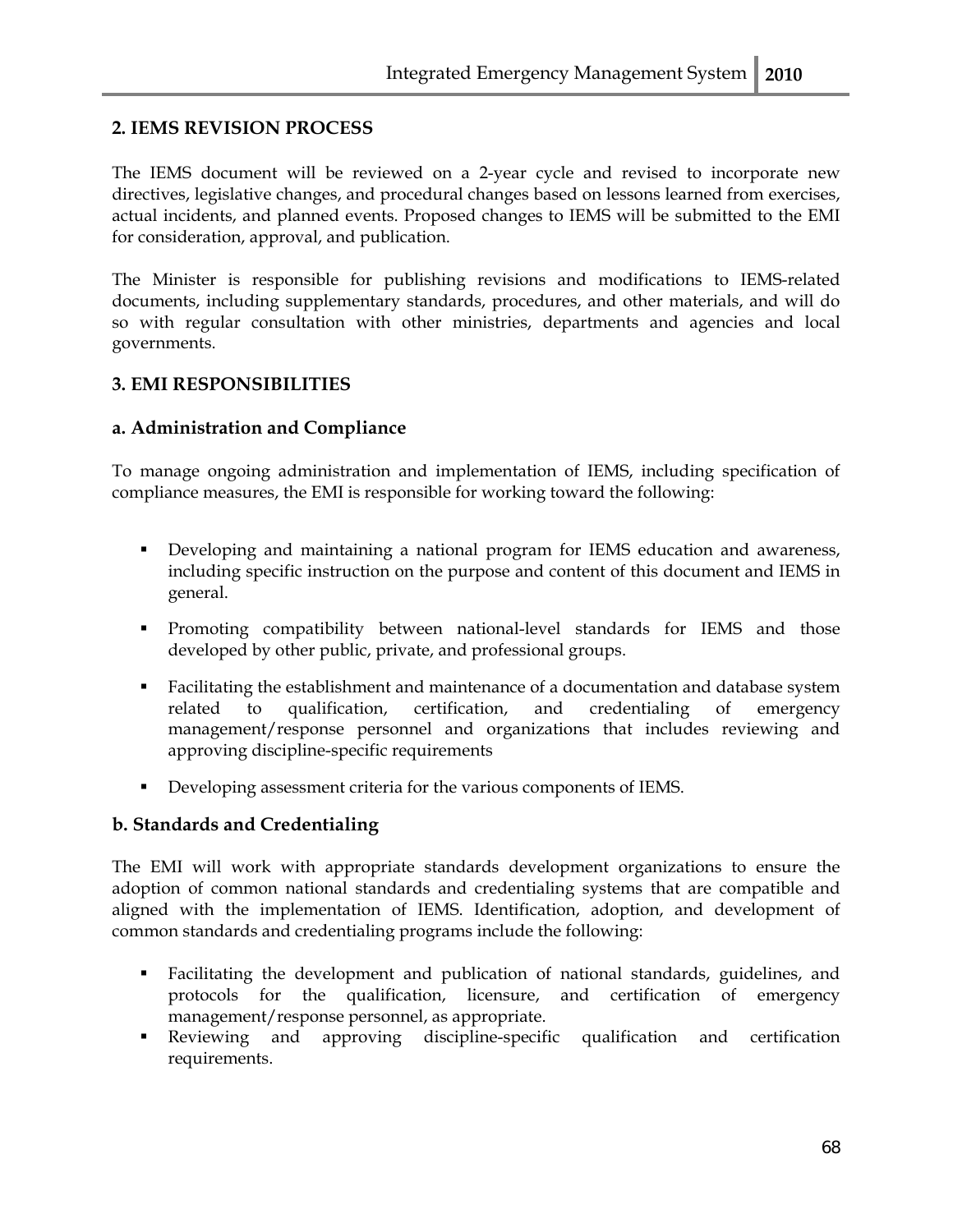- Establishing a data maintenance system to provide incident managers with the detailed qualification, experience, and training information needed to credential personnel for prescribed national incident management positions.
- Coordinating minimum professional certification standards and facilitating the design and implementation of a nationwide credentialing system.
- Facilitating the establishment of standards for the performance, compatibility, and interoperability of incident management equipment and communications systems, including the following:
	- Facilitating the development and publication of national standards, guidelines, and protocols for equipment certification, including the incorporation of existing standards and certification programs used by incident management and emergency response organizations nationwide.
	- Reviewing and approving lists of equipment that meet these established equipment certification requirements.
	- Collaborating with organizations responsible for emergency-responder equipment evaluation and testing.
- **EXECUTE:** Facilitating the development and issuance of national standards for resource typing.
- Facilitating the definition and maintenance of the information framework required for the development of IEMS information systems, including the development of data standards.
- Coordinating the establishment of technical and technology standards for IEMS users.

# **c. Training and Exercise Support**

To lead the development of training and exercises that further appropriate agencies' and organizations' knowledge, adoption, and implementation of IEMS, the EMI will coordinate with them to do the following:

- Facilitate the definition of general training requirements and the development of national-level training standards and course curricula associated with IEMS, including the following:
	- The use of modeling and simulation capabilities for training and exercise programs.
	- Field-based training, specification of mission-essential tasks, requirements for specialized instruction and instructor training, and course completion documentation for all IEMS users.
	- The review and recommendation (in coordination with Central, State, tribal, local, nongovernmental, private-sector, and national professional organizations) of discipline-specific IEMS training courses.
- Facilitate the development of national standards, guidelines, and protocols for incident management training and exercises, including consideration of existing exercise and training programs at all jurisdictional levels.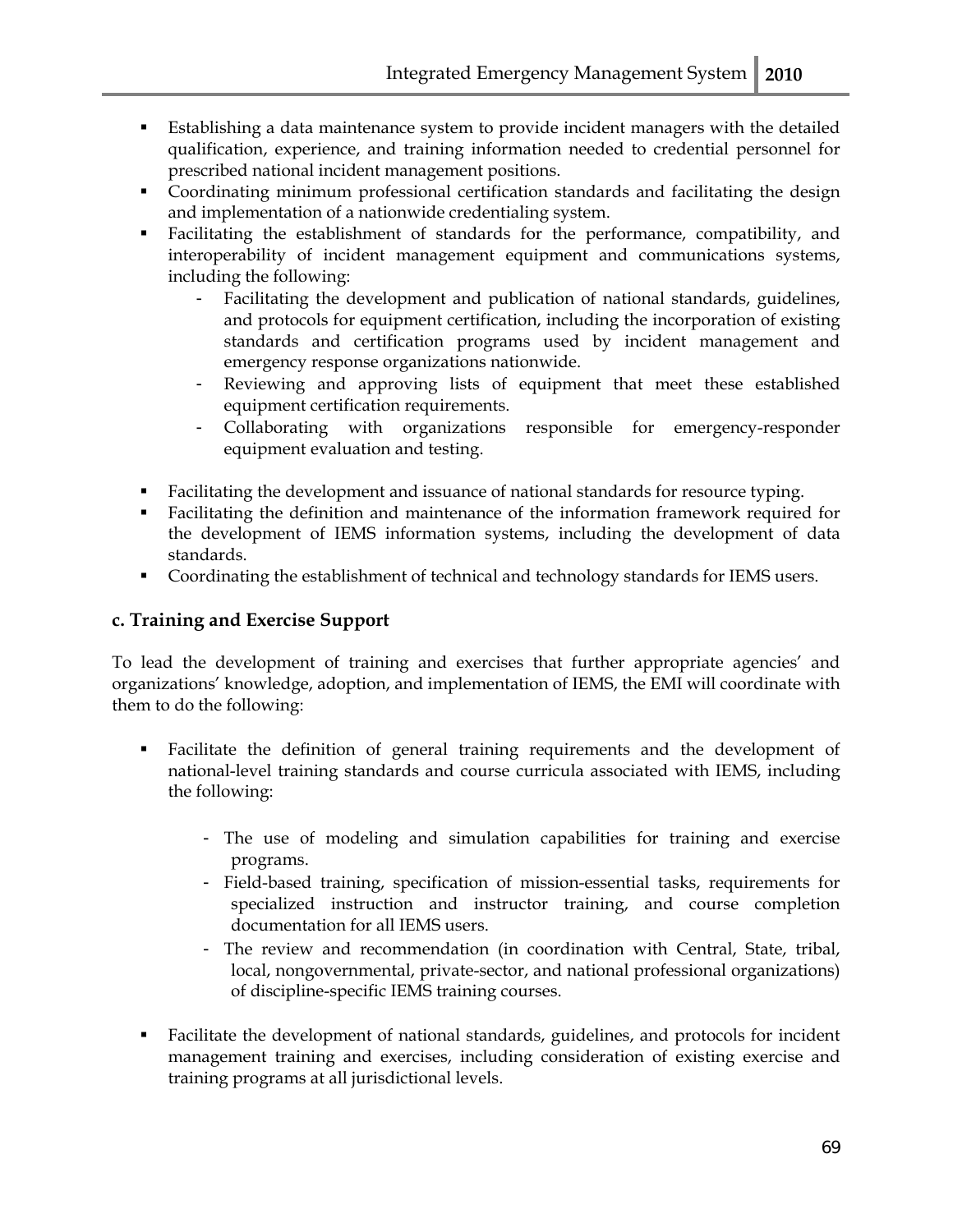- Facilitate the development of training necessary to support the incorporation of IEMS across all jurisdictional levels.
- Establish and maintain a repository for reports and lessons learned from actual incidents, training, and exercises, as well as for best practices, model structures, and processes for IEMS-related functions.

# **d. Publication Management**

Publication management for IEMS includes the development of naming and numbering conventions, the review and certification of publications, development of methods for publications control, identification of sources and suppliers for publications and related services, management of publication distribution, and assurance of product accessibility.

IEMS publication management includes the following types of products:

- Qualifications information.
- **Training course and exercise information.**
- **Task books.**
- **Incident Command System training, forms, and templates (and other necessary forms).**
- **Job aids and guides.**
- Computer programs.
- Audio and video resources.
- Best-practices manuals/models/recommendations.

To manage IEMS-related publications, the EMI will coordinate with appropriate agencies and organizations and take the lead on the following:

- Facilitating the establishment and maintenance of a publication management system for IEMS-related publications and materials, including the development or coordination of general publications for all IEMS users.
- Issuing documents or information by means of the IEMS publication management system.
- Facilitating the development and publication of standardized templates and materials, such as supplementary documentation and desk guides, to support the implementation and continuous refinement of IEMS.
- Reviewing discipline-specific publication management requirements.

# **B. SUPPORTING TECHNOLOGIES**

Ongoing development of science and technology is integral to the continual improvement and refinement of IEMS. Strategic R&D ensures that this development takes place. IEMS also relies on scientifically based technical standards that support incident management. Maintaining a focus on appropriate science and technology solutions will necessitate a long-term collaborative effort among IEMS partners.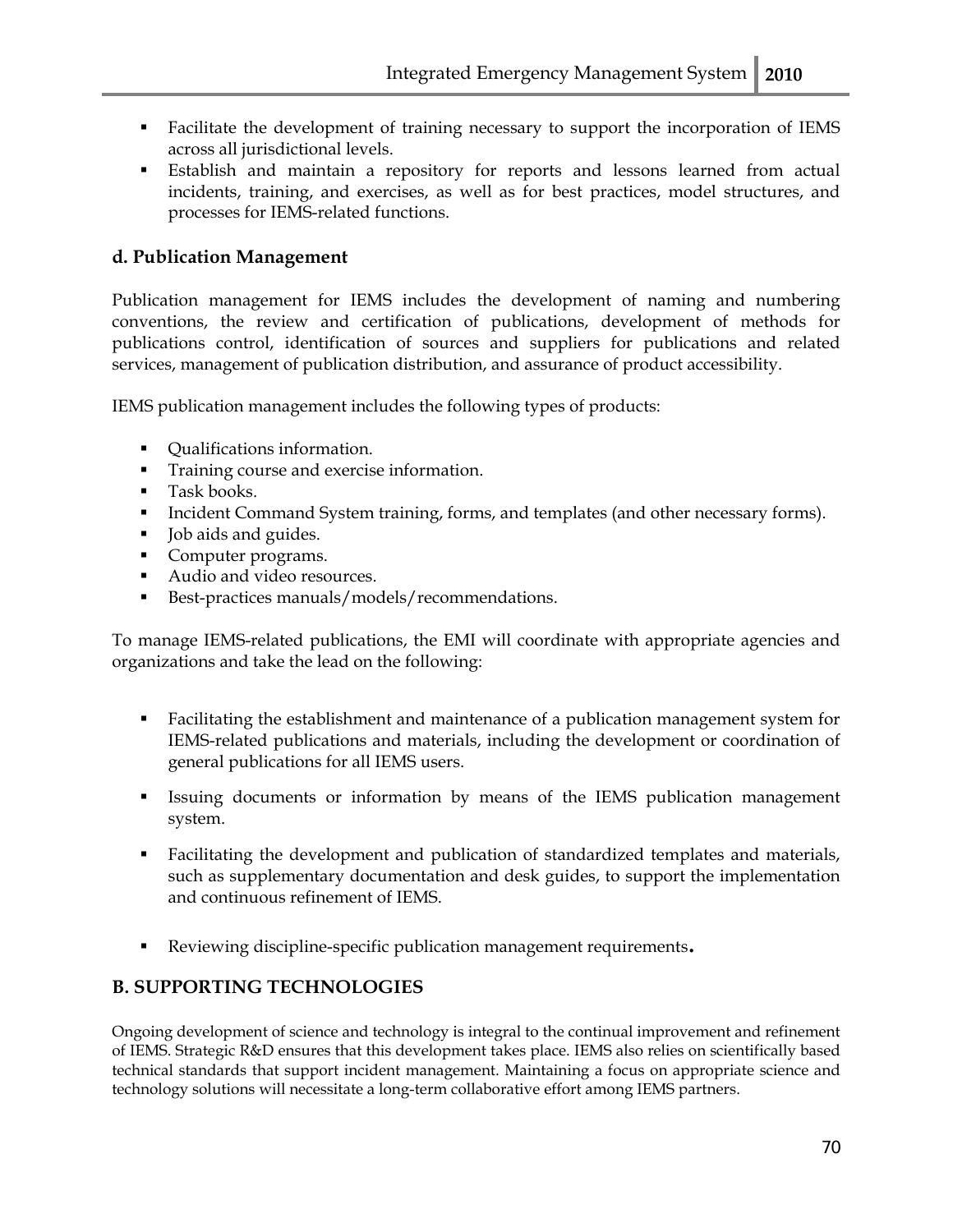To ensure the effective development of incident-management science and technology solutions, the NIC must work in coordination with the Science and Technology Sector to assess the needs of emergency management/response personnel and their affiliated organizations.

# **1. CONCEPTS AND PRINCIPLES**

IEMS leverages science and technology to improve capabilities and lower costs. It observes the five key principles defined below.

# **a. Interoperability and Compatibility**

Systems operating in an incident management environment must be able to interact smoothly across disciplines and jurisdictions. Interoperability and compatibility are achieved through the use of tools such as common communications and data standards, digital data formats, equipment standards, and design standards.

# **b. Technology Support**

Technology support is the use and incorporation of new and existing technologies to improve efficiency and effectiveness in all aspects of incident management. Technology support permits organizations using IEMS to enhance all aspects of emergency management and incident response.

# **c. Technology Standards**

Supporting systems and technologies are based on requirements developed in collaboration with Central, State, tribal, and local governments, as well as NGOs, the private sector, and national professional organizations. National standards may be required to facilitate the interoperability and compatibility of key systems across jurisdictions and/or disciplines.

# **d. Broad-Based Requirements**

Needs for new technologies, procedures, protocols, and standards to facilitate incident management are identified before, during, and after an incident. As these needs could exceed available resources, IEMS provides a mechanism for aggregating and prioritizing needs and resources. These needs will be met by coordinating testing and evaluation activities for basic, applied, developmental, and demonstration-based research.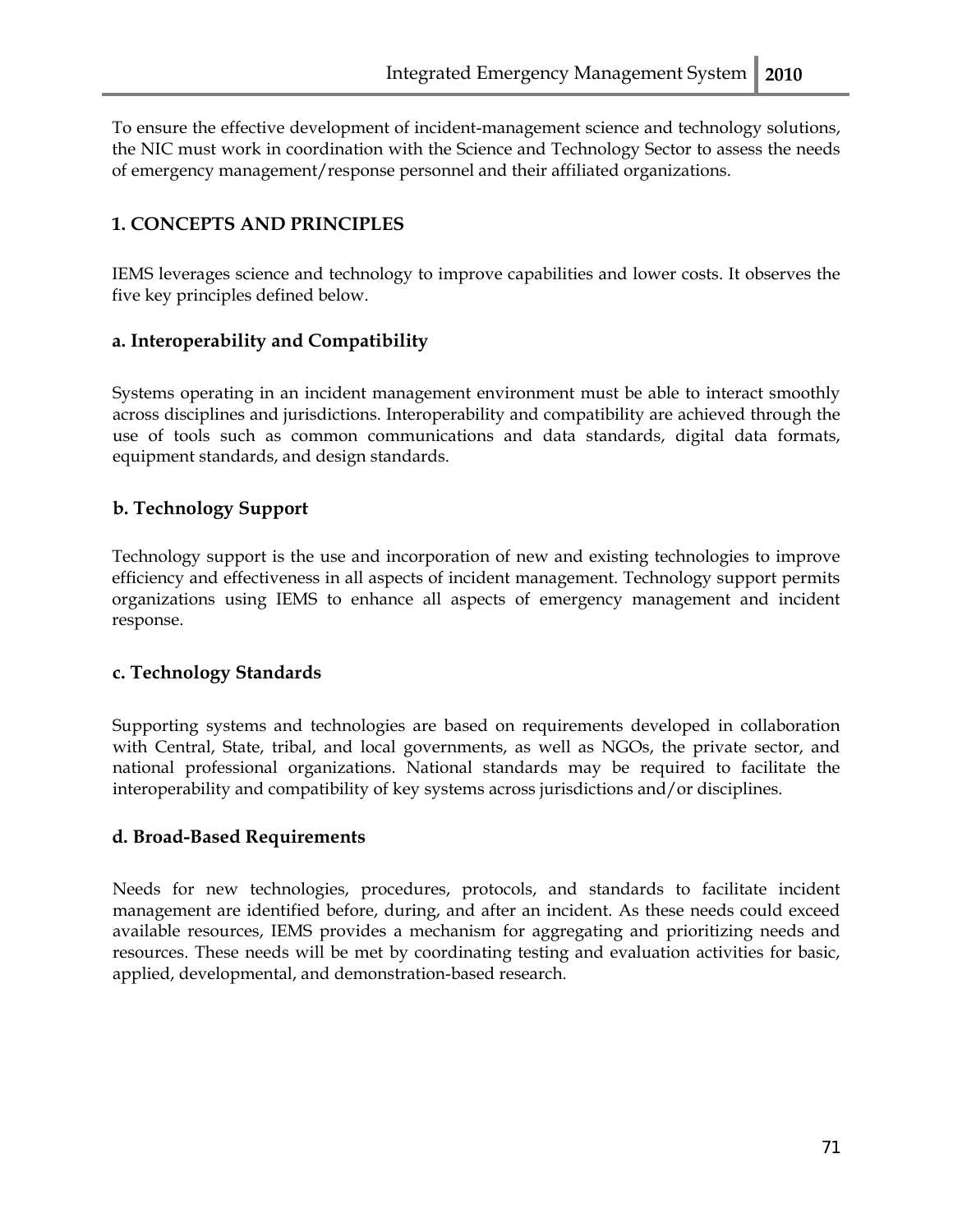# ANNEX. I

Legal framework and International Instruments

- 1. Constitution of the Republic of Kosova
- 2. Law on Natural and other disasters Nr.2006/02/L-68;
- 3. Law on Kosovo Security Council Nr.2008/03-L050;
- 4. Law on Fire Protection Nr.2006/02-L41;
- 5. Law on Public Finance Management and responsibilities Nr.2008/03-L048;
- 6. Law on Ministry of Kosovo Security Force Nr.2008/03-L045;
- 7. Law on Police Nr. 03/L-035;
- 8. Law on Telecommunication Nr.2002/7;
- 9. Law on Traffic Transportation Nr. 2004/1;
- 10. Law on Public Health Nr. 02/L-78;
- 11. Law on Emergency Health Care Nr.2006/02-L50;
- 12. Law on Kosovo Red Cross Nr.03/L-179
- 13. Law on Supplementing and Amending of the Criminal Code of Kosovo Nr.2008/03-L-002;
- 14. Law on Supplementing and Amending of the Kosovo Code of Criminal Procedure Nr.2008/03- L-002;
- 15. Law on Contentious Procedure Nr.03/L-006;
- 16. Law on Non-Contentious Procedure Nr.03/L-007;
- 17. Law on Public Enterprises Nr.2008/03-L087;
- 18. Law on Local Governance Nr.2008/03-L040;
- 19. Administrative Instruction on Criteria for Establishment and organisation of the Fire-Fighting and Rescue Service in Kosovo Nr.05/2007;
- 20. Administrative Instruction on the Methodology of composition of risk assessment and plans for protection and rescue Nr.19/2008;
- 21. Administrative Instruction on creation of the Traffic Safety council Nr.18/2008;
- 22. Working Regulation of the Kosovo Security Council
- 23. Working Regulation of the Situation Centre